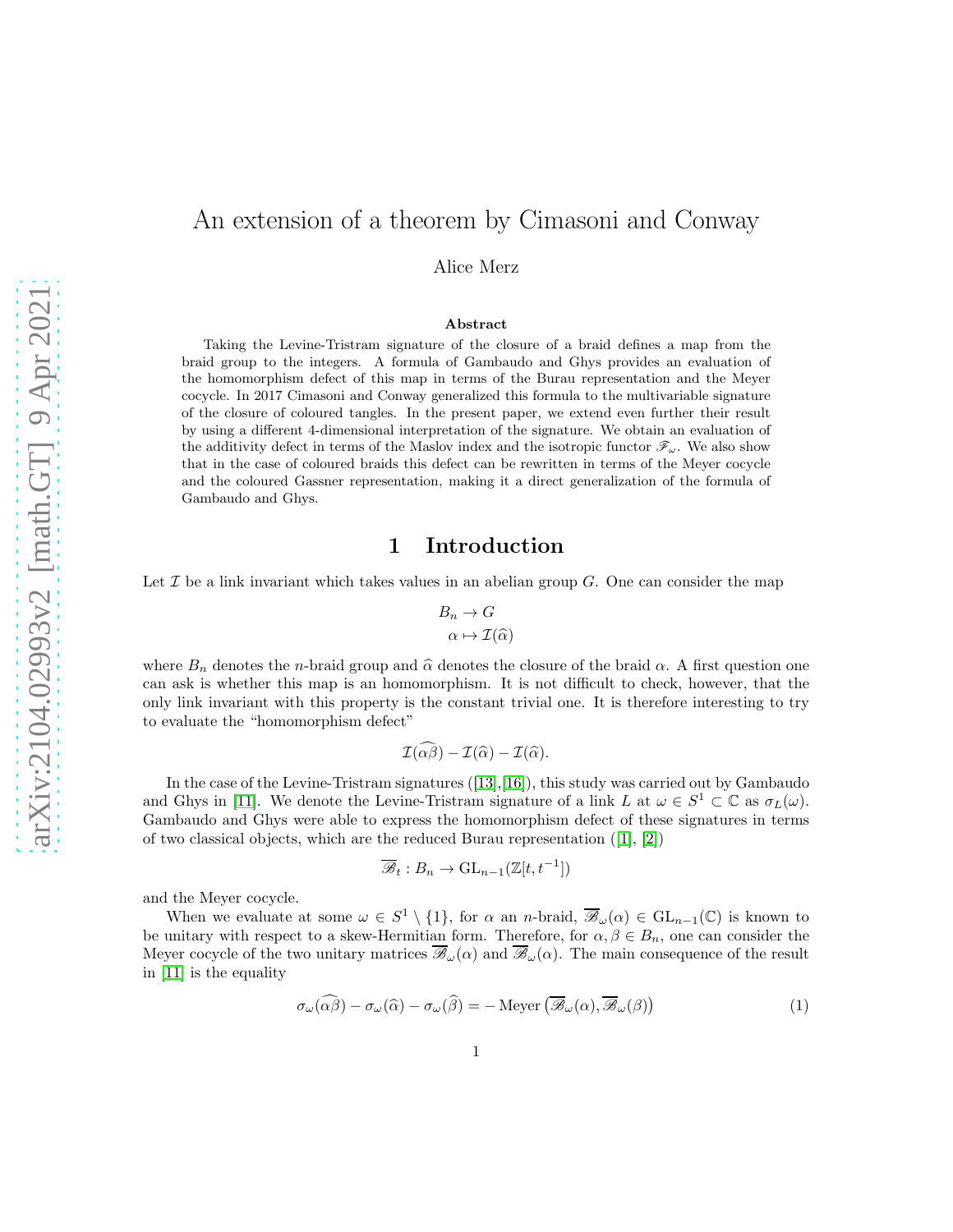for any pair of *n*-braids  $\alpha, \beta$ , for any  $\omega \in S^1$  of order coprime to *n*.

The Levine-Tristram signature admits a generalization, called multivariate signature [\[4\]](#page-30-3), which associates to every  $\mu$ -coloured link L and every  $\omega \in (S^1)^{\mu} \subset \mathbb{C}^{\mu}$  an integer  $\sigma_{\omega}(L)$ .

The Burau representation has a multivariable extension as well, called reduced coloured Gassner representation (discussed in [\[9\]](#page-30-4), Chapter 9) which is also unitary and one can wonder if the equality [\(1\)](#page-0-0) holds in this context as well. This program was carried out by Cimasoni and Conway in [\[4\]](#page-30-3), where they actually extend this result to oriented coloured tangles. Tangles no longer form a group but they represent the morphisms of a category. Moreover, tangles which are endomorphisms of a given object in this category can be composed and their closure gives a well-defined oriented link. Hence it makes sense to try to evaluate the additivity defect of the multivariate signature of tangles. In order to obtain their equality, they make use of an interpretation of the multivariate signature as a G-signature of a certain branched cover of the four ball, which is valid only for  $\omega \in (S^1 \setminus \{1\})^{\mu}$ of finite order.

However, as pointed out by Conway in [\[9\]](#page-30-4), one can use a different interpretation of the multivariate signature via twisted homology, which is valid for all  $\omega$ 's, to extend their theorem to a wider subset of  $(S^1)^{\mu}$ . It turns out that the Gassner representation evaluated at a certain  $\omega$  can be extended to coloured tangles as a functor  $\mathcal{F}_{\omega}$  from the category of oriented coloured tangles to a so-called isotropic category. This functor is an extension of the Gassner representation in the sense that whenever  $\alpha$  is a coloured braid,  $\mathscr{F}_{\omega}(\alpha)$  will be the graph of  $\overline{\mathscr{B}}_{\omega}(\alpha)$ . The image by  $\mathscr{F}_{\omega}$  of a tangle provides a totally isotropic subspace of a complex vector space endowed with a skew-Hermitian form, therefore one cannot consider the Meyer cocycle of pairs of these spaces, but it is possible to consider the Maslov index of three such objects.

In the present paper we will follow Conway's suggestion in [\[9\]](#page-30-4) (Remark 15.0.2) and use the twisted homology interpretation of the multivariate signature studied in [\[8\]](#page-30-5) to extend the equality of Cimasoni and Conway. We obtain the following:

<span id="page-1-1"></span>**Theorem 1.1.** Let c be an object in the category of  $\mu$ -coloured tangles, i.e. c :  $\{1,\ldots,n\} \rightarrow$  $\{\pm 1,\ldots,\pm \mu\}$ . Let

$$
i_j := \sum_{k:\, c(k)=\pm j} \operatorname{sgn} c(k).
$$

Given tangles  $\tau_1, \tau_2$  which are endomorphisms of c, we have

<span id="page-1-0"></span>
$$
\sigma_{\omega}(\widehat{\tau_1 \tau_2}) - \sigma_{\omega}(\widehat{\tau_1}) - \sigma_{\omega}(\widehat{\tau_2}) = \text{Maslov}(\mathscr{F}_{\omega}(\overline{\tau_1}), \Delta, \mathscr{F}_{\omega}(\tau_2))
$$
\n(2)

for all  $\omega \in (S^1 \setminus \{1\})^{\mu}$  such that  $\prod_{j=1}^{\mu} \omega_i^{i_j} \neq 1$ . Here  $\overline{\tau}$  denotes the reflection of the tangle  $\tau$  across a horizontal plane, with opposite orientation.

Coloured braids are isomorphisms in the category of coloured tangles, and braids that are automorphisms  $c \to c$  form a group  $B_c$ . In the case of coloured braids, we will show that Equation [2](#page-1-0) provides exactly the multivariate extension of Equation [\(1\)](#page-0-0):

<span id="page-1-2"></span>**Theorem 1.2.** Given coloured braids  $\alpha, \beta \in B_c$  and  $\omega \in T_*^{\mu}$  such that  $\prod_{j=1}^{\mu} \omega_i^{i_j} \neq 1$  we have

$$
\sigma_{\omega}(\widehat{\alpha\beta}) - \sigma_{\omega}(\widehat{\alpha}) - \sigma_{\omega}(\widehat{\beta}) = -\operatorname{Meyer}(\overline{\mathscr{B}}_{\omega}(\alpha), \overline{\mathscr{B}}_{\omega}(\beta)).
$$

Here  $\overline{\mathscr{B}}_{(t_1,...,t_\mu)}$  is the reduced coloured Gassner representation studied by Conway in [\[9\]](#page-30-4).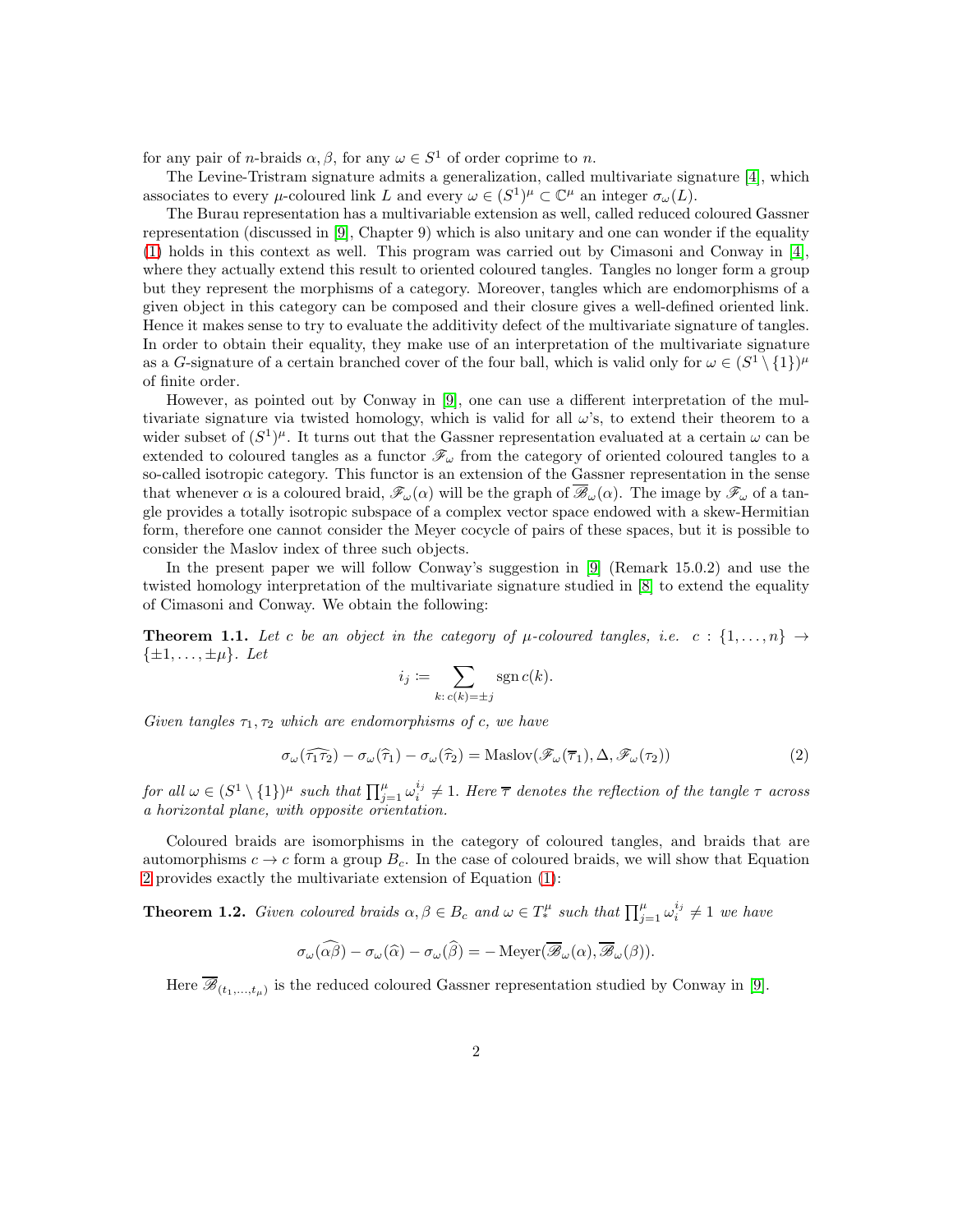The paper is organized as follows. Section [2](#page-2-0) contains the definitions of most of the objects involved, such as the multivariate signature, and the statement of a result by Conway, Nagel and Toffoli [\[8\]](#page-30-5) which allows us to interpret the multivariate signatures as (twisted) signatures of 4 dimensional manifolds. We also briefly state Wall's result on the non-additivity of signatures of 4k-manifolds, which can be found in [\[18\]](#page-31-2). This is a useful tool to calculate (twisted) signatures of 4-manifolds. In Section [3](#page-7-0) we introduce our generalization of the Burau map to coloured tangles, which we call the isotropic functor. Finally, in Section [4](#page-12-0) we prove Theorems [1.1](#page-1-1) and [1.2](#page-1-2)

Unless otherwise stated, all manifolds are assumed to be smooth.

<span id="page-2-0"></span>This paper is based on the author's Master thesis [\[14\]](#page-31-3).

### 2 Some basic definitions

### 2.1 Levine-Tristram signature

Given an oriented link  $L$ , a Seifert surface for  $L$  is a compact, connected, oriented surface  $F$ , embedded in  $S^3$ , which has L as oriented boundary.

Since F is orientable, it admits a regular neighbourhood in  $S^3$  homeomorphic to  $F \times [-1,1]$  in which F corresponds to  $F \times \{0\}$ . For  $\varepsilon = \pm 1$  there are push-off maps

$$
i_{\varepsilon}: H_1(F; \mathbb{Z}) \to H_1(S^3 \setminus F; \mathbb{Z})
$$

defined by sending the homology class of a curve  $\gamma$  to the homology class of  $\gamma \times \{\varepsilon\}.$ 

There is a pairing, called the Seifert form:

$$
H_1(F; \mathbb{Z}) \times H_1(F; \mathbb{Z}) \to \mathbb{Z}
$$
  

$$
(a, b) \mapsto \text{lk}(a, i_+(b)).
$$

A matrix A for this Seifert form is called a Seifert matrix. For every  $\omega \in S^1 \subset \mathbb{C}$  observe that the matrix

$$
(1 - \omega)A + (1 - \overline{\omega})A^T
$$

is Hermitian.

**Definition 2.1.** Let L be an oriented link, let F be a Seifert surface for L and let A be a matrix representing the Seifert pairing of F. Given  $\omega \in S^1$ , the Levine-Tristram signature of L at  $\omega$  is defined as the signature of

$$
(1 - \omega)A + (1 - \overline{\omega})A^T.
$$

These signatures are well-defined link isotopy invariants, that is to say they are independent of the chosen Seifert surface and of the matrix representation of the Seifert form and that they give rise to a function

$$
\sigma_L:S^1\setminus\{1\}\to\mathbb{Z}
$$

which is piecewise constant.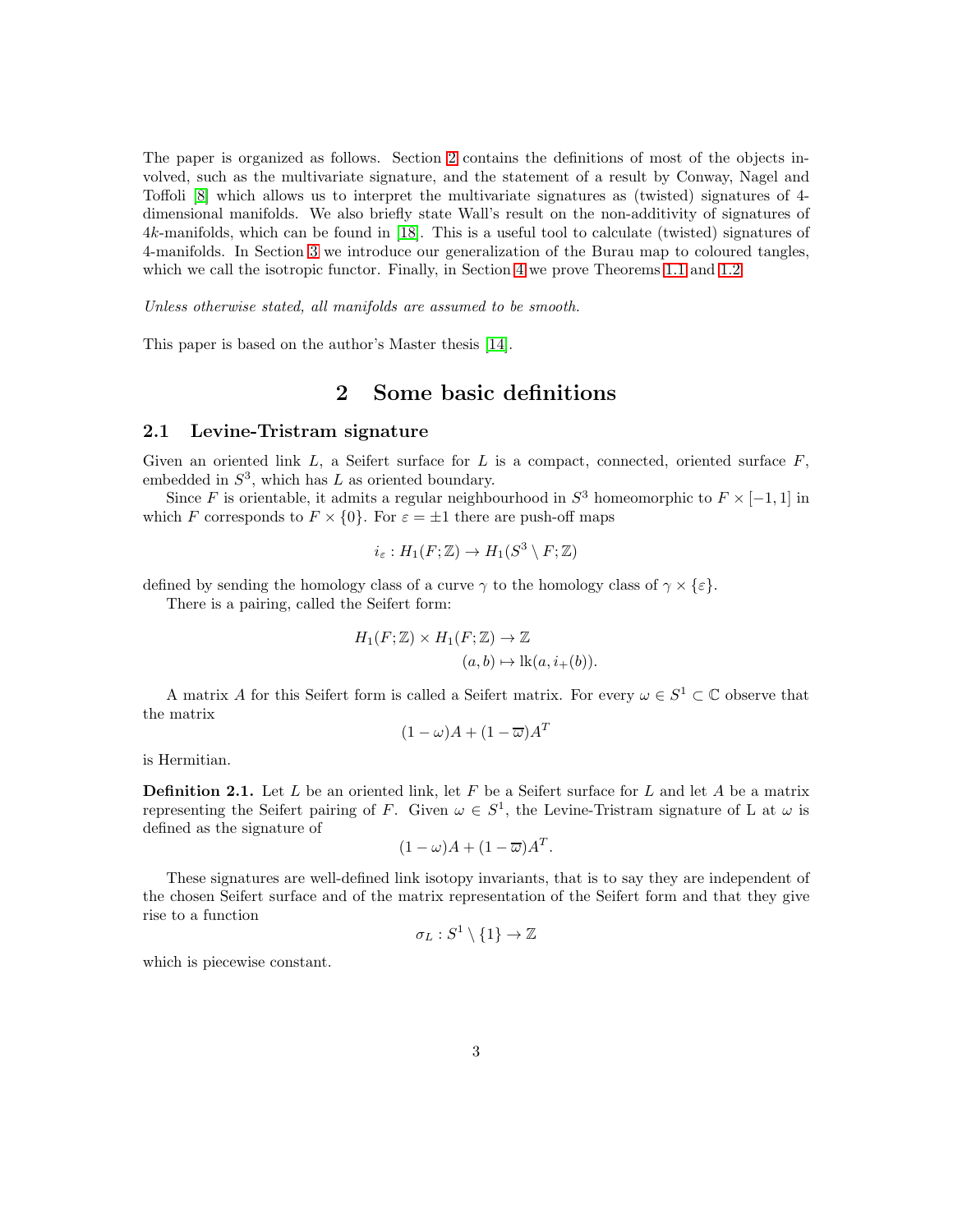### 2.2 Multivariate Levine-Tristram signature

Here we introduce the multivariate signature. Most of the content of this subsection can be found in [\[5\]](#page-30-6).

There are some concepts related to knots that do not extend uniquely to links. For example we might want to endow our link with extra structure and give an ordering to the components: we obtain an ordered link and we say that two such links are isotopic if there is an isotopy that respects the ordering as well. Interpolating between links and ordered links there are coloured links: a  $\mu$ -coloured link L is an oriented link in  $S^3$  together with a surjective map assigning to each component of L a colour in  $\{1, \ldots, \mu\}.$ 

We will often write  $L = L_1 \sqcup \cdots \sqcup L_{\mu}$  where  $L_i$  is the sublink of the components of L of colour i.

Notice that a 1-coloured link is an ordinary link, while an ordered link L is a  $\mu$ -coloured link if  $\mu$  is equal to the number of connected components of  $L$ .

In order to define the multivariate signatures we need C-complexes, which are a generalization of Seifert surfaces for coloured links. They were first introduced by Cooper in [\[7\]](#page-30-7) and studied by Cimasoni [\[3\]](#page-30-8).

A C-complex for a  $\mu$ -coloured link  $L = L_1 \sqcup \cdots \sqcup L_\mu$  is a union  $S = S_1 \cup \cdots \cup S_\mu$  of surfaces in  $S^3$  such that:

- for all i the surface  $S_i$  is a Seifert surface for  $L_i$ . We allow in this case  $S_i$  to be disconnected, but there should be no closed components;
- for all  $i \neq j$ ,  $S_i$  and  $S_j$  intersect transversely in a possibly empty union of *clasp intersection* (see Figure [1\)](#page-3-0);
- there are no triple intersections: for  $i, j, k$  pairwise distinct,  $S_i \cap S_j \cap S_k$  is empty.

It is proved in [\[3\]](#page-30-8) that every coloured link has a C-complex.



<span id="page-3-0"></span>Figure 1: A clasp intersection.

In order to define the ordinary Levine-Tristram signature we defined some "push-off" maps  $i_{\varepsilon}$ on the first homology group of a Seifert surface for our link and then we used them to define the Seifert form. It turns out (see [\[5\]](#page-30-6)) that, given a C-complex  $S = S_1 \cup \ldots \cup S_\mu$  there are similar maps

$$
i_{\varepsilon}:H_1(S)\to H_1(S^3\setminus S)
$$

where  $\varepsilon \in {\pm 1}^{\mu}$ . These maps push off (the homology class of) a curve in S positively on  $S_i$  if  $\varepsilon_i$ is positive and negatively otherwise. Hence we can define

$$
\alpha_{\varepsilon}: H_1(S) \times H_1(S) \to \mathbb{Z}
$$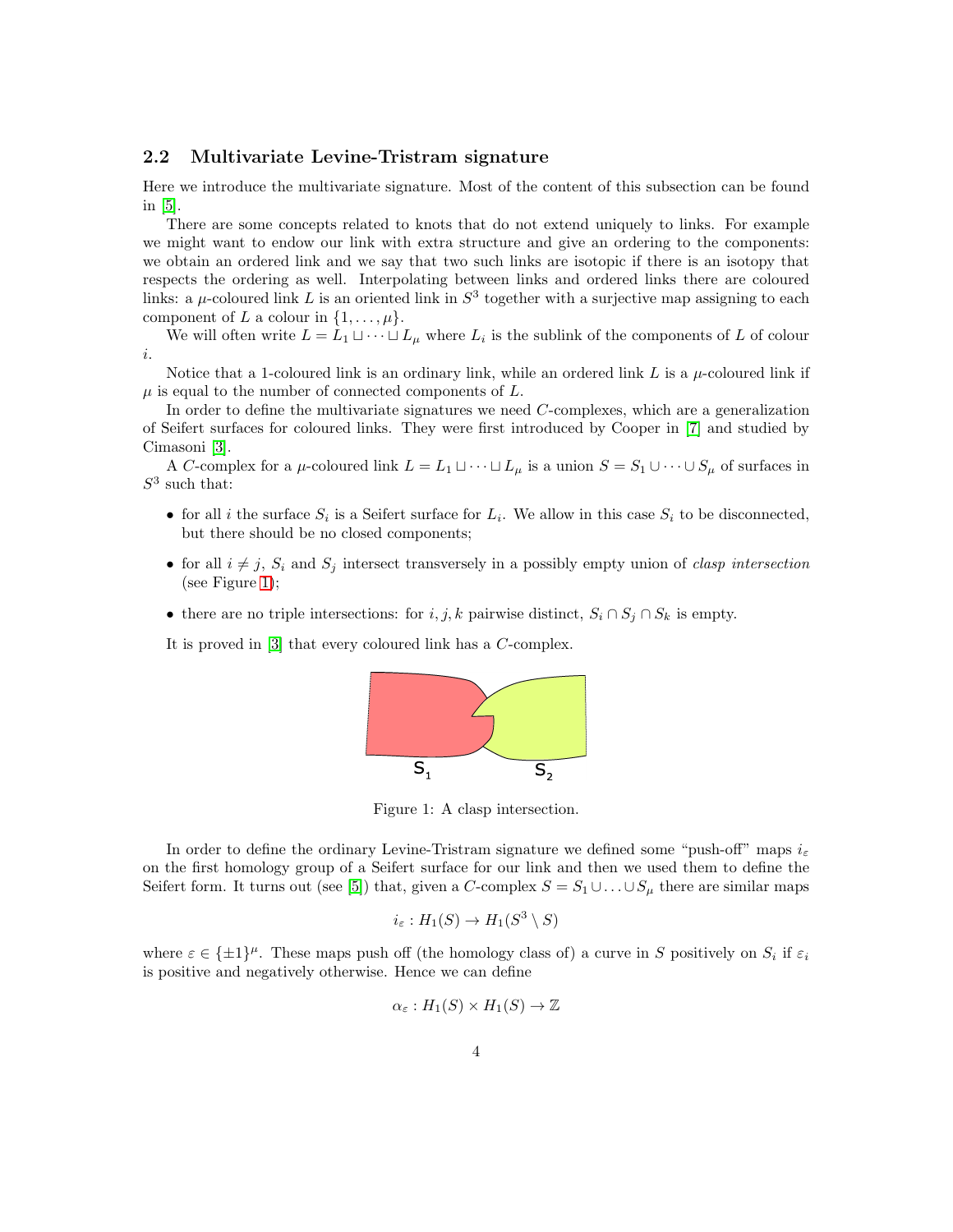as  $\alpha_{\varepsilon}(x, y) = \text{lk}(i_{\varepsilon}(x), y).$ 

Fix a basis of  $H_1(S)$  and let  $A_\varepsilon$  denote the matrix of  $\alpha_\varepsilon$ . Notice that when  $\mu = 1, \alpha_{-1}$  is the usual Seifert form. Moreover, for all  $\varepsilon$ , the identity  $A_{-\varepsilon} = A_{\varepsilon}^T$  holds.

Fix  $\omega = (\omega_1, \dots, \omega_\mu) \in T_*^\mu$ , where  $T_*^\mu = (S^1 \setminus \{1\})^\mu$ . Set

$$
H(\omega) := \sum_{\varepsilon \in \{\pm 1\}^{\mu}} \prod_{i=1}^{\mu} (1 - \overline{\omega}_i^{\varepsilon_i}) A_{\varepsilon}.
$$

Notice that the matrix  $H(\omega)$  is Hermitian, because  $\overline{H(\omega)} = H(\overline{\omega}) = H(\omega)^T$ .

**Definition 2.2.** The Levine-Tristram multivariate signature  $\sigma_\omega(L)$  of a  $\mu$ -coloured link L at  $\omega \in T_*^\mu$ is

$$
\sigma_{\omega}(L) \coloneqq \text{sign}(H(\omega)).
$$

The following was proved by Cimasoni and Florens in [\[5\]](#page-30-6).

**Theorem 2.3.** The multivariate signature is a well-defined isotopy invariant of coloured links.

### <span id="page-4-1"></span>2.3 Twisted homology

Twisted homology is a well-known topic in algebraic topology and a reference can be found for example in [\[10\]](#page-30-9) or in Chapter 5 of [\[9\]](#page-30-4).

Let X be a connected CW complex and let  $Y \subset X$  be a possibly empty subcomplex of X. Let  $p: \tilde{X} \to X$  be the universal cover of X and define  $\tilde{Y} := p^{-1}(Y)$ .

The fundamental group  $\pi_1(X)$  acts on the left on  $\widetilde{X}$  and this action gives to  $C_*(\widetilde{X}, \widetilde{Y}) :=$  $C^{CW}_*(\widetilde{X}, \widetilde{Y})$  a left  $\mathbb{Z}[\pi_1(X)]$ -module structure.

Let R be a ring and let M be a left R-module and a right  $\mathbb{Z}[\pi_1(X)]$ -module such that the left and the right action are compatible, that is to say M is a  $(R, \mathbb{Z}[\pi_1(X)])$ -bimodule.

**Definition 2.4.** The chain complex  $C_*(X, Y; M) := M \otimes_{\mathbb{Z}[\pi_1(X)]} C_*(X, \widetilde{Y})$  of left R-modules is said to be the twisted chain complex with coefficients in  $\hat{M}$ . The correspondent homology left R-modules  $H_*(X, Y; M)$  are called twisted homology modules of  $(X, Y)$  with coefficients in M.

<span id="page-4-0"></span>**Example 2.5.** Let  $\psi : \pi_1(X) \to \mathbb{Z}^{\mu} = \langle t_1, \ldots, t_{\mu} \rangle$  be an homomorphism and fix

$$
\omega=(\omega_1,\ldots,\omega_\mu)\in T^\mu=(S^1\setminus\{1\})^\mu.
$$

The homomorphism  $\psi$  can be extended to  $\Psi : \mathbb{Z}[\pi_1(X)] \to \mathbb{Z}[\mathbb{Z}^{\mu}] = \mathbb{Z}[t_1^{\pm 1}, \ldots, t_{\mu}^{\pm 1}]$  and can be composed with the ring homomorphism  $\mathbb{Z}[t_1^{\pm 1}, \ldots, t_\mu^{\pm 1}] \to \mathbb{C}$  which evaluates  $t = (t_1, \ldots, t_\mu)$  in  $\omega$ . We therefore obtain a ring homomorphism

$$
\phi:\mathbb{Z}[\pi_1(X)]\to\mathbb{C}
$$

which induces on  $\mathbb C$  a  $(\mathbb C, \mathbb Z[\pi_1(X)])$ -bimodule structure.

In this situation, to emphasize the choice of  $\omega$  we write  $\mathbb{C}^{\omega}$  instead of simply  $\mathbb{C}$ . Therefore the  $(\mathbb{C}, \mathbb{Z}[\pi_1(X)])$ -bimodule structure on  $\mathbb{C}^{\omega}$  allows us to consider the complex vector spaces  $H_k(X; \mathbb{C}^{\omega})$ . When it is not clear from the context we will indicate  $\mathbb{C}^{\omega}$  as  $\mathbb{C}^{\psi,\omega}$  to remember the dependence on  $\psi$  too.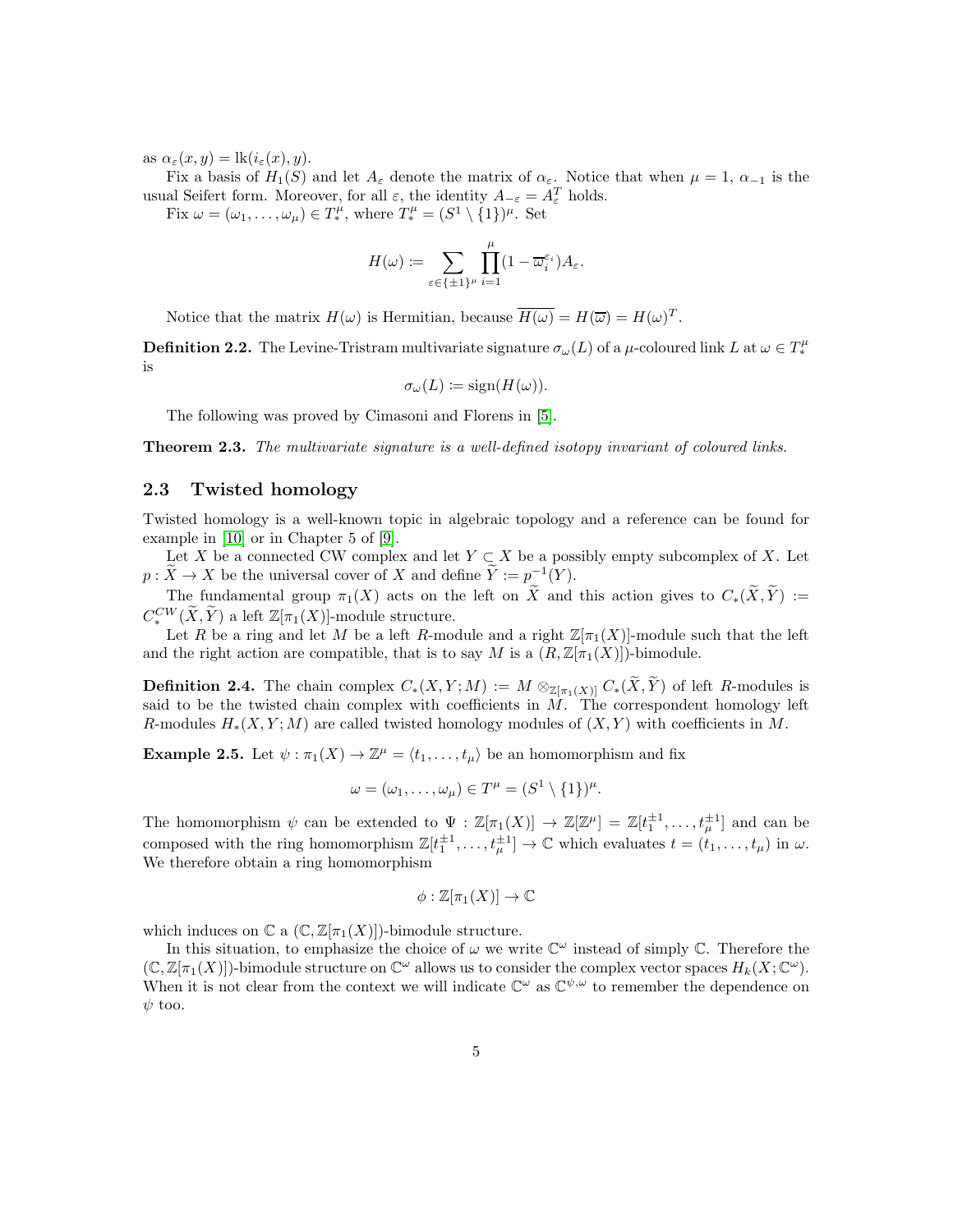Suppose now X to be a manifold of dimension 2k. Similarly to the untwisted case, on  $H_k(X; \mathbb{C}^\omega)$ is defined a twisted intersection pairing:

$$
\lambda_M(W): H_k(X; \mathbb{C}^\omega) \times H_k(X; \mathbb{C}^\omega) \to \mathbb{C}.
$$

This pairing can be proved to be Hermitian when k is even and it is skew-Hermitian when k is odd. As in the untwisted case, the radical of this pairing corresponds to the image of the inclusion of  $H_k(\partial X; \mathbb{C}^{\omega}).$ 

**Remark 2.6.** Let L be a link, and consider a collection  $F = F_1 \cup ... \cup F_\mu$  of oriented and connected surfaces that are smoothly and properly embedded in the four ball  $D<sup>4</sup>$  in general position<sup>[1](#page-5-0)</sup> and such that  $\partial F = L$  and for all i the boundary  $\partial F_i = F_i \cap S^3$  is the sublink of L of colour i. Let  $W_F$ denote the exterior of F in  $D^4$ . It can be seen (see Lemma [4.10\)](#page-22-0) that  $H_1(W_F) \simeq \mathbb{Z}^{\mu}$  is generated by the meridians of the  $F_i$ 's.

Let  $\omega = (\omega_1, \ldots, \omega_\mu) \in T_*^\mu$ . Sending the meridian of  $F_i$  to  $\omega_i$  gives a homomorphism

$$
\pi_1(W_F) \to H_1(W_F) \to \mathbb{C}
$$

and therefore twisted homology complex vector spaces

$$
H_k(W_F; \mathbb{C}^{\omega}).
$$

As it was seen in Example [2.5,](#page-4-0) on  $H_2(W_F; \mathbb{C}^\omega)$  there is a Hermitian twisted intersection form  $\lambda_{\mathbb{C}^{\omega}}(W_F)$ . The following result is due to Conway, Nagel, Toffoli and its proof can be found in [\[8\]](#page-30-5).

<span id="page-5-1"></span>**Theorem 2.7.** Let L be a  $\mu$ -coloured link. For every coloured bounding surface F and for all  $\omega \in T_*^{\mu}$ , we have

$$
\sigma_{\omega}(L) = \text{sign}(\lambda_{\mathbb{C}^{\omega}}(W_F)).
$$

This algebraic 4-dimensional interpretation of the multivariate signature extends the one by Cimasoni and Florens in [\[5\]](#page-30-6), which makes use of the more geometric branched covers of the four ball, and which was used by Cimasoni and Conway to prove their theorem in [\[4\]](#page-30-3). The idea is to use this more general interpretation to obtain an extension of their result.

### 2.4 Novikov-Wall non-additivity

In this section we state an important result by Wall [\[18\]](#page-31-2) about the non-additivity of (twisted) signatures under gluing of 4k-manifolds along their boundary. This theorem, together with the 4-dimensional interpretation of the multivariate signature in Theorem [2.7,](#page-5-1) will be of fundamental importance in the proof of our main result (Theorem [4.1\)](#page-12-1). Let  $(H, \lambda)$  be a finite dimensional skew-Hermitian complex vector space and let  $L_1$ ,  $L_2$  and  $L_3$  be three totally isotropic subspaces of  $H$ , i.e. such that  $\lambda$  vanishes identically on  $L_i$  for  $i = 1, 2, 3$ . Consider the Hermitian form f defined on  $(L_1 + L_2) \cap L_3$  as follows: for  $a, b \in (L_1 + L_2) \cap L_3$ , write  $a = a_1 + a_2$  with  $a_i \in L_i$  for  $i = 1, 2$  and set

$$
f(a,b) = \lambda(a_2,b).
$$

The form f can easily be checked to be well-defined and Hermitian. We can therefore define:

<span id="page-5-0"></span><sup>&</sup>lt;sup>1</sup>i.e. their only intersections are transverse double points between different surfaces.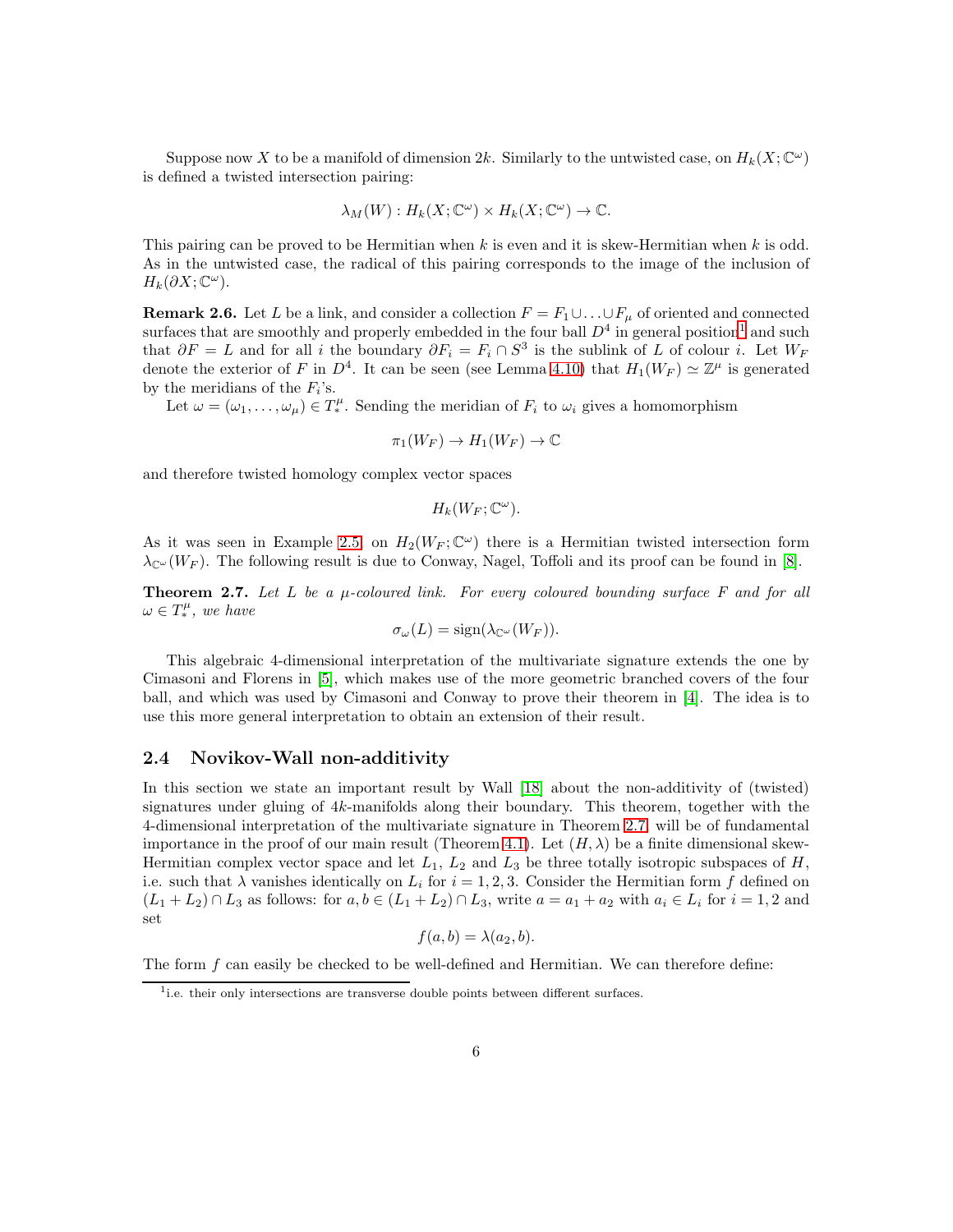**Definition 2.8.** The signature of f is called the Maslov index of  $L_1, L_2$  and  $L_3$ . It will be denoted by Maslov $(L_1, L_2, L_3)$ .

<span id="page-6-0"></span>Remark 2.9. It is not difficult to show that:

• if  $L_1, L_2, L_3$  are isotropic subspaces of H and  $L'_1, L'_2, L'_3$  are isotropic subspaces of H', then  $L_i \oplus L'_i$  for  $i=1,2,3$  is an isotropic subspace of  $H \oplus H'$  and

Maslov
$$
(L_1 \oplus L'_1, L_2 \oplus L'_2, L_3 \oplus L'_3)
$$
 = Maslov $(L_1, L_2, L_3)$  + Maslov $(L'_1, L'_2, L'_3)$ ;

• If  $\sigma$  is a permutation of  $(1, 2, 3)$  it holds:

Maslov
$$
(L_1, L_2, L_3)
$$
 = sgn $(\sigma)$  Maslov $(L_{\sigma(1)}, L_{\sigma(2)}, L_{\sigma(3)})$ .

Let Y be an oriented connected compact  $4k$ -manifold and let  $X_0$  be an oriented compact  $(4k-1)$ manifold, properly embedded into Y so that  $\partial X_0 = X_0 \cap \partial Y$ . Suppose that  $X_0$  splits Y into two manifolds Y<sub>−</sub> and Y<sub>+</sub>. For  $\varepsilon = \pm$ , denote by  $X_{\varepsilon}$  the closure of  $\partial Y_{\varepsilon} \setminus X_0$ , which is a compact  $(4k-1)$ -manifold. Let Z denote the compact  $(4k-2)$ -manifold

$$
Z = \partial X_0 = \partial X_+ = \partial X_-.
$$

The manifolds  $Y_+$  and  $Y_-\$  inherit an orientation from Y. Orient  $X_0, X_+\$  and  $X_-\$  such that

$$
\partial Y_+ = X_+ \cup (-X_0)
$$

and

$$
\partial Y_{-}=X_{0}\cup (-X_{-})
$$

and orient Z such that

$$
Z = \partial X_- = \partial X_+ = \partial X_0.
$$

Suppose that we are given a homomorphism

$$
\psi : \pi_1(Y) \to \mathbb{Z}^{\mu} = \langle t_1, \ldots, t_{\mu} \rangle.
$$

By Example [2.5,](#page-4-0) for every choice of  $\omega \in (S^1 \setminus \{1\})^{\mu}$ , this endows  $\mathbb C$  with a  $(\mathbb C, \mathbb Z[\pi_1(Y)])$ -bimodule structure, given by the map  $\Psi : \mathbb{Z}[\pi_1(Y)] \to \mathbb{C}$ , and we emphasize the choice of  $\omega$  by indicating this bimodule as  $\mathbb{C}^\omega$ . For every submanifold S of Y the inclusion induced homomorphism  $\pi_1(S) \to \pi_1(Y)$ induces on  $\mathbb C$  a  $(\mathbb C, \mathbb Z[\pi_1(S)])$ -bimodule structure, which we still indicate as  $\mathbb C^{\omega}$ . Recall that for manifolds W of even dimension we also have a twisted intersection pairing  $\lambda_{\mathbb{C}^{\omega}}(W)$  and that in the case the dimension is a multiple of 4 the intersection pairing is Hermitian, and therefore it has a well-defined signature  $sign_{\omega}(W)$ .



Figure 2: The manifold  $Y$  in the setting of the Novikov-Wall non-additivity theorem.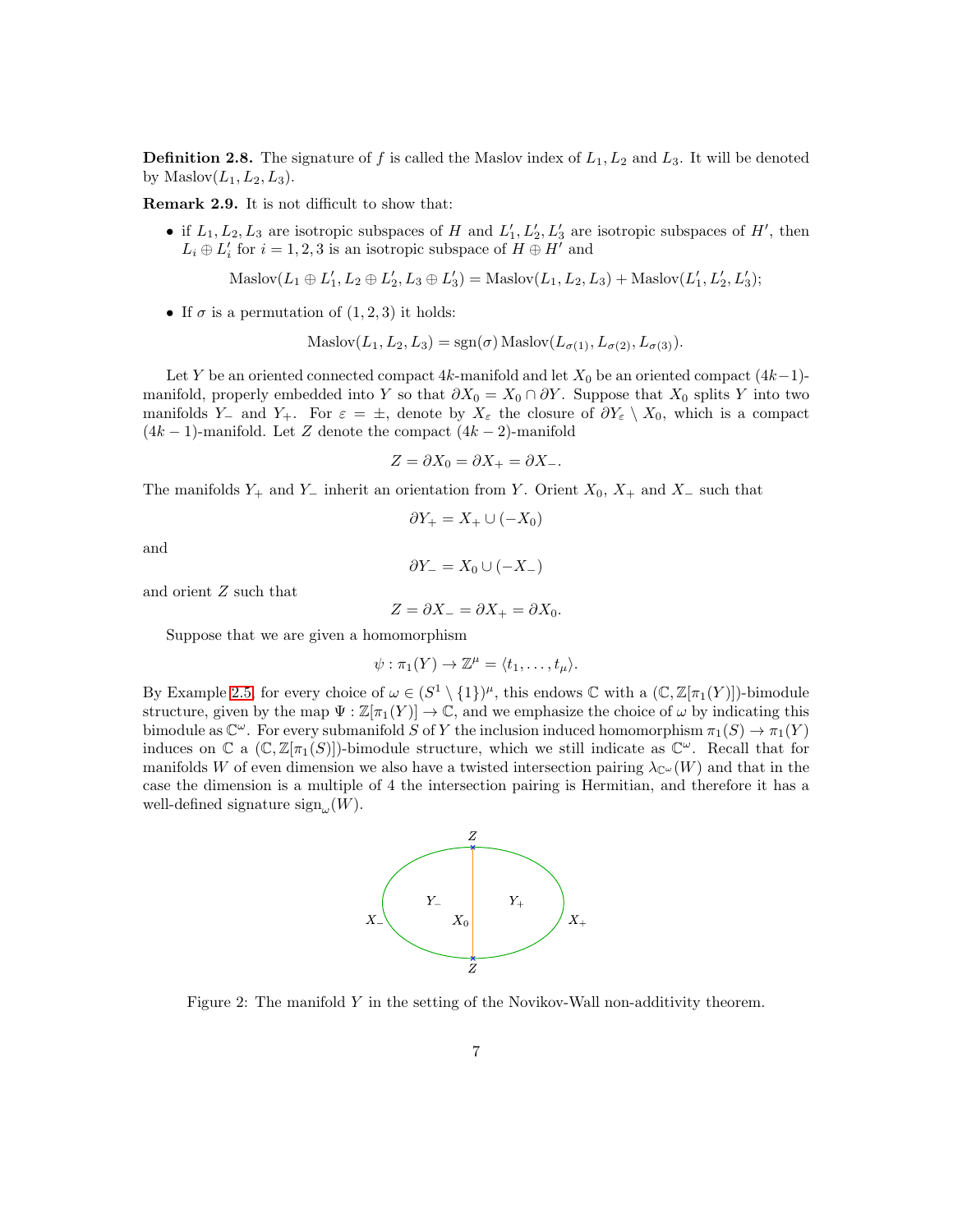Theorem 2.10 (Novikov-Wall non-additivity theorem). In the situation above,

 $sign_{\omega}(Y) = sign_{\omega}(Y_{+}) + sign_{\omega}(Y_{-}) + Maslov(L_{-}, L_{0}, L_{+})$ 

where  $L_{\varepsilon} = \ker(H_{2k-1}(Z; \mathbb{C}^{\omega}) \to H_{2k-1}(X_{\varepsilon}; \mathbb{C}^{\omega}))$  for  $\varepsilon = -, +, 0$ .

<span id="page-7-0"></span>Remark 2.11. This theorem was originally proved by Wall in [\[18\]](#page-31-2) in the untwisted case, but it can be easily extended to the twisted case.

## 3 The isotropic functor

The main goal of this section is to find a generalization of the reduced Burau representation, which is defined on braid groups to coloured tangles. We will see that coloured tangles are the morphisms of a category and we will therefore find a functor  $\mathscr{F}_{\omega}$  on this category to a certain category of skew-Hermitian vector spaces.

#### 3.1 The category of coloured tangles

Braids can be seen as a particular example of tangles. Intuitively, a tangle is a particular properly embedded 1-dimensional submanifold of  $D^2 \times [0,1]$  with a prescribed oriented boundary. More precisely, given a positive integer n, let  $p_j^{(n)}$  be the point

$$
\left(\frac{2j-n-1}{n},0\right)
$$

for  $j = 1, ..., n$ . Let  $\varepsilon$  and  $\varepsilon'$  be sequences of  $\pm 1$ 's of length n and n' respectively.

**Definition 3.1.** A  $(\varepsilon, \varepsilon')$ -tangle is an oriented, smooth, properly embedded 1-submanifold of  $D^2 \times$ [0, 1] whose oriented boundary is

$$
\sum_{j=1}^{n'} \varepsilon'_j(p_j^{n'}, 1) - \sum_{j=1}^n \varepsilon_j(p_j^n, 0).
$$



Figure 3: A  $(\varepsilon, \varepsilon')$ -tangle, where  $\varepsilon = (-1, +1, +1)$  and  $\varepsilon' = +1$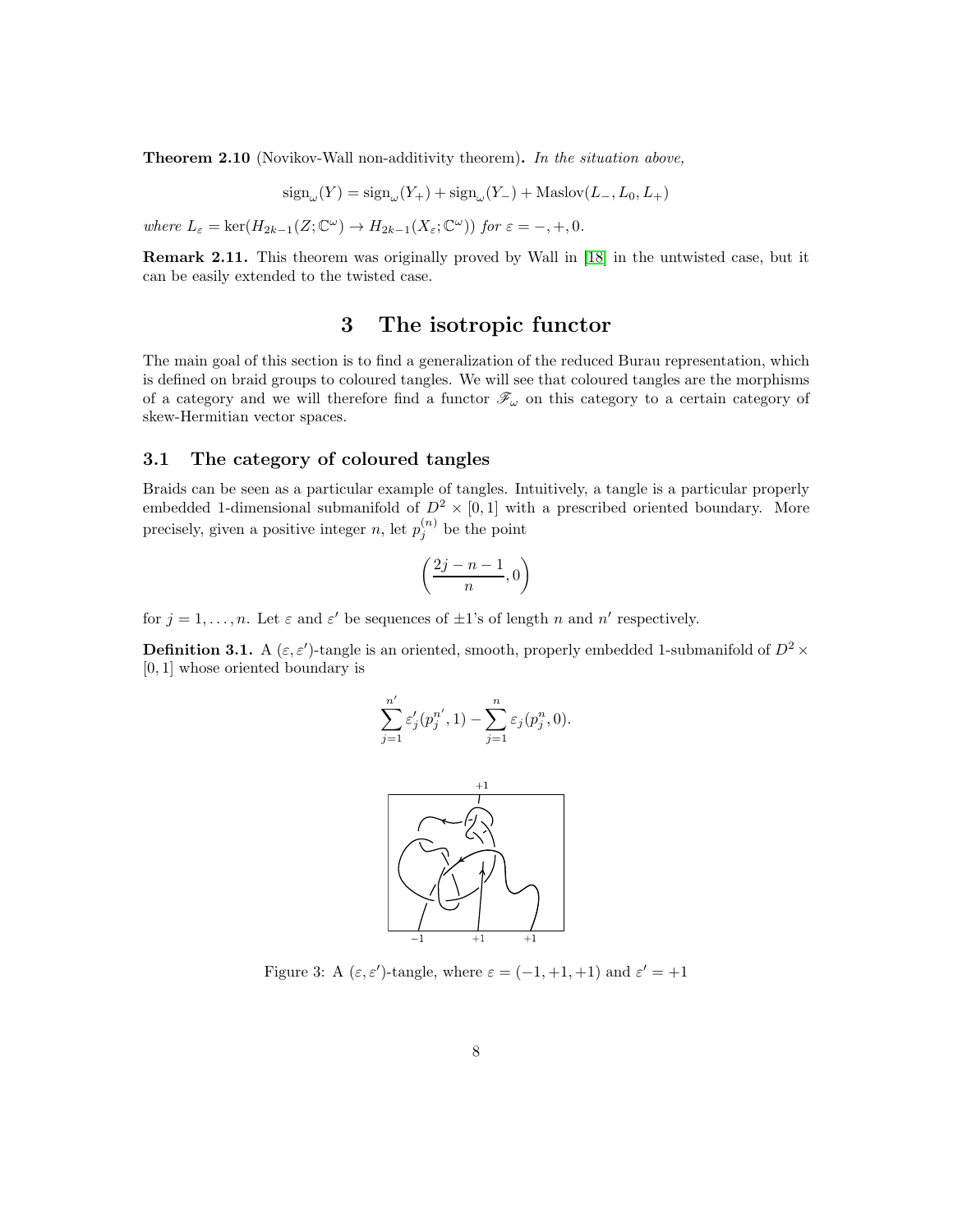An oriented tangle  $\tau$  is called  $\mu$ -coloured if each of its components is assigned a label in  $\{1,\ldots,\mu\}$ . We will call a  $\mu$ -coloured  $(\varepsilon,\varepsilon')$ -tangle a  $(c,c')$ -tangle, where c and c' are the sequences of  $\pm 1, \pm 2, \ldots, \pm \mu$  induced by the orientation and the colouring of the tangle.

Two  $(c, c')$ -tangles  $\tau_1$  and  $\tau_2$  are isotopic if there exists an self-homeomorphism h of  $D^2 \times [0, 1]$ that keeps the boundary  $\partial(D^2 \times [0,1])$  fixed and such that h sends  $\tau_1$  homeomorphically to  $\tau_2$ preserving the orientation and the colouring. We denote by  $T_{\mu}(c, c')$  the set of isotopy classes of  $(c, c')$ -tangles. Let id<sub>c</sub> indicate the isotopy class of the trivial  $(c, c)$ -tangle  $\{p_1^{(n)}, \ldots, p_n^{(n)}\} \times [0, 1]$ . Given a  $(c, c')$ -tangle  $\tau_1$  and a  $(c', c'')$ -tangle  $\tau_2$  such that they both meet the boundary of  $D^2 \times [0, 1]$ orthogonally, their composition is the  $(c, c'')$ -tangle  $\tau_2\tau_1$  obtained by gluing the two  $D^2 \times [0, 1]$  along the disk corresponding to c' and then shrinking the height of the resulting  $D^2 \times [0,2]$  by a factor 2.



Figure 4: The composition of two coloured tangles. Here  $\tau_1$  is a  $(c, c')$ -tangle with  $c = (-2)$  and  $c' = (-1, +1, -2)$ , while  $\tau_2$  is a  $(c', c'')$ -tangle with  $c'' = (-1, +1, -2)$ .

Clearly, the composition of tangles induces a composition

$$
T_{\mu}(c, c') \times T_{\mu}(c', c'') \to T_{\mu}(c, c'')
$$

on the isotopy classes of  $\mu$ -coloured tangles.

A  $\mu$ -coloured (c, c)-tangle  $\tau \subset D^2 \times [0,1]$  is called a braid if the projection of each of the connected components of  $\tau$  to [0, 1] is a homeomorphism.

**Remark 3.2.** All finite sequences c of elements in  $\{\pm 1, \pm 2, \ldots, \pm \mu\}$  as objects, and the isotopy classes of  $(c, c')$ -tangles as morphisms  $c \to c'$  form a category **Tangles**<sub> $\mu$ </sub> called the category of  $\mu$ -coloured tangles.

**Definition 3.3.** Given an endomorphism in **Tangles**<sub>u</sub>, that is to say  $\tau \in T_\mu(c, c)$ , one can define its closure as the  $\mu$ -coloured link  $\hat{\tau} \subset S^3$  obtained from  $\tau$  adding n oriented coloured parallel strands in  $S^3 \setminus (D^2 \times [0,1])$  connecting  $p_j^{(n)} \times \{1\}$  to  $p_j^{(n)} \times \{0\}$  for  $j=1,\ldots,n$ . Here *n* denotes the length of the sequence c.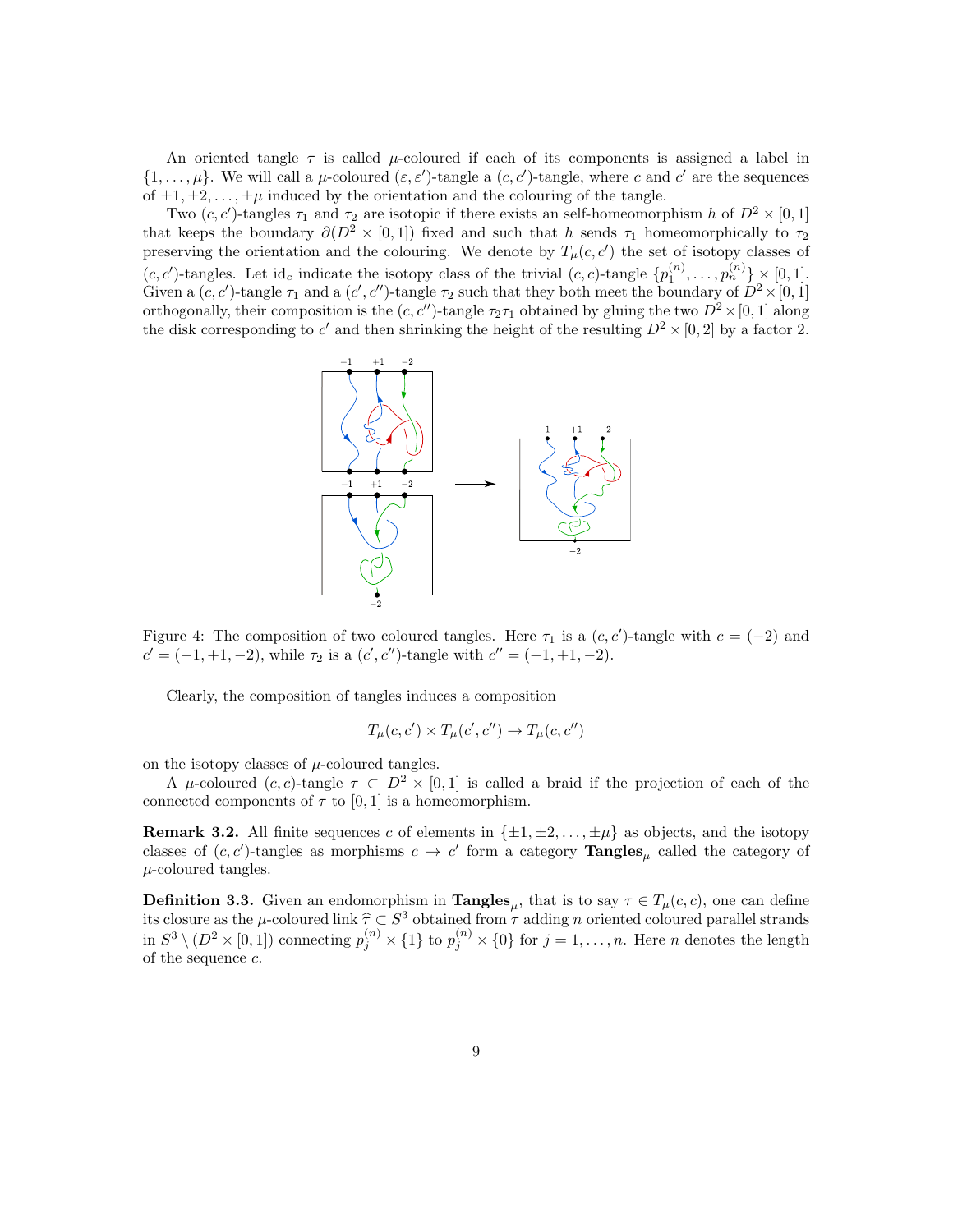

Figure 5: The closure of a tangle.

### 3.2 The isotropic category

We introduce the category **Isotr**<sub>Λ</sub> of isotropic relations over a ring Λ. Fix an integral domain Λ endowed with a ring involution  $a \mapsto \overline{a}$ .

A skew-Hermitian Λ-module H is a finitely generated Λ-module endowed with a possibly degenerate skew-Hermitian form  $\lambda$ .

Given a skew-Hermitian  $\Lambda$ -module  $H$ ,  $-H$  will indicate the same module endowed with the opposite form −λ.

Given a submodule V of a skew-Hermitian  $\Lambda$ -module H, the annihilator of V is the submodule

$$
Ann(V) = \{ x \in H \mid \lambda(v, x) = 0 \text{ for all } v \in V \}.
$$

A submodule V of a skew-Hermitian  $\Lambda$ -module H is called totally isotropic if  $V \subset \text{Ann}(V)$  or, equivalently, if  $\lambda$  vanishes identically on V.

Given two skew-Hermitian  $\Lambda$ -modules  $H_1$  and  $H_2$ , an isotropic submodule N of  $(-H_1) \oplus H_2$  is called an isotropic relation and we denote it by  $N : H_1 \Longrightarrow H_2$ . If H is a skew-Hermitian  $\Lambda$ -module, an example of an isotropic relation  $H \Longrightarrow H$  is the diagonal  $\Delta_H = \{(h, h) \in (-H) \oplus H\}.$ 

If  $N_1$  and  $N_2$  are two isotropic relations  $N_1 : H_1 \Longrightarrow H_2$  and  $N_2 : H_2 \Longrightarrow H_3$  their composition

$$
N_2 \circ N_1 : H_1 \Longrightarrow H_3
$$

is defined as

$$
N_2 \circ N_1 = \{(h_1, h_3) | \text{there exists } h_2 \in H_2 \text{ such that } (h_1, h_2) \in N_1 \text{ and } (h_2, h_3) \in N_2 \}.
$$

Isotropic relations can be interpreted as a generalization of unitary isomorphisms: in fact if  $\gamma: H_1 \to H_2$  is a unitary isomorphism, that is to say it preserves the skew-Hermitian forms, then its graph  $\Gamma_{\gamma} \subset (-H_1) \oplus H_2$  is an isotropic submodule of  $(-H_1) \oplus H_2$  and hence it is an isotropic relation  $H_1 \Longrightarrow H_2$ . It is straightforward to see:

Proposition 3.4. Hermitan Λ-modules as objects and isotropic relations as morphisms form a category **Isotr**Λ.

### 3.3 The isotropic functor

Given a positive integer n, let  $p_j^{(n)}$  indicate the point  $\left(\frac{2j-n-1}{n},0\right)$  in the closed unitary disk  $D^2$ . Let  $\mathcal{N}_n$  be an open tubular neighbourhood of the *n*-uple  $\{p_1^{(n)}, \ldots, p_n^{(n)}\}$ . Let us denote by  $D_n$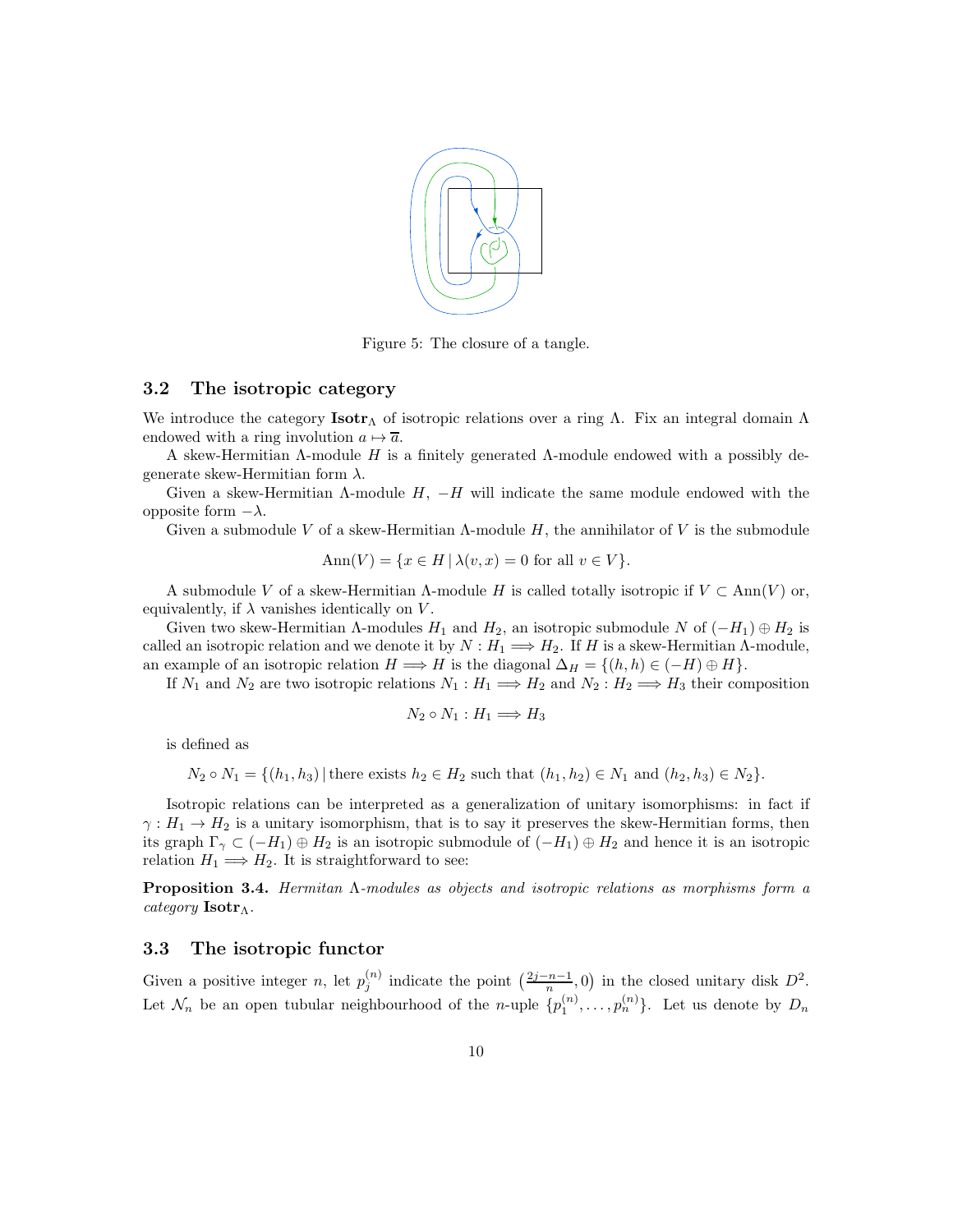the space  $D^2 \setminus \mathcal{N}_n$ . We endow  $D_n$  with the orientation inherited from  $D^2$  and we fix a basepoint  $z \in \partial D^2 \subset D_n$ .



Figure 6: An example of  $D_n$  for  $\mu = 1$ .

Let  $c : \{1, \ldots, n\} \to \{\pm 1, \ldots, \pm \mu\}$  be a map such that for all  $i, 1 \le i \le \mu$ , either  $+i$  or  $-i$  is in the range of  $c$ .

The fundamental group  $\pi_1(D_n, z)$  is freely generated by  $\{x_1^c, \ldots, x_n^c\}$  where  $x_j^c$  indicates a simple loop which goes one time around  $p_j$  counterclockwise if  $sgn(c(j)) = +1$  and otherwise it goes clockwise. We hence obtain a map

$$
\psi_c : \pi_1(D_n, z) \to \langle t_1, \dots, t_\mu \rangle \simeq \mathbb{Z}^\mu
$$

$$
x_j^c \mapsto t_{|c(j)|}.
$$

Given  $\omega \in T^{\mu}_{*}$  we can consider the twisted homology modules  $H_*(D_n, \mathbb{C}^{\psi_c, \omega})$  and we are also given a skew-Hermitian intersection form

$$
\lambda_{{\mathbb{C}}^{\psi_c,\,\omega}}(D_n):H_1(D_n,{\mathbb{C}}^{\psi_c,\,\omega})\times H_1(D_n,{\mathbb{C}}^{\psi_c,\,\omega})\to{\mathbb{C}}
$$

which we will denote  $\lambda_{c,\omega}(D_n)$ .

For any  $\tau \in T_{\mu}(c, c') = \text{Hom}_{\text{Tangles}_{\mu}}(c, c')$  let  $\mathcal{N}(\tau)$  denote an open tubular neighbourhood of  $\tau$  and let  $X_{\tau} = D^2 \times I \setminus \mathcal{N}(\tau)$  be the exterior of the tangle. By Mayer-Vietoris we get that  $H_1(X_\tau) \simeq \bigoplus_{j=1}^m \mathbb{Z}m_j$  where  $m_j$  is the meridian of the j-th connected component of  $\tau$ . We obtain a map

$$
\pi_1(X_{\tau}) \to H_1(X_{\tau}) \to \langle t_1, \dots, t_{\mu} \rangle = \mathbb{Z}^{\mu}
$$

where the first arrow is the Hurewicz map and the second one assigns to  $m_j$  the canonical generator  $t_i$  such that i is the colour of the j-th component of the tangle. We can then consider  $H_*(X_\tau, \mathbb{C}^\omega)$ .

Let  $i_c: H_1(D_n, \mathbb{C}^{\psi_c, \omega}) \to H_1(X_\tau, \mathbb{C}^\omega)$  and  $i_{c'}: H_1(D_{n'}, \mathbb{C}^{\psi_{c'}, \omega}) \to H_1(X_\tau, \mathbb{C}^\omega)$  be the maps induced by the inclusion in  $X_{\tau}$ .

We denote by

$$
j_{\tau}: H_1(D_n, \mathbb{C}^{\psi_c, \omega}) \oplus H_1(D_{n'}, \mathbb{C}^{\psi_c, \omega}) \to H_1(X_{\tau}, \mathbb{C}^{\omega})
$$

the map given by  $j_{\tau}(x, x') = i_{c'}(x') - i_c(x)$ .

<span id="page-10-0"></span>**Theorem 3.5.** Let  $\omega \in T^{\mu}_*$ . Given  $c: \{1, ..., n\} \to \{\pm 1, ..., \pm \mu\}$  define

$$
\mathscr{F}_{\omega}(c) := (H_1(D_n, \mathbb{C}^{\psi_c, \omega}), \langle , \rangle_c),
$$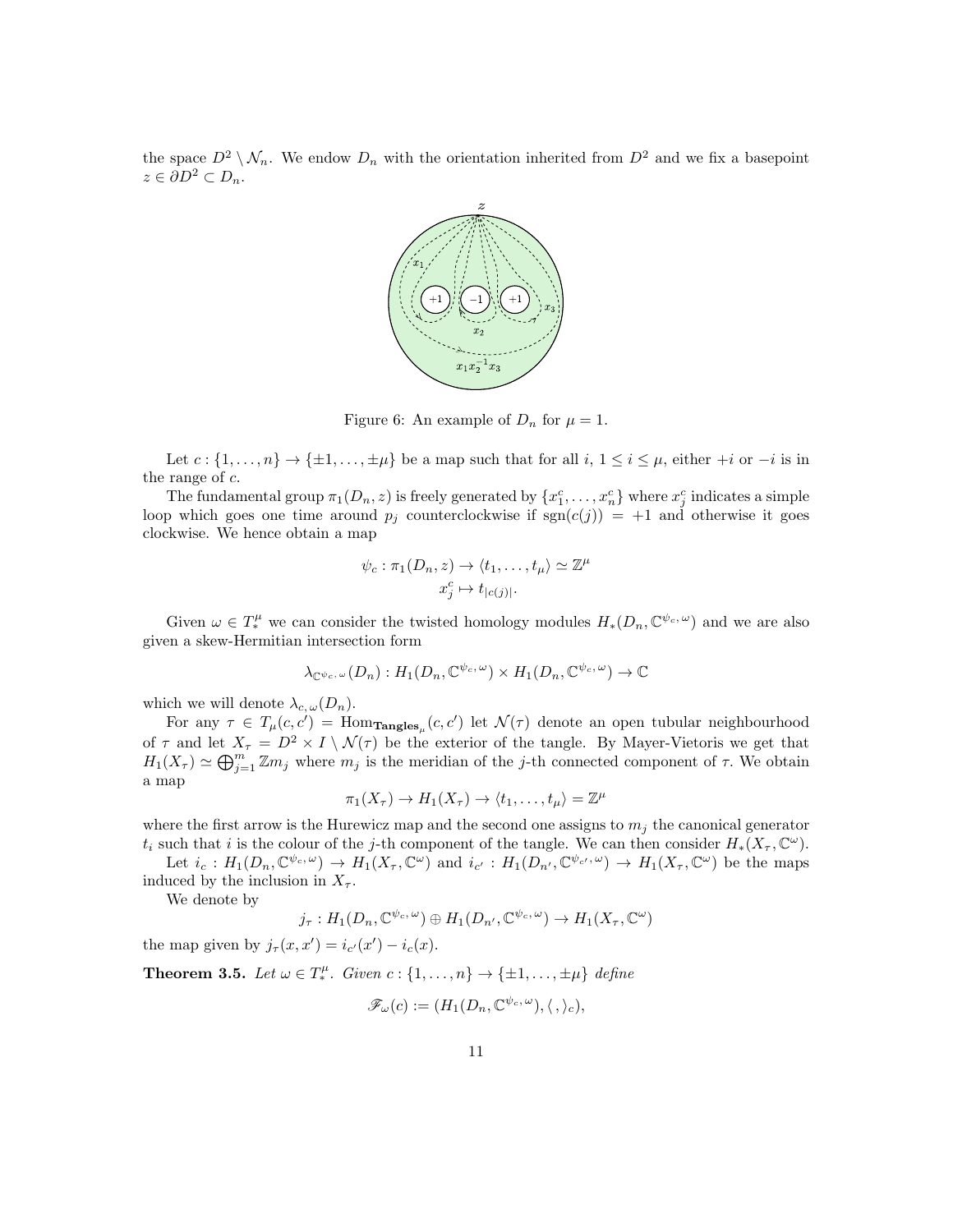while for every tangle  $\tau \in T_{\mu}(c, c')$  define

$$
\mathscr{F}_{\omega}(\tau) := \ker j_{\tau}.
$$

Then

$$
\mathscr{F}_{\omega} : \mathbf{Tangles}_{\mu} \rightarrow \mathbf{Isotr}_{\mathbb{C}}
$$

defines a functor.

*Proof.* The pair  $(H_1(D_n; \mathbb{C}^{\psi_c, \omega}), \lambda_{c, \omega}(D_n))$  is clearly an object of the isotropic category.

Let us fix  $\tau \in T_{\mu}(c, c')$  and let us show that  $\mathscr{F}_{\omega}(\tau) = \ker j_{\tau}$  is a totally isotropic subspace of  $(-H_1(D_n; \mathbb{C}^{\psi_c, \omega})) \oplus H_1(D_{n'}; \mathbb{C}^{\psi_{c'}, \omega})$ . Denote by  $\lambda$  the form  $\lambda_{\psi_c, \omega}(D_n)$  and by  $\lambda'$  the form  $\lambda_{c',\omega}(D_{n'})$ . For any fixed  $(x, x'), (y, y') \in \text{ker } j_\tau$ , consider  $(-\lambda) \oplus \lambda'((x, x'), (y, y')) = -\lambda(x, y) +$  $\lambda'(x', y').$ 

Let us denote by  $\Sigma$  the boundary  $\partial X_\tau$  of the exterior of the tangle and consider the following orientation preserving inclusions:

$$
i: -D_n \to \Sigma
$$
  

$$
i': D_{n'} \to \Sigma.
$$

The inclusion of  $\Sigma$  in  $X_\tau$  induces twisted homology modules  $H_*(\Sigma; M)$  and a twisted intersection form  $\lambda_{\mathbb{C}^{\omega}}(\Sigma)$ .

We observe that

$$
\lambda_{\mathbb{C}^{\omega}}(\Sigma)(i_{*}(x), i_{*}(y)) = -\langle x, y \rangle_{c} \quad \text{for all } x, y \in H_{1}(D_{n}; \mathbb{C}^{\psi_{c}, \omega});
$$
  

$$
\lambda_{\mathbb{C}^{\omega}}(\Sigma)(i'_{*}(x'), i'_{*}(y')) = \langle x', y' \rangle_{c'} \quad \text{for all } x', y' \in H_{1}(D_{n'}; \mathbb{C}^{\psi_{c'}, \omega});
$$
  

$$
\lambda_{\mathbb{C}^{\omega}}(\Sigma)(i_{*}(x), i'_{*}(y')) = 0 \quad \text{for all } x \in H_{1}(D_{n}; \mathbb{C}^{\psi_{c}, \omega}), y' \in H_{1}(D_{n'}; \mathbb{C}^{\psi_{c'}, \omega}).
$$

In fact the inclusion  $-D_n \sqcup D_{n'} \to \Sigma$  is orientation preserving and the forms  $-\lambda \oplus \lambda'$  and  $\lambda_{\mathbb{C}^{\omega}}(\Sigma)$ are compatible via the inclusion.

Let  $\varphi: H_1(\Sigma; \mathbb{C}^\omega) \to H_1(X_\tau; \mathbb{C}^\omega)$  be the inclusion induced map and let k be the map

$$
k: H_1(D_n; \mathbb{C}^{\psi_c, \omega}) \oplus H_1(D_{n'}; \mathbb{C}^{\psi_c, \omega}) \to H_1(\Sigma; \mathbb{C}^{\omega})
$$

$$
(x, x') \mapsto i_*(x) + i'_*(x').
$$

Then we have

$$
\ker j_{\tau} = \psi(\ker(\varphi \circ k))
$$

with

$$
\psi: H_1(D_n; \mathbb{C}^{\psi_c, \omega}) \oplus H_1(D_{n'}; \mathbb{C}^{\psi_c, \omega}) \to H_1(D_n; \mathbb{C}^{\psi_c, \omega}) \oplus H_1(D_{n'}; \mathbb{C}^{\psi_c, \omega})
$$

$$
(x, x') \mapsto (-x, x')
$$

Therefore  $\text{Ann}(\text{ker}(j_{\tau})) = \text{Ann}(\psi(\text{ker}(\varphi \circ k))) = \psi(\text{Ann}(\text{ker}(\varphi \circ k))).$ 

We shall now check that  $\ker(\varphi \circ k)$  is totally isotropic.

Fix  $(x, x'), (y, y') \in \text{ker}(\varphi \circ k)$ . We have that  $k(x, x')$  and  $k(y, y')$  belong to ker $\varphi$ . It is a wellknown consequence of Poincaré duality that, given a compact  $(2k + 1)$ -manifold X with boundary,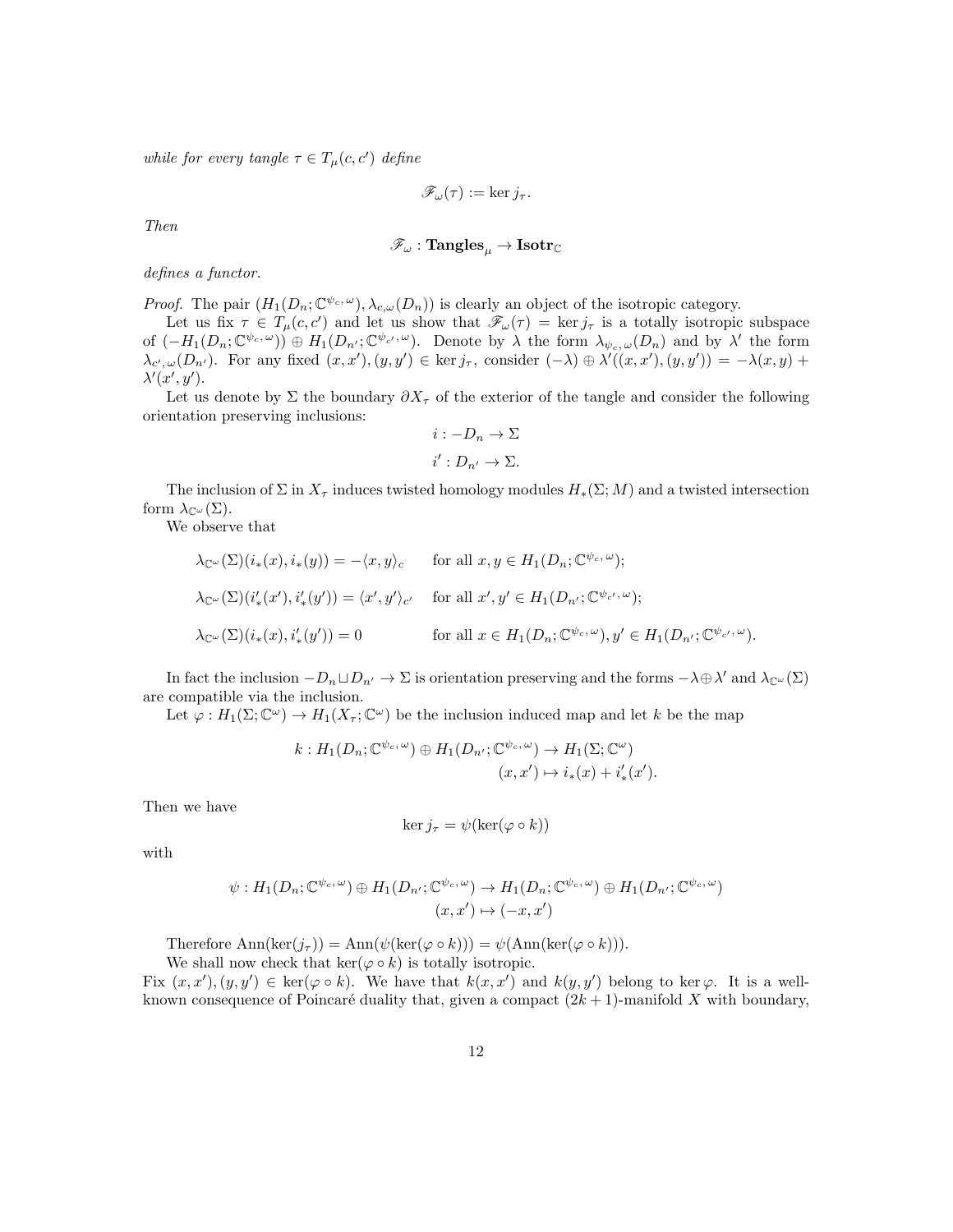the kernel in  $H_k(\partial X; \mathbb{C}^\omega)$  of the map induced by the inclusion of the boundary is totally isotropic (actually Lagrangian, see Subsection [4.2\)](#page-26-0). Hence in our case

$$
\lambda_{\mathbb{C}^{\omega}}(\Sigma)(k(x, x'), k(y, y')) = 0
$$

and then clearly  $-\lambda(x, y) + \lambda'(x', y') = 0.$ 

We have shown

$$
\ker(\varphi \circ k) \subset \text{Ann}(\ker(\varphi \circ k))
$$

and therefore

$$
\ker j_{\tau} = \psi(\ker(\varphi \circ k)) \subset \psi(\text{Ann}(\ker(\varphi \circ k))) = \text{Ann}(\ker j_{\tau}).
$$

<span id="page-12-0"></span>The proof of the functoriality follows from an argument similar to the one in [\[6\]](#page-30-10), Lemma 3.4.

 $\Box$ 

## 4 Non-additivity of multivariate signature

We are finally ready to state and prove the extension of the result by Cimasoni and Conway and we devolve the first part of this section to this scope. The second part focuses on studying the case of coloured braids and we see that in this situation the formula of Cimasoni and Conway is exactly the multivariable version of the Gambaudo and Ghys formula.

For  $\tau$  a  $(c, c')$ -tangle, let  $\overline{\tau}$  denote the  $(c', c)$ -tangle obtained by reflecting  $\tau$  along a horizontal plane and inverting the orientation.

<span id="page-12-1"></span>**Theorem 4.1.** Let c be an object in  $\mathbf{Tangles}_{\mu}$  and let

$$
i_j \coloneqq \sum_{k:\, c(k)=\pm j} \operatorname{sgn} c(k).
$$

For any  $(c, c)$ -tangles  $\tau_1, \tau_2$ 

$$
\sigma_{\omega}(\widehat{\tau_1 \tau_2}) - \sigma_{\omega}(\widehat{\tau_1}) - \sigma_{\omega}(\widehat{\tau_2}) = \text{Maslov}(\mathscr{F}_{\omega}(\overline{\tau_1}), \Delta, \mathscr{F}_{\omega}(\tau_2))
$$

for all  $\omega \in T_*^{\mu}$  such that  $\prod_{j=1}^{\mu} \omega_i^{i_j} \neq 1$ .

Here  $\Delta$  indicates the diagonal of  $H_1(D_n; \mathbb{C}^{\psi_c,\omega}).$ 

The strategy will be to employ the Novikov-Wall non-additivity theorem and a 4-dimensional interpretation of the multivariate signature, studied by Conway, Nagel and Toffoli in [\[8\]](#page-30-5) and stated in Theorem [2.7,](#page-5-1) in order to construct a 4-manifold which has twisted signature

$$
\sigma_{\omega}(\widehat{\tau_1 \tau_2}) - \sigma_{\omega}(\widehat{\tau_1}) - \sigma_{\omega}(\widehat{\tau_2}) - \text{Maslov}(\mathscr{F}_{\omega}(\overline{\tau_1}), \Delta, \mathscr{F}_{\omega}(\tau_2))
$$

and then prove that this manifold must have zero signature.

#### 4.1 Proof of the main theorem

We start by proving an important lemma which explains the restriction on the  $\omega$ 's in Theorem [4.1.](#page-12-1) We will see in Subsection [4.2](#page-26-0) that this restriction is necessary for the equality in Theorem [4.1](#page-12-1) to hold.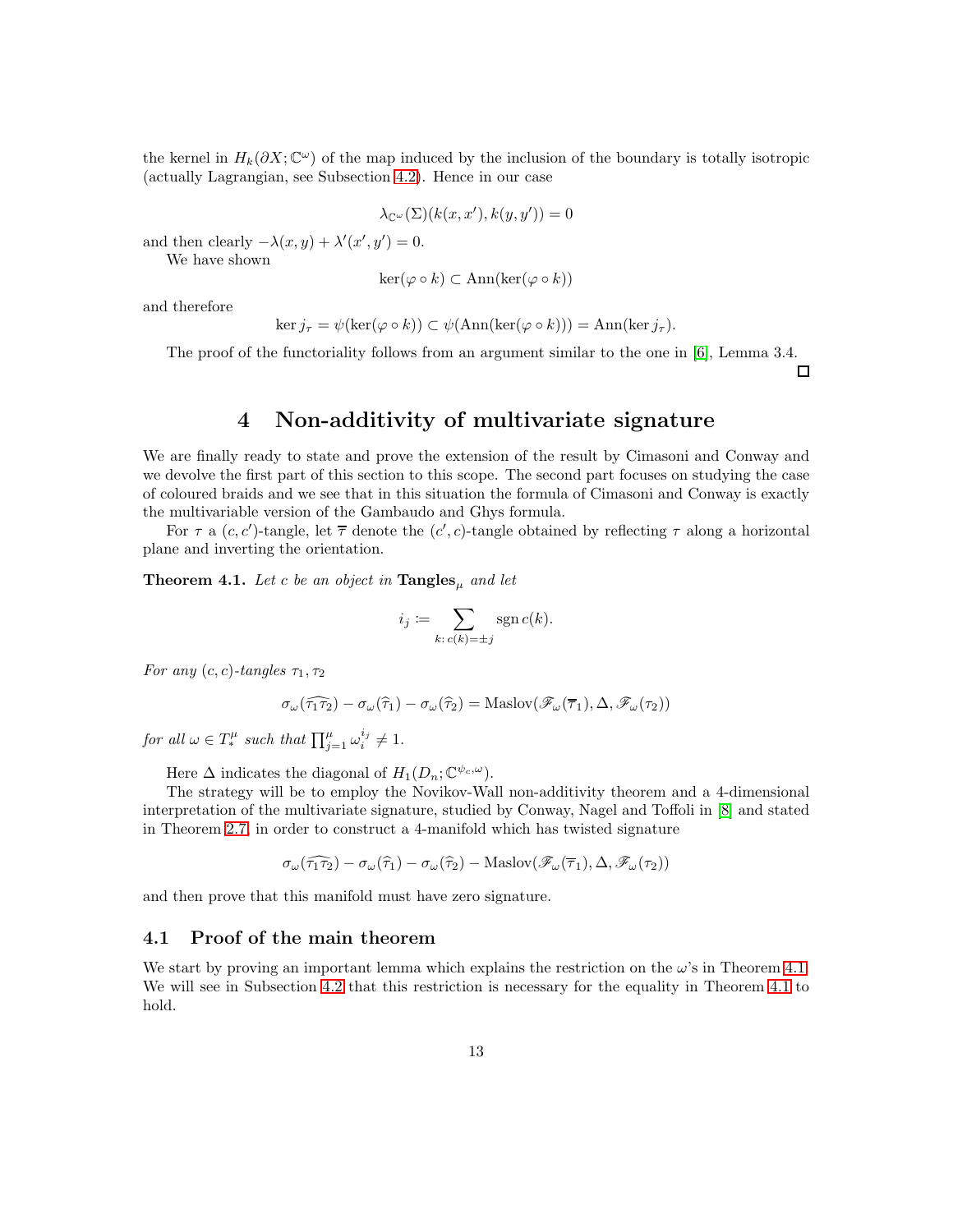<span id="page-13-0"></span>**Lemma 4.2.** Let c be an object of  $\text{Tangles}_{\mu}$ . Denote by  $l(c) = (i_1, \ldots, i_{\mu})$  the element in  $\mathbb{Z}^{\mu}$  such that

$$
i_j = \sum_{k:\,c(k)=\pm j} \operatorname{sgn} c(k).
$$

Then for every  $\omega = (\omega_1, \dots, \omega_\mu) \in T_*^\mu$  such that

$$
\prod_{j=1}^\mu \omega_i^{i_j} \neq 1
$$

the form  $\lambda_{\mathbb{C}^{\psi_c},\omega}(D_n)$  is non-degenerate.

Proof. As noted in subsection [2.3,](#page-4-1) the radical of this form is the image of the inclusion induced map  $H_1(\partial D_n; \mathbb{C}^{\psi_c, \omega}) \to H_1(D_n; \mathbb{C}^{\psi_c, \omega}).$ 

Since  $\partial D_n = S_1 \sqcup \ldots \sqcup S_{n+1}$  is disconnected,

$$
H_1(\partial D_n; \mathbb{C}^{\psi_c, \omega}) = \bigoplus_{j=1}^{n+1} H_1(S_j; \mathbb{C}^{\omega}).
$$

Assume that for  $j \leq n$  the component  $S_j$  is the one corresponding to the j-th puncture  $p_j$  and that  $S_{n+1}$  is  $\partial D^2$ .

We can see  $S_j$  as a CW complex with one 0-cell  $P_j$  and one 1-cell  $e_j$ . For every j the free  $\mathbb{Z}[\pi_1(S_j)]$ -modules  $C_k(\widetilde{S_j})$  are generated by a lift of the k-cells in  $S_j$ , hence  $C_0(\widetilde{S_j}) \simeq \mathbb{Z}[\pi_1(S_j)]$  is generated by a lift  $P_j$  of the 0-cell and  $C_1(S_j) \simeq \mathbb{Z}[\pi_1(S_j)]$  generated by a lift  $\tilde{e}_j$  of the 1-cell which starts at  $P_j$ , while  $C_k(S_j) = 0$  for  $k > 1$ .

Recall that  $\psi_c : \pi_1(D_n) \to \mathbb{C}$  was defined by sending the generator  $x_i$  to  $\omega_i$ , where  $x_i$  is counterclockwise oriented if sgn  $c(i) = +1$  and clockwise oriented otherwise. The  $\mathbb{Z}[\pi_1(D_n)]$ -module  $\mathbb{C}^{\psi_c,\omega}$  can be seen as a  $\mathbb{Z}[\pi_1(S_j)]$ -module by restricting the action of  $\mathbb{Z}[\pi_1(D_n)]$ :the inclusions (and the "obvious" choice of path connecting the basepoint  $z = P_{n+1}$  for  $D_n$  with the basepoint for  $S_j$ ) induce maps

$$
\pi_1(S_j, P_j) \to \pi_1(D_n, z)
$$

$$
t_j \to x_j^{\text{sgn } c(j)}
$$

for all  $j \leq n$ , where  $t_j$  indicates the generator of  $\pi_1(S_j)$  counterclockwise oriented. For  $j = n + 1$  the map is

$$
\pi_1(S_{n+1}, z) \to \pi_1(D_n, z)
$$

$$
t_{n+1} \to \prod_{j=1}^n x_j^{\text{sgn } c(j)}
$$

where  $t_{n+1}$  indicates the generator of  $\pi_1(S_{n+1})$  counterclockwise oriented.

We write  $\mathbb{Z}[\pi_1(S_j)] = \mathbb{Z}[t_j^{\pm 1}]$ . The chain complex  $\mathbb{C}^{\omega} \otimes_{\mathbb{Z}[t_j^{\pm 1}]} C_*(\widetilde{S}_j)$  is

$$
0 \longrightarrow \mathbb{C} \xrightarrow{\mathrm{id} \otimes \partial} \mathbb{C} \longrightarrow 0
$$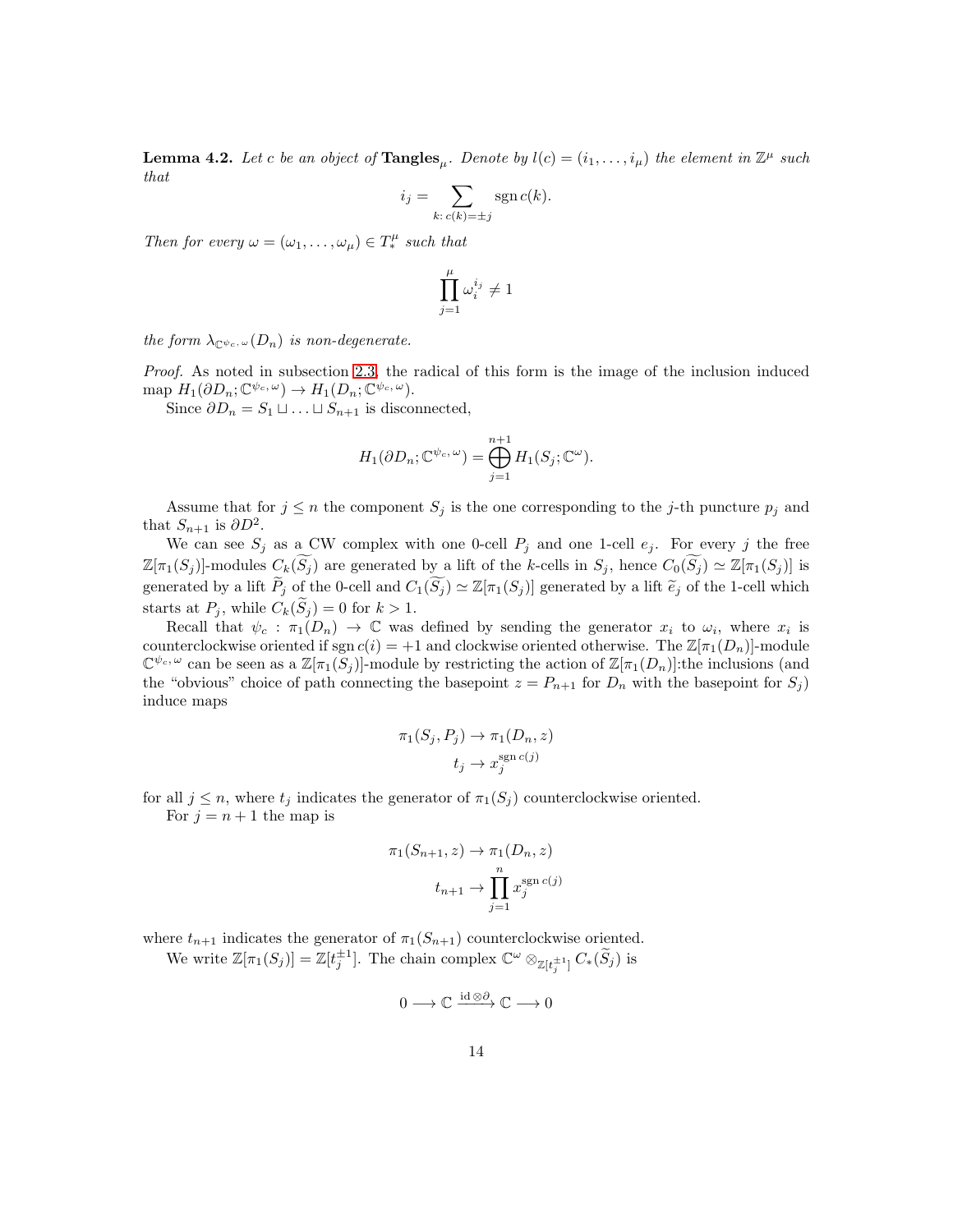since  $\mathbb{C}^{\omega} \otimes_{\mathbb{Z}[t_i^{\pm 1}]} \mathbb{Z}[t_j^{\pm 1}] = \mathbb{C}$  as complex vector spaces. j

Since  $\partial(\tilde{e}_j) = t_j \tilde{P}_j - \tilde{P}_j$ , the map id ⊗ $\partial$  is multiplication by  $\omega_j^{\text{sgn } c(j)} - 1$  if  $j \leq n$  and by  $\left(\prod_{k=1}^{\mu} \omega_k^{i_k}\right) - 1$  if  $j = n + 1$ . Therefore, when  $\prod_{k=1}^{\mu} \omega_k^{i_k} \neq 1$  the map id ⊗∂ is an isomorphism for all  $S_j$  and  $H_1(S_j; \mathbb{C}^{\omega}) = 0$  for  $1 \leq j \leq n+1$ .

Hence in our setting  $H_1(\partial D_n; \mathbb{C}^{\psi_c, \omega}) = \{0\}$  and the radical of the twisted form on  $D_n$  is trivial. □

**Remark 4.3.** Given an object in  $\mathbf{Tangles}_{\mu}$  and  $\omega \in T^{\mu}_{*}$  we will denote from now on by  $I_c(\omega)$  the complex number  $\prod_{j=1}^{\mu} \omega_j^{i_j}$ , where

$$
i_j = \sum_{c(k)=\pm j} \operatorname{sgn} c(k).
$$

For every  $\omega \in T_*^{\mu}$  we will denote the full subcategory of  $\text{Tangles}_{\mu}$  with objects the set of  $c: \{1, \ldots, n\} \to \{\pm 1, \ldots, \pm \mu\}$  such that  $I_{\omega}(c) \neq 1$  by  $\text{Tangles}_{\mu}^{\omega}$ .

Given two objects  $c, c'$  in **Tangles**<sub> $\mu$ </sub>, by  $c \sqcup c'$  we will mean the object of **Tangles**<sub> $\mu$ </sub> obtained by juxtaposition of c and c'. Similarly given two tangles  $\tau, \tau'$ , by  $\tau \sqcup \tau'$  we will mean the tangle obtained by juxtaposition of the two tangles.

<span id="page-14-0"></span>**Proposition 4.4.** Let  $\tau_1$  be a  $(c_1, c'_1)$ -tangle and  $\tau_2$  a  $(c_2, c'_2)$ -tangle. Let  $\omega \in T_*^{\mu}$  be such that  $\tau_1$ and  $\tau_2$  are morphisms in the category  $\mathbf{Tangles}_{\mu}^{\omega}$ . Then we have

- $H_1(D_{n_1+n_2}; \mathbb{C}^{\psi_{c_1\sqcup c_2}, \omega}) \simeq H_1(D_{n_1}; \mathbb{C}^{\psi_{c_1}, \omega}) \oplus H_1(D_{n_2}; \mathbb{C}^{\psi_{c_2}, \omega}) \oplus A$  and also  $H_1(D_{n'_1+n'_2};\mathbb{C}^{\psi_{c'_1\cup c'_2},\omega}) \simeq H_1(D_{n'_1};\mathbb{C}^{\psi_{c'_1},\omega}) \oplus H_1(D_{n'_2};\mathbb{C}^{\psi_{c'_2},\omega}) \oplus A'$  as complex vector spaces endowed with a skew-Hermitian form;
- $\mathscr{F}_{\omega}(\tau_1 \sqcup \tau_2) \simeq \mathscr{F}_{\omega}(\tau_1) \oplus \mathscr{F}_{\omega}(\tau_2) \oplus \Delta_{A \cap A'}$ , where  $\Delta_{A \cap A'}$  is the diagonal of  $A \cap A'$ ;

where A and A' are complex vector subspaces of  $\mathbb{C}$ .

*Proof.* The space  $D_{n_1+n_2}$  can be obtained by gluing  $D_{n_1}$  and  $D_{n_2}$  along an interval in their boundary, which is contractible. Similarly,  $X_{\tau_1 \sqcup \tau_2}$  can be obtained by gluing  $X_{\tau_1}$  and  $X_{\tau_2}$  along a square in their boundary, which is contractible as well.

The Mayer-Vietoris sequence gives

$$
0 \longrightarrow H_1(D_{n_1}; \mathbb{C}^{\psi_{c_1}, \omega}) \oplus H_1(D_{n_2}; \mathbb{C}^{\psi_{c_2}, \omega}) \stackrel{f}{\longrightarrow} H_1(D_{n_1+n_2}; \mathbb{C}^{\psi_{c_1 \sqcup c_2}, \omega}) \stackrel{\partial_1}{\longrightarrow} \mathbb{C}
$$
  

$$
\downarrow i_{c_1 \oplus i_{c_2}} \qquad \qquad \downarrow i_{c_1 \sqcup c_2} \qquad \qquad \downarrow i_{c_1 \sqcup c_2}
$$
  

$$
0 \longrightarrow H_1(X_{\tau_1}; \mathbb{C}^{\omega}) \oplus H_1(X_{\tau_2}; \mathbb{C}^{\omega}) \longrightarrow H_1(X_{\tau_1 \sqcup \tau_2}; \mathbb{C}^{\omega}) \stackrel{\partial_2}{\longrightarrow} \mathbb{C}.
$$

Call  $A = \text{Im}(\partial_1)$  and  $B = \text{Im}(\partial_2)$  and notice  $A \subset B \subset \mathbb{C}$ . Notice that f actually preserves the intersection forms.

We can split these exact sequences of vector spaces and obtain

$$
H_1(D_{n_1+n_2}; \mathbb{C}^{\psi_{c_1\cup c_2},\omega}) \simeq H_1(D_{n_1}; \mathbb{C}^{\psi_{c_1},\omega}) \oplus H_1(D_{n_2}; \mathbb{C}^{\psi_{c_2},\omega}) \oplus A
$$

and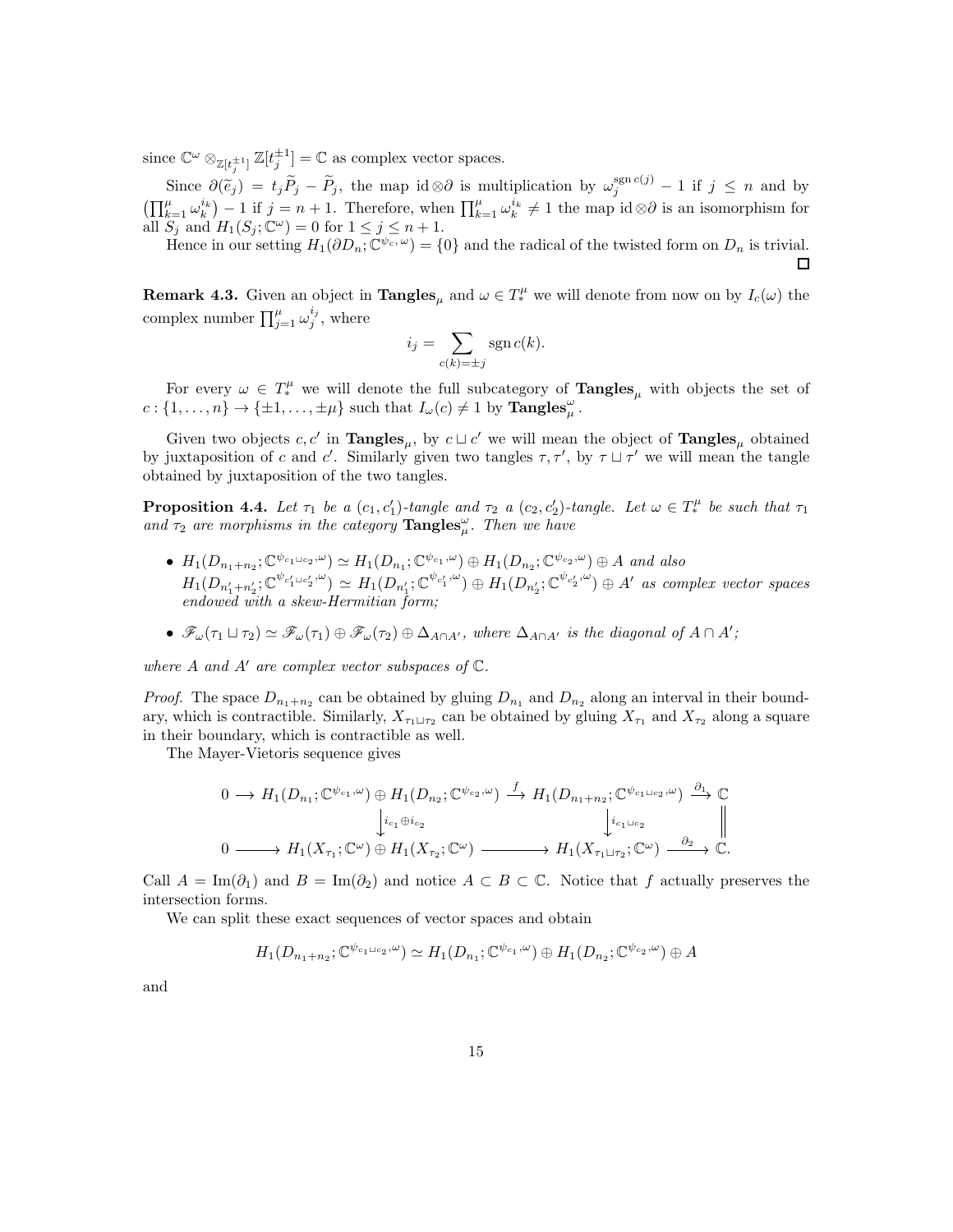$$
H_1(X_{\tau_1 \sqcup \tau_2}; \mathbb{C}^{\omega}) \simeq H_1(X_{\tau_1}; \mathbb{C}^{\omega}) \oplus H_1(X_{\tau_2}; \mathbb{C}^{\omega}) \oplus B.
$$

With these identifications the map  $i_{c_1\sqcup c_2}$  becomes  $i_{c_1} \oplus i_{c_2} \oplus i_A$ , where  $i_A$  is the inclusion of A in B. If we call A' the image of  $H_1(D_{n'_1+n'_2};\mathbb{C}^{\omega}) \to \mathbb{C}$ , then  $\mathscr{F}_{\omega}(\tau_1 \sqcup \tau_2) = \ker(j_{\tau_1 \sqcup \tau_2}) =$  $\ker(j_{\tau_1}) \oplus \ker(j_{\tau_2}) \oplus \Delta_{A \cap A'}$  as claimed.

We still need to check that the first decomposition is orthogonal. Since both  $\lambda_{c_1,\omega}(D_{n_1})$  and  $\lambda_{c_2,\omega}(D_{n_2})$  are non-degenerate because of the previous lemma, then we can choose the decomposition to be orthogonal.

4.1.1 A reduction

Let  $A$  and  $B$  be two maps which associate to each tangle an integer. We will write

 $A \simeq B$ 

if  $|A - B|$  is bounded by a constant which is independent of the tangles.

We shall show that in order to prove the main theorem [4.1](#page-12-1) we only need to prove the looser statement

$$
\sigma_{\omega}(\widehat{\tau_1 \tau_2}) - \sigma_{\omega}(\widehat{\tau}_1) - \sigma_{\omega}(\widehat{\tau}_2) \simeq \text{Maslov}(\mathscr{F}_{\omega}(\overline{\tau}_1), \Delta, \mathscr{F}_{\omega}(\tau_2)).
$$

This reduction will allow us to not keep track of most of the Novikov-Wall defects.

To do this, however, we first need to prove one preliminary result. We will indicate for simplicity by  $M_{\omega}(\tau_1, \tau_2)$  the right-hand side of the equation.

Recall that the left-hand side of this equation is additive with respect to the disjoint union of tangles.

Let  $\tau_1$  and  $\tau_2$  be  $(c, c)$ -tangles and  $\tau'_1, \tau'_2$  be  $(c', c')$ -tangles. Let  $\omega \in T_*^{\mu}$  be such that both c and c' belong to **Tangles**  $\mu$ . Then Proposition [4.4,](#page-14-0) with  $c_1 = c_1' = c$  and  $c_2 = c_2' = c'$ , and the invariance under unitary isomorphisms of the Maslov index imply

$$
M_{\omega}(\tau_1 \sqcup \tau_1', \tau_2 \sqcup \tau_2') = \text{Maslov}(\mathscr{F}_{\omega}(\overline{\tau}_1) \oplus \mathscr{F}_{\omega}(\overline{\tau'}_1) \oplus \Delta_A, \Delta, \mathscr{F}_{\omega}(\tau_2) \oplus \mathscr{F}_{\omega}(\tau_2') \oplus \Delta_A).
$$

Notice that in this case the diagonal  $\Delta$  is equal to  $\Delta_{H_1(D_n;\mathbb{C}^{\psi_c,\omega})}\oplus \Delta_{H_1(D_{n'};\mathbb{C}^{\psi_{c'},\omega})}\oplus \Delta_A$ .

The additivity property of the Maslov index in Remark [2.9](#page-6-0) immediately imply that

$$
M_{\omega}(\tau_1 \sqcup \tau_1', \tau_2 \sqcup \tau_2') = M_{\omega}(\tau_1, \tau_2) + M_{\omega}(\tau_1', \tau_2') + \text{Maslov}(\Delta_A, \Delta_A, \Delta_A),
$$

but Maslov $(\Delta_A, \Delta_A, \Delta_A) = 0$ .

However, even if  $\tau_1, \tau_2$  are both morphisms in  $T^{\omega}_{\mu}(c, c), \tau_1 \sqcup \tau_2$  does not need to be a morphism in **Tangles**<sup> $\omega$ </sup>, and this explains the technicalities in the proof of the following lemma.

<span id="page-15-0"></span>**Lemma 4.5.** Let c be an object in  $\mathbf{Tangles}_{\mu}$  and let  $\omega \in T^{\mu}_{*}$ . For any  $\tau_1, \tau_2 \in T^{\omega}_{\mu}(c, c)$  there exists c' in  $\mathbf{Tangles}_{\mu}^{\omega}$  and two  $(c', c')$ -tangles  $\tau'_1$  and  $\tau'_2$  such that

$$
M_{\omega}(\tau_1', \tau_2') = 2M_{\omega}(\tau_1, \tau_2).
$$

 $\Box$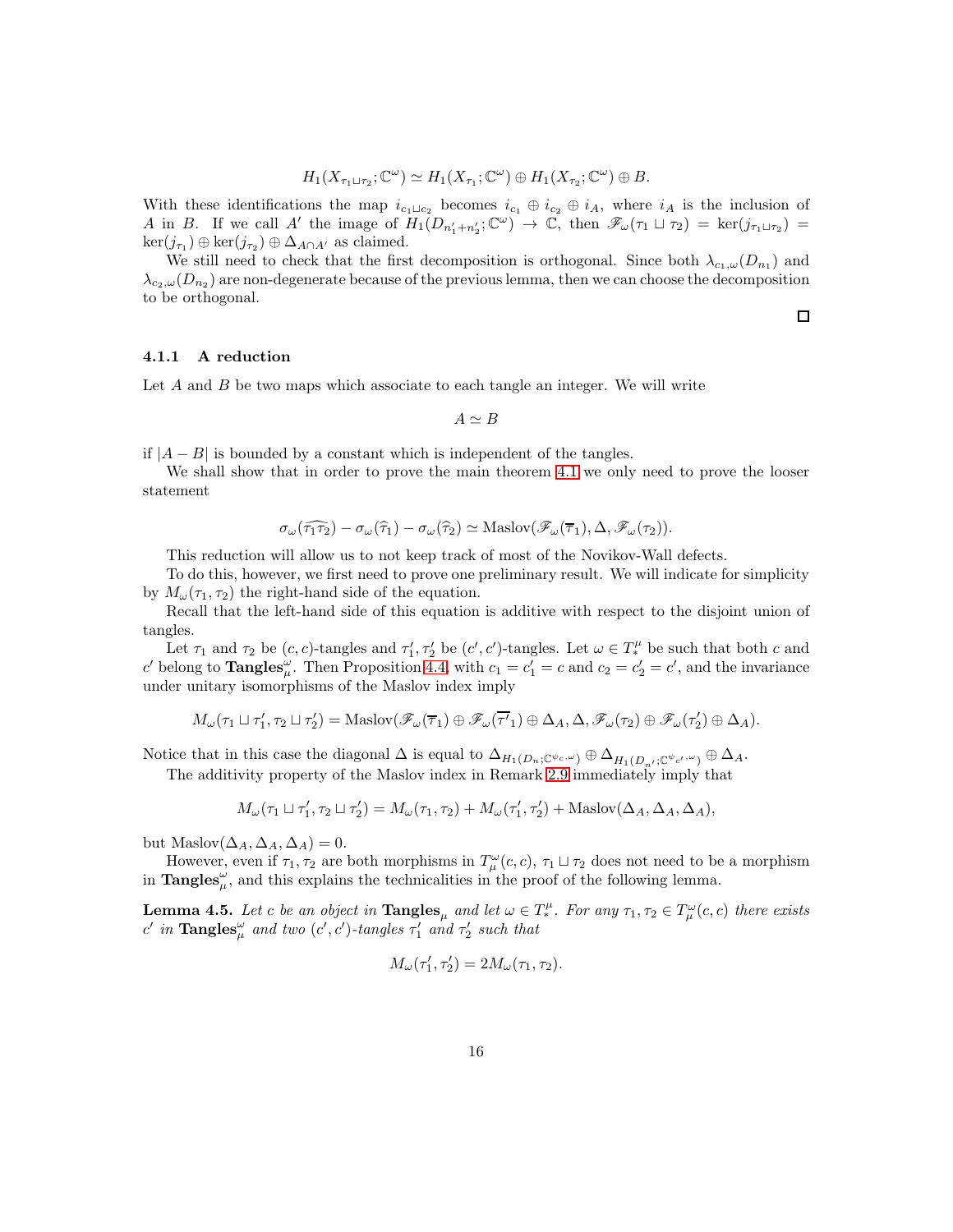*Proof.* If  $I_{\omega}(c) \neq -1$  then  $\tau_1' = \tau_1 \sqcup \tau_1$  and  $\tau_2' = \tau_2 \sqcup \tau_2$  both work.

Otherwise we consider

 $\tau'_1 = \tau_1 \sqcup \tau_1 \sqcup l$ 

and

$$
\tau_2' = \tau_2 \sqcup \tau_2 \sqcup l
$$

where l is a trivial vertical upward oriented arc which we colour with the first  $j \in \{1, \ldots, \mu\}$  such that  $\omega_j \neq -1$  if  $\omega \neq (-1, \ldots, -1)$  and we colour it with 1 otherwise. If c' denotes the corresponding colouring, we see that  $I_{\omega}(c') = \omega_j \neq 1$ .

If we can choose  $\omega_j \neq -1$ , thanks to Proposition [4.4](#page-14-0) we see that

$$
M_\omega(\tau_1',\tau_2') = M_\omega(\tau_1 \sqcup \tau_1 \sqcup l, \tau_2 \sqcup \tau_2 \sqcup l)
$$

factors as

$$
M_{\omega}(\tau_1, \tau_2) + M_{\omega}(\tau_1 \sqcup l, \tau_2 \sqcup l) = 2M_{\omega}(\tau_1, \tau_2) + M_{\omega}(l, l)
$$

but  $M_{\omega}(l, l)$  vanishes thanks to the properties of the Maslov index in Remark [2.9.](#page-6-0) This is true since  $\tau_i, \tau_i \sqcup l$  and l are all morphisms in **Tangles**<sup> $\omega$ </sup> for  $i = 1, 2$ .

If  $\omega = (-1, \ldots, -1)$  we need to be more careful. Notice that

$$
M_{\omega}(\tau_1', \tau_2') = M_{\omega}(\tau_1 \sqcup \tau_1 \sqcup l \sqcup l, \tau_2 \sqcup \tau_2 \sqcup l \sqcup l)
$$

thanks to Remark [2.9](#page-6-0) and Proposition [4.4.](#page-14-0) Here we are using that  $\tau_1 \sqcup \tau_1 \sqcup l$  and l are both morphisms in  $\text{Tangles}_{\mu}^{\omega}$ .

Therefore this factors as

$$
M_{\omega}(\tau_1, \tau_2) + M_{\omega}(\tau_1 \sqcup l \sqcup l, \tau_2 \sqcup l \sqcup l)
$$

and the second term is equal to

$$
M_{\omega}(\tau_1 \sqcup l \sqcup l \sqcup l, \tau_2 \sqcup l \sqcup l \sqcup l) = M_{\omega}(\tau_1, \tau_2) + M_{\omega}(l \sqcup l \sqcup l, l \sqcup l \sqcup l)
$$

but we know that  $M_{\omega}(l \sqcup l \sqcup l, l \sqcup l \sqcup l) = 0$ , hence we get that also in this case

$$
M_\omega(\tau_1',\tau_2')=2M_\omega(\tau_1,\tau_2).
$$

We are now ready to prove the reduction:

<span id="page-16-0"></span>**Proposition 4.6.** To prove Theorem [4.1](#page-12-1) it is enough to show that for any c in  $\text{Tangles}_{\mu}$  we have

$$
\sigma_{\omega}(\widehat{\tau_1 \tau_2}) - \sigma_{\omega}(\widehat{\tau_1}) - \sigma_{\omega}(\widehat{\tau_2}) \simeq \text{Maslov}(\mathscr{F}_{\omega}(\overline{\tau_1}), \Delta, \mathscr{F}_{\omega}(\tau_2))
$$

for each  $\omega$  such that  $I_{\omega}(c) \neq 1$ .

*Proof.* Assume by contradiction that for a fixed object c in  $\text{Tangles}_{\mu}$  there are two  $(c, c)$ -tangles  $\tau_1, \tau_2$  and an  $\omega$  with  $I_\omega(c) \neq 1$  such that

$$
N_{\omega}(\tau_1, \tau_2) := \sigma_{\omega}(\widehat{\tau_1 \tau_2}) - \sigma_{\omega}(\widehat{\tau}_1) - \sigma_{\omega}(\widehat{\tau}_2) - \text{Maslov}(\mathscr{F}_{\omega}(\overline{\tau}_1), \Delta, \mathscr{F}_{\omega}(\tau_2))
$$

 $\Box$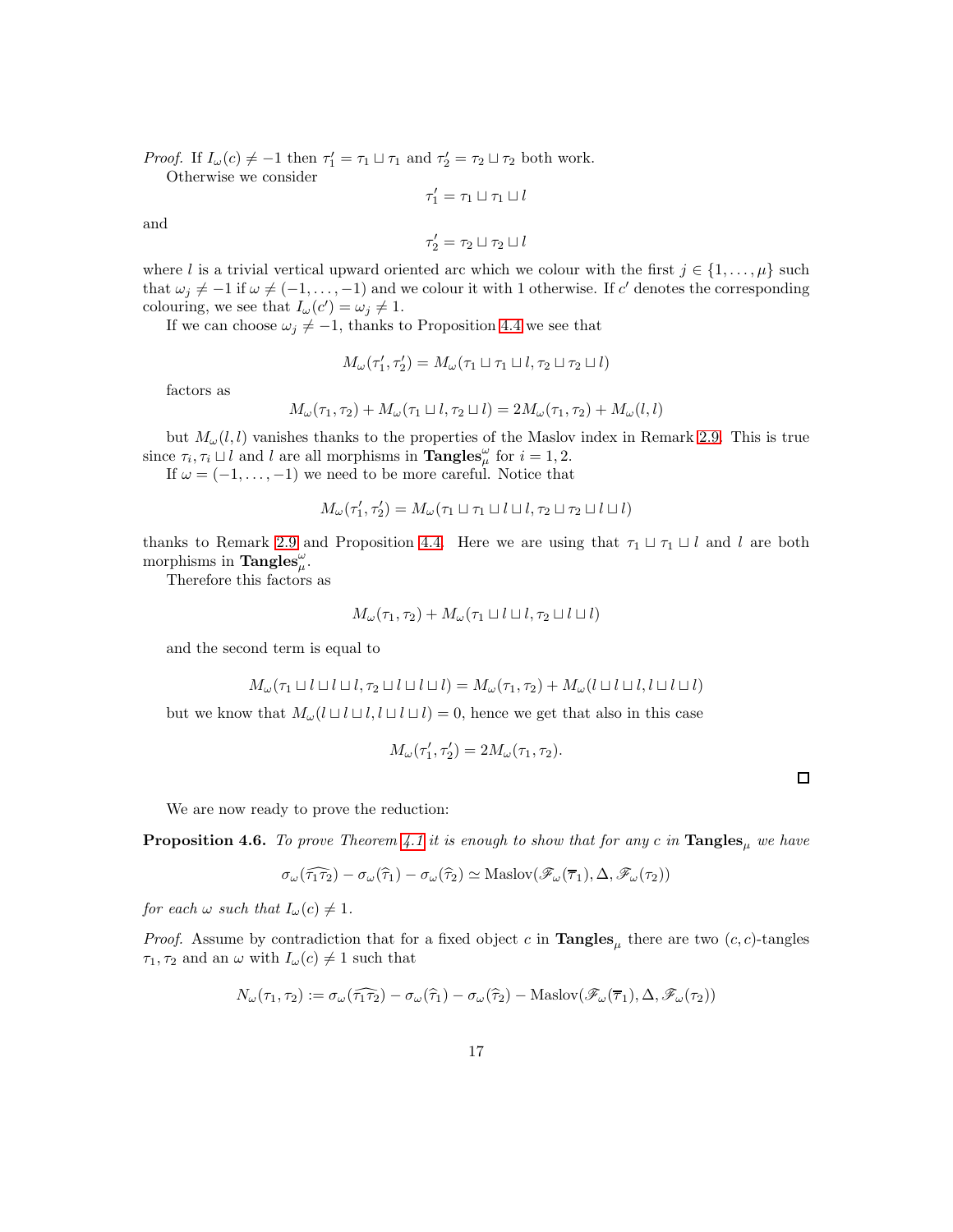does not vanish. Then for any  $m \in \mathbb{N}$  we can use inductively Lemma [4.5](#page-15-0) to obtain a colouring  $c(m)$ and tangles  $\tau_1(m)$  and  $\tau_2(m)$  such that  $I_\omega(c(m)) \neq 1$  and

$$
M_{\omega}(\tau_1(m), \tau_2(m)) = 2^m M_{\omega}(\tau_1, \tau_2).
$$

Moreover, as a consequence of the proof of Lemma [4.5,](#page-15-0) we can assume that  $\tau_i(m)$  is the juxtaposition of m copies of  $\tau_i$  and of some trivial vertical arcs. Therefore, the additivity by juxtaposition of the Levine-Tristram signature implies

$$
\sigma_{\omega}(\widehat{\tau_1(m)\tau_2}(m)) - \sigma_{\omega}(\widehat{\tau}_1(m)) - \sigma_{\omega}(\widehat{\tau}_2(m)) = 2^m (\sigma_{\omega}(\widehat{\tau_1 \tau_2}) - \sigma_{\omega}(\widehat{\tau}_1) - \sigma_{\omega}(\widehat{\tau}_2)).
$$

Hence

$$
N_{\omega}(\tau_1(m), \tau_2(m)) = 2^m N_{\omega}(\tau_1, \tau_2).
$$

Since the right-hand side goes to infinity as  $m$  grows, this concludes the proof.

 $\Box$ 

#### 4.1.2 The manifold  $P(\tau_1, \tau_2)$ .

We now construct a 4-manifold which has twisted signature equal to  $M_{\omega}(\tau_1, \tau_2)$  up to a uniformly bounded constant.

Fix a map  $c: \{1, \ldots, n\} \to \{\pm 1, \ldots, \pm \mu\}$  and an element  $\omega \in T_*^\mu$  such that  $I_\omega(c) \neq 1$ .

Let P be the pair of pants with a fixed orientation as in the figure below. Let  $I_1$  and  $I_2$  be closed intervals joining the inner boundary components of the pair of pants to the outer boundary component. Thicken these intervals in order to get  $J_1 = [0, 1] \times I_1$  and  $J_2 = [0, 1] \times I_2$  as shown in Figure [7.](#page-17-0)



<span id="page-17-0"></span>Figure 7: The pair of pants P. Notice that the tangle  $\tau_1$  is reflected.

Consider the surface  $T(\tau_1, \tau_2)$  in  $D^2 \times P$  such that

- $T(\tau_1, \tau_2) \cap D^2 \times (P \setminus (J_1 \cup J_2))$  is the surface  $\{p_1, \ldots, p_n\} \times (P \setminus (J_1 \cup J_2))$ ;
- $T(\tau_1, \tau_2) \cap D^2 \times J_1 = T(\tau_1, \tau_2) \cap D^2 \times [0, 1] \times I_1$  is the surface  $\tau_1 \times I_1$ ;
- $T(\tau_1, \tau_2) \cap D^2 \times J_2 = T(\tau_1, \tau_2) \cap D^2 \times [0, 1] \times I_2$  is the surface  $\tau_2 \times I_2$ .

Let  $R(\tau_1, \tau_2)$  indicate an open tubular neighbourhood of this surface. We define the compact, oriented 4-manifold

$$
P(\tau_1, \tau_2) := (D^2 \times P) \setminus R(\tau_1, \tau_2).
$$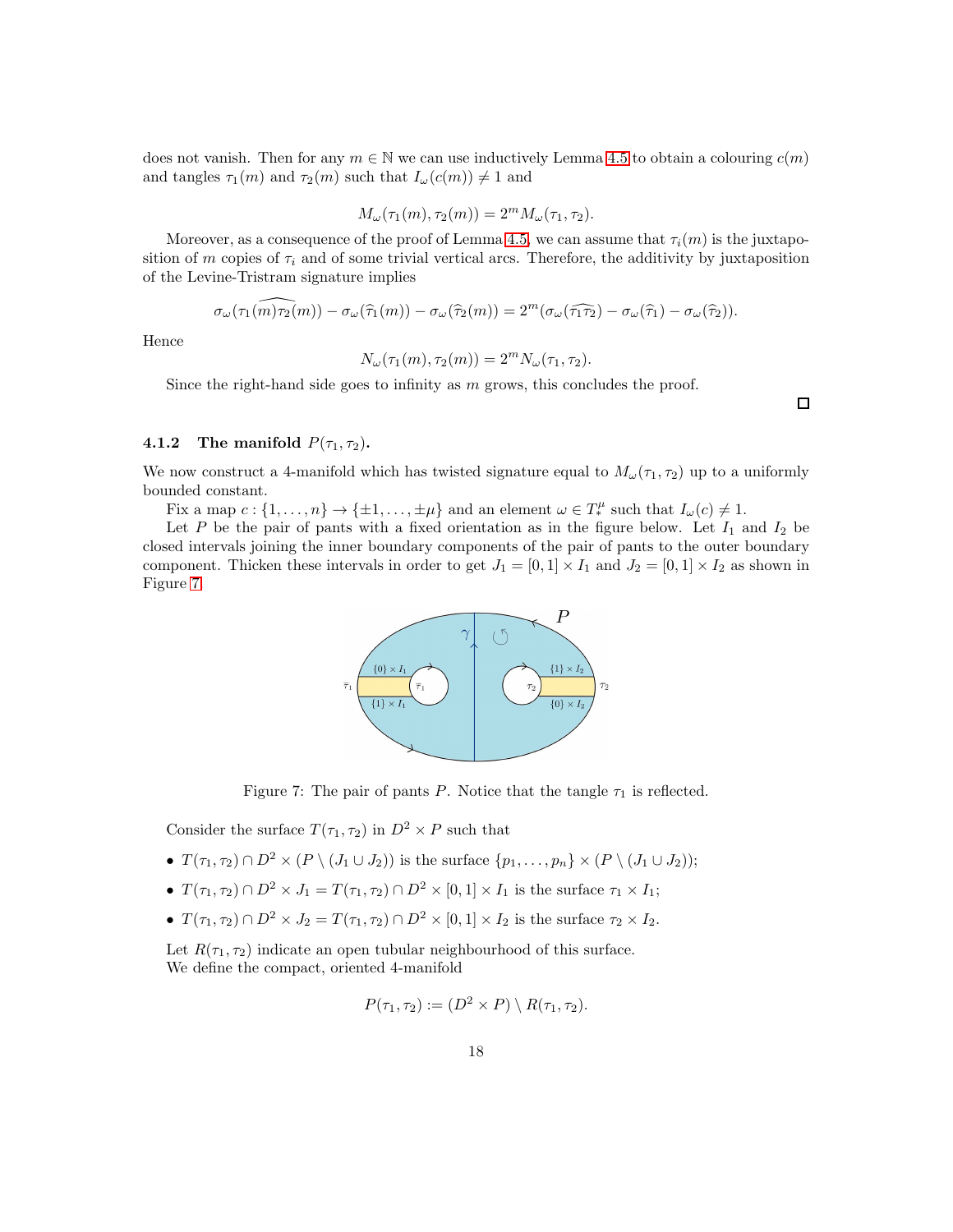<span id="page-18-0"></span>**Lemma 4.7.** The first homology group of  $P(\tau_1, \tau_2)$  can be identified with  $\mathbb{Z}^k \oplus \mathbb{Z}^2$ , where k is the number of connected components of  $T(\tau_1, \tau_2)$ .

There exists a homomorphism

$$
H_1(P(\tau_1, \tau_2)) \to \mathbb{Z}^\mu
$$

which vanishes on the summand  $\mathbb{Z}^2$  and whose composition with the homomorphism induced by the inclusion of any copy of  $X_{\tau_i}$  into  $P(\tau_1, \tau_2)$  coincides with the natural map  $H_1(X_{\tau_i}) \to \mathbb{Z}^{\mu}$ .

*Proof.* The Mayer-Vietoris sequence applied to the pair  $P(\tau_1, \tau_2) \cup R(\tau_1, \tau_2) = D^2 \times P$  easily gives us that

$$
H_1(P(\tau_1, \tau_2)) = \bigoplus_i \mathbb{Z} \gamma_i \oplus \mathbb{Z}^2
$$

where  $\gamma_i$  indicates the oriented meridian of a connected component of the surface  $T(\tau_1, \tau_2)$  and the summand  $\mathbb{Z}^2$  is given by the holes in  $D^2 \times P$ . Notice that the colouring of the tangles extends to a well-defined colouring of the surface  $T(\tau_1, \tau_2)$ .

We can then define a homomorphism

$$
H_1(P(\tau_1, \tau_2)) \to \mathbb{Z}^{\mu} \simeq \langle t_1, \ldots, t_{\mu} \rangle
$$

which assigns to the oriented meridian  $\gamma_i$  associated to a j-coloured component of the surface the element  $t_j$  of  $\mathbb{Z}^{\mu}$  and sends the summand  $\mathbb{Z}^2$  to 0.

The homomorphism induced by the inclusion  $H_1(X_{\tau_i}) \to H_1(P(\tau_1, \tau_2))$  can be easily seen to send a meridian of a j-coloured component of the tangle into a meridian of a connected component of the surface, which by definition must have the same colouring j. This concludes our proof.

 $\Box$ 

Let  $\omega \in T^{\mu}_{*}$ . Using the homomorphism of Lemma [4.7](#page-18-0) we can give  $\mathbb C$  a  $\mathbb{Z}[\pi_1(P(\tau_1, \tau_2))]$ -module structure and talk about the twisted homology modules

$$
H_*(P(\tau_1, \tau_2); \mathbb{C}^{\omega}).
$$

If we call  $X_{\hat{\tau}}$  the exterior of the closure of a tangle in  $D^2 \times S^1$ , notice that the boundary of  $\overline{R(\tau_1,\tau_2)}$  consists of a part contained in the boundary of  $D^2 \times P$ , and of a part which is properly embedded in  $D^2 \times P$ , which we call  $U(\tau_1, \tau_2)$ . Notice that

$$
\partial P(\tau_1, \tau_2) = ((-X_{\widehat{\tau}_1}) \sqcup (-X_{\widehat{\tau}_2}) \sqcup X_{\widehat{\tau_1 \tau_2}}) \cup \partial(D^2) \times P \cup U(\tau_1, \tau_2)
$$

Call  $\widetilde{P}(\tau_1, \tau_2)$  the manifold

$$
\widetilde{P}(\tau_1, \tau_2) = P(\tau_1, \tau_2) \cup_{\partial(D^2) \times P} (D^2 \times P).
$$

The Mayer-Vietoris sequence gives us that  $H_1(\widetilde{P}(\tau_1, \tau_2)) \simeq \mathbb{Z}^k$  is generated by the meridians  $\gamma_i$ , hence we can naturally define a homomorphism

$$
H_1(\widetilde{P}(\tau_1,\tau_2)) \to \mathbb{Z}^\mu
$$

such that the composition with the homomorphism induced by the inclusion of  $P(\tau_1, \tau_2)$  in  $\widetilde{P}(\tau_1, \tau_2)$ gives us the map defined in Lemma [4.7.](#page-18-0) We can therefore consider the twisted homology modules of  $P(\tau_1, \tau_2)$ .

The following result will be used throughout this section: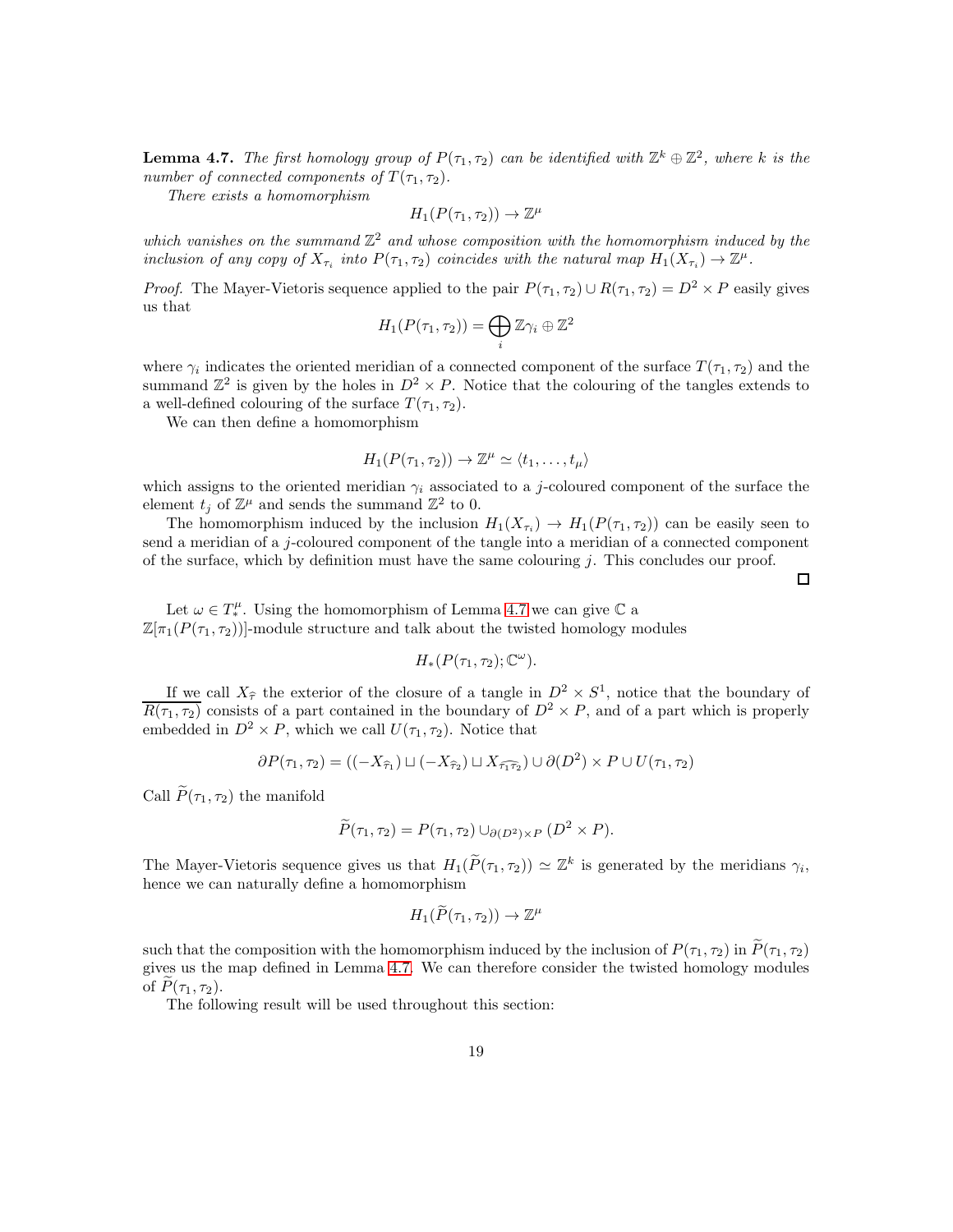<span id="page-19-0"></span>**Lemma 4.8.** For every  $(c, c)$ -tangle  $\tau$ , if  $\Sigma$  denotes the surface  $\partial X_{\hat{\tau}} \setminus (\partial D^2 \times S^1) = \partial \mathcal{N}(\hat{\tau})$ , then  $H_*(\Sigma; \mathbb{C}^{\omega}) = 0.$ 

*Proof.* Let  $K_i$  for  $1 \le i \le m$  be a connected component of  $\hat{\tau}$  such that  $\hat{\tau} = K_1 \sqcup \ldots \sqcup K_m$ . The surface  $\Sigma$  is the union of m disjoint tori  $T_i$  and each  $T_i$  inherits a well-defined colouring.

For each i

$$
\pi_1(T_i) \to \pi_1(X_{\widehat{\tau}}) \to H_1(X_{\widehat{\tau}}) \to \mathbb{Z}^{\mu} \simeq \langle t_1, \dots t_{\mu} \rangle
$$

sends the meridian  $m_i$  to  $t_i$  and the longitude  $l_i$  to some Laurent polynomial  $f(t_1, ..., t_\mu) \in \mathbb{Z}[t_1^{\pm 1}, ..., t_\mu^{\pm 1}].$ 

Decompose the torus  $T_i$  as a CW complex with one 0-cell, two 1-cells which are  $m_i$  and  $l_i$  and one 2-cell. The complex  $\mathbb{C}^{\omega} \otimes_{\mathbb{Z}[\pi_1(T_i)]} C_*(\widetilde{T}_i)$  is of free  $\mathbb{Z}[\pi_1(T_i)]$ -modules generated by lifts of the cells:

$$
0 \to \mathbb{C} \xrightarrow{\phi} \mathbb{C}^2 \xrightarrow{\psi} \mathbb{C} \to 0
$$

Let  $\tilde{e}_i$  denote a lift of the 2-cell,  $\widetilde{m}_i, l_i$  lifts of the meridian and the longitude respectively, and  $\widetilde{p}_i$  a lift of the 0-cell.

$$
\partial \widetilde{e}_i = \widetilde{m}_i + (m_i \cdot l_i) - (l_i \cdot \widetilde{m}_i) - l_i
$$

hence  $\phi(z) = (z(1 - f(\omega_1, \ldots, \omega_\mu)), z \cdot (\omega_i - 1))$  is injective.

$$
\partial \widetilde{m_i} = m_i \cdot \widetilde{p}_i - \widetilde{p}_i
$$

and

$$
\partial l_i = l_i \cdot \widetilde{p}_i - \widetilde{p}_i
$$

.

Therefore  $\psi(z, w) = z \cdot (\omega_i - 1) + w \cdot (f(\omega_1, \dots, \omega_\mu) - 1)$ , and ker  $\psi = \text{Im } \phi$ .

This implies

$$
H_*(T_i; \mathbb{C}^{\omega}) = 0.
$$

We are now ready to prove:

<span id="page-19-1"></span>**Proposition 4.9.** For any  $\omega$  and  $\tau_1, \tau_2$  as above, we have

$$
\mathrm{sign}_{\omega}(P(\tau_1, \tau_2)) \simeq \mathrm{sign}_{\omega}(\widetilde{P}(\tau_1, \tau_2)) = \mathrm{Maslov}(\mathscr{F}_{\omega}(\overline{\tau}_1), \Delta, \mathscr{F}_{\omega}(\tau_2)).
$$

Recall that  $\mathscr{F}_{\omega}(\overline{\tau}_1), \Delta, \mathscr{F}_{\omega}(\tau_2)$  are totally isotropic subspaces of

$$
(-H_1(D_n, \mathbb{C}^{\psi_c, \omega})) \oplus H_1(D_n, \mathbb{C}^{\psi_c, \omega}).
$$

Proof. Let us apply the Novikov-Wall theorem first to

$$
\widetilde{P}(\tau_1, \tau_2) = P(\tau_1, \tau_2) \cup_{\partial D^2 \times P} (D^2 \times P).
$$

The space  $D^2 \times P$  is homotopically equivalent to a 1 dimensional CW complex, hence it has no degree 2 homology and its signature vanishes. The surface  $Z = \partial D^2 \times \partial P$  consists of the union of three disjoint tori. Therefore

$$
\operatorname{sign}_{\omega}(P(\tau_1, \tau_2)) = \operatorname{sign}_{\omega}(P(\tau_1, \tau_2)) + \operatorname{Maslov}(H_1, H_0, H_2)
$$

 $\Box$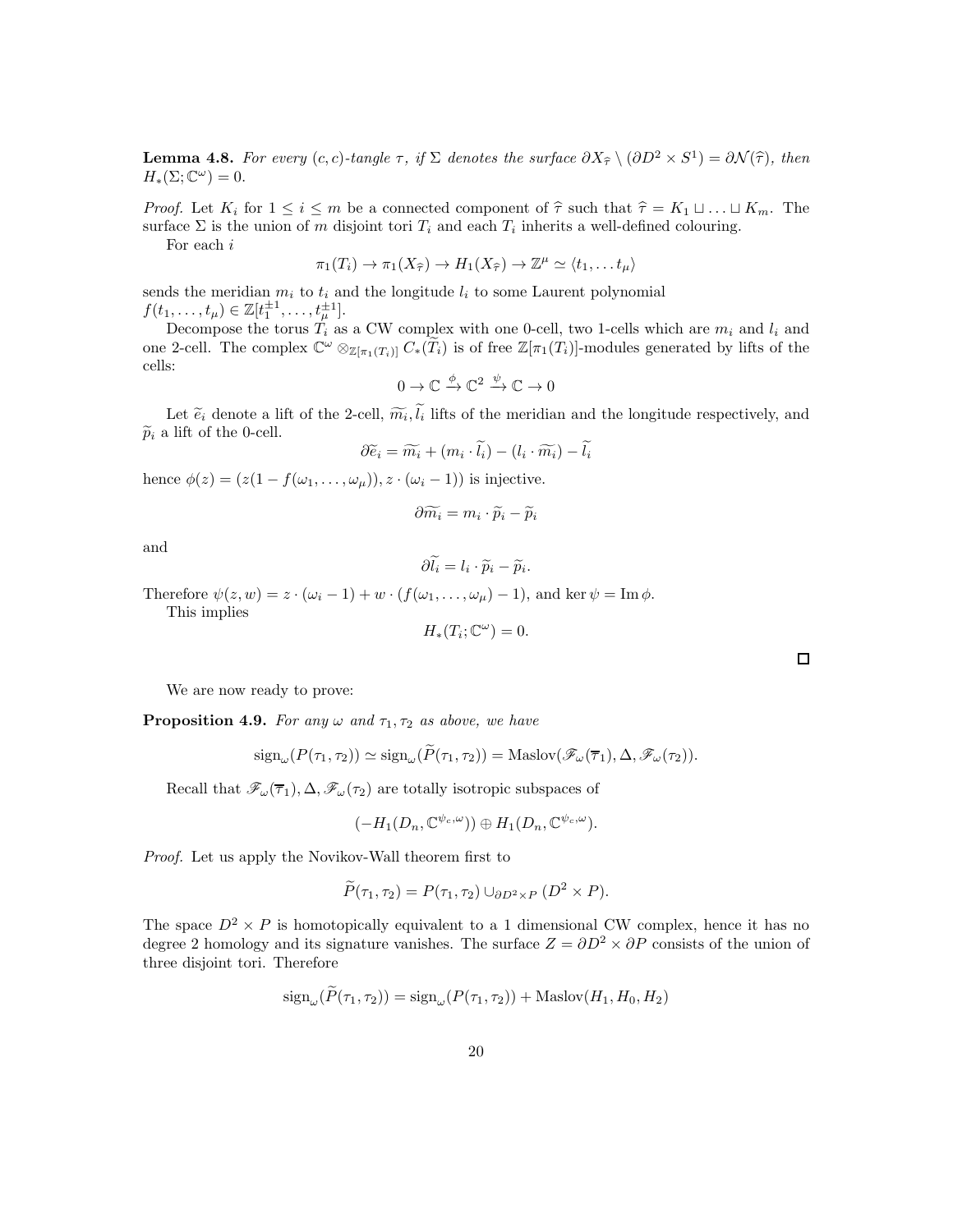where  $H_i$  is a subspace of  $H_1(Z; \mathbb{C}^{\omega})$ . Hence Maslov $(H_1, H_0, H_2)$  is bounded by the dimension of  $H_1(Z; \mathbb{C}^{\omega})$ . Since Z does not depend on  $\tau_1$  and  $\tau_2$ , we get that the difference between the twisted signatures of  $P(\tau_1, \tau_2)$  and  $P(\tau_1, \tau_2)$  is uniformly bounded.

Let now  $Y_\tau \supset X_\tau$  denote the exterior of a tangle  $\tau$  in  $S^2 \times [0,1] \supset D^2 \times [0,1]$ . Moreover let  $Y_{\hat{\tau}} \supset X_{\hat{\tau}}$  denote the exterior of the closure of a tangle  $\tau$  in  $S^2 \times S^1 \supset D^2 \times S^1$ . Let  $\gamma$  be a curve which divides the space P in two cylinders (see Figure [7\)](#page-17-0). We cut  $P(\tau_1, \tau_2)$  along  $(S^2 \times \gamma) \cap P(\tau_1, \tau_2) = Y_{\text{id}_c}$ and we call this manifold  $X_0$ . The two manifolds obtained are  $M_1 \cong Y_{\widehat{\tau}_1} \times I_1$  and  $M_2 \cong Y_{\widehat{\tau}_2} \times I_2$ .

Their boundaries split as  $\partial M_i = Y_{\text{id}_c} \cup_{\partial X_0} X_i$ , where

$$
X_i = Y_{\widehat{\tau}_i} \cup_{\partial \mathcal{N}(\widehat{\tau}_i)} (\mathcal{N}(\widehat{\tau}_i) \times [0,1]) \cup_{\partial \mathcal{N}(\widehat{\tau}_i)} Y_{\tau_i}.
$$

For every tangle  $\tau$ , notice that  $\partial \mathcal{N}(\tau)$  consists of a part contained in  $D^2 \times \{0,1\}$ , which we denote by  $\partial_h \mathcal{N}(\tau)$ , and a vertical part which we denote by  $\partial_v \mathcal{N}(\tau)$ . Notice that  $\partial(\partial_v \mathcal{N}(\tau))$  is equal to  $\partial D_n \setminus \partial D^2 \sqcup \partial D_n \setminus \partial D^2$ . We have

$$
\partial X_0 = (D_n \cup_{\partial D^2} D^2) \cup_{\partial D_n \setminus \partial D^2} \partial_v \mathcal{N}(\mathrm{id}_c) \cup_{\partial D_n \setminus \partial D^2} (D_n \cup_{\partial D^2} D^2)
$$

as  $Z'$ .

The Novikov-Wall non-additivity gives

$$
\operatorname{sign}_{\omega}(P(\tau_1, \tau_2)) = \operatorname{sign}_{\omega}(M_1) + \operatorname{sign}_{\omega}(M_2) + \operatorname{Maslov}(L_1, L_0, L_2)
$$

where  $L_i = \ker(H_1(Z'; \mathbb{C}^\omega) \to H_1(X_i; \mathbb{C}^\omega)).$ 

Since  $H_1(\partial D_n; \mathbb{C}^{\omega}) = H_0(\partial D_n; \mathbb{C}^{\omega}) = 0$  in our setting as it is showed in the proof of Lemma [4.2,](#page-13-0)  $D^2$  is contractible and  $\partial_v \mathcal{N}(\mathrm{id}_c)$  is homotopically equivalent to  $\partial D_n \setminus \partial D^2$ , which has vanishing twisted homology, a straightforward Mayer-Vietoris argument shows that  $H_1(Z';\mathbb{C}^\omega)$  =  $H_1(D_n; \mathbb{C}^\omega) \oplus H_1(D_n; \mathbb{C}^\omega)$ . Similarly one can show  $H_1(X_\tau; \mathbb{C}^\omega) \cong H_1(Y_\tau; \mathbb{C}^\omega)$  for all  $(c, c)$ -tangles.

The diagram of inclusion induced maps



commutes. The space  $\partial \mathcal{N}(\hat{\tau}_i)$  has vanishing twisted homology by Lemma [4.8,](#page-19-0) hence by Mayer-Vietoris  $H_1(Y_{\tau_i}; \mathbb{C}^{\omega}) \hookrightarrow H_1(X_i; \mathbb{C}^{\omega})$  for  $i = 1, 2$ .

The inclusion induced map  $H_1(Z'; \mathbb{C}^\omega) \to H_1(X_0; \mathbb{C}^\omega)$  can be identified with the map

$$
j_0: H_1(D_n; \mathbb{C}^{\psi_c, \omega}) \oplus H_1(D_n; \mathbb{C}^{\psi_c, \omega}) \to H_1(X_{\mathrm{id}_c}; \mathbb{C}^{\omega})
$$

which is the sum of the maps induced by the inclusion of  $D_n \times \{0\}$  and  $D_n \times \{1\}$  in  $X_{\text{id}_c}$ .

Similarly the inclusion induced map 
$$
H_1(Z'; \mathbb{C}^{\omega}) \to H_1(X_1; \mathbb{C}^{\omega})
$$
 has the same kernel as the map:

$$
j_1: H_1(D_n; \mathbb{C}^{\psi_c, \omega}) \oplus H_1(D_n; \mathbb{C}^{\psi_c, \omega}) \to H_1(X_{\overline{\tau}_1}; \mathbb{C}^{\omega})
$$

which is as well the sum of the maps induced by the inclusion, and where the appearance of the reflection of  $\tau_1$  should be clear from Figure [7.](#page-17-0)

Finally the inclusion induced map  $H_1(Z'; \mathbb{C}^\omega) \to H_1(X_2; \mathbb{C}^\omega)$  has the same kernel as the map

$$
j_2: H_1(D_n; \mathbb{C}^{\omega}) \oplus H_1(D_n; \mathbb{C}^{\omega}) \to H_1(X_{\tau_2}; \mathbb{C}^{\omega}).
$$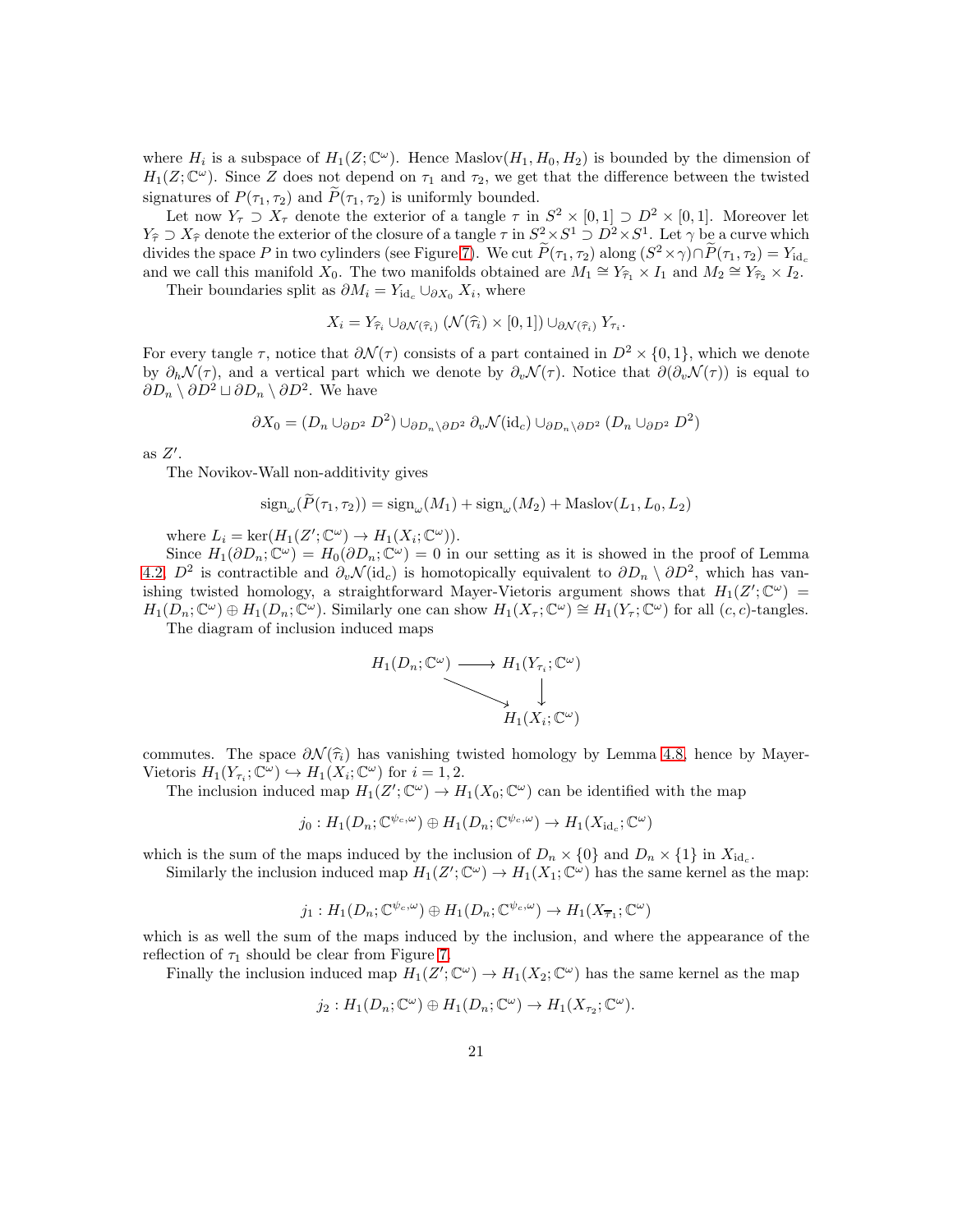We have showed that

$$
\operatorname{sign}_{\omega}(\tilde{P}(\tau_1, \tau_2)) = \operatorname{Maslov}(\ker(j_1), \ker(j_0), \ker(j_2)).
$$

Recall that  $\mathscr{F}_{\omega}(\mathrm{id}_c) = \ker(j_0 \circ \psi)$  where  $\psi = (-\mathrm{id}_{H_1(D_n; \mathbb{C}^{\psi_c, \omega})}) \oplus \mathrm{id}_{H_1(D_n; \mathbb{C}^{\psi_c, \omega})}$ . Since  $j_0$  is bilinear this means

$$
\mathscr{F}_{\omega}(\mathrm{id}_c) = \psi(\mathrm{ker}(j_0)).
$$

The same remark works for  $j_1$  and  $j_2$ . Since  $\psi$  is a unitary involution, by Remark [2.9](#page-6-0) we get

$$
sign_{\omega}(\tilde{P}(\tau_1, \tau_2)) = \text{Maslov}(\psi(\ker(j_1)), \psi(\ker(j_0)), \psi(\ker(j_2))) =
$$
  
= Maslov( $\mathcal{F}_{\omega}(\overline{\tau}_1), \mathcal{F}_{\omega}(\mathrm{id}_c), \mathcal{F}_{\omega}(\tau_2)$ )

which concludes the proof.

 $\Box$ 

#### 4.1.3 The manifold  $C(\tau)$ .

In this section we will build a manifold that has the same twisted signature as the tangle closure.

Let  $D^4$  denote the oriented unit 4-ball and denote by  $S^3$  its oriented boundary. Let  $T =$  $D^2 \times S^1 \hookrightarrow S^3$  be the standard embedding of the solid torus in  $S^3$ . Closing a coloured  $(c, c)$ -tangle  $\tau \subset D^2 \times [0,1]$  yields a coloured link  $\hat{\tau} \subset T$ .

Consider a collection  $S(\tau) = F_1 \cup ... \cup F_\mu$  of oriented and connected surfaces smoothly and properly embedded in  $D^4$  that are in general position (their only intersections are transverse double points between different surfaces) and such that for all i the boundary  $\partial F_i = F_i \cap S^3$  is the sublink of  $\hat{\tau}$  of colour *i*.

It is not difficult to show that we can also assume that  $S(\tau) \cap \frac{1}{2}S^3$  is the closure of the trivial tangle  $id_c$ .

Moreover we will assume that the intersection of  $S(\tau)$  with the closure of  $D \setminus \frac{1}{2}D^4$  is contained in

$$
N = \left\{ x \in D^4 \, \Big| \, \frac{1}{2} \le ||x|| \le 1, \, \frac{x}{||x||} \in T \right\} \cong T \times [0, 1].
$$

One can easily check that such a collection of surfaces exists, and can be obtained for example by pushing a C-complex for  $\hat{\tau}$  inside  $D^4$  in an appropriate way.

Let  $\mathcal{N}(S(\tau)) = \mathcal{N}(F_1) \cup \ldots \cup \mathcal{N}(F_{\mu})$  indicate the union of tubular neighbourhoods for the surfaces  $F_i$  such that three different tubular neighbourhoods have empty intersection. Notice that  $\partial \overline{\mathcal{N}(S(\tau))}$  consists of a part contained in  $S^3$ , and another part which is properly embedded in  $D^4$ and which we call  $U(\tau)$ . We will indicate as  $C(\tau)$  the 4-manifold

$$
C(\tau) \coloneqq N \setminus (\mathcal{N}(S(\tau)) \cap N).
$$

The boundary of  $C(\tau)$  is

$$
\partial C(\tau) = \left( U(\tau) \cap N \right) \cup_{\partial \mathcal{N}(\widehat{\tau}) \sqcup \partial \mathcal{N}(\widehat{\mathrm{id}}_{c})} \left( X_{\widehat{\tau}} \sqcup (-X_{\widehat{\mathrm{id}}_{c}}) \right) \cup_{\partial T \times \{0,1\}} \partial D^2 \times S^1 \times [0,1].
$$

The proof of the following can be found in [\[9\]](#page-30-4), Chapter 3.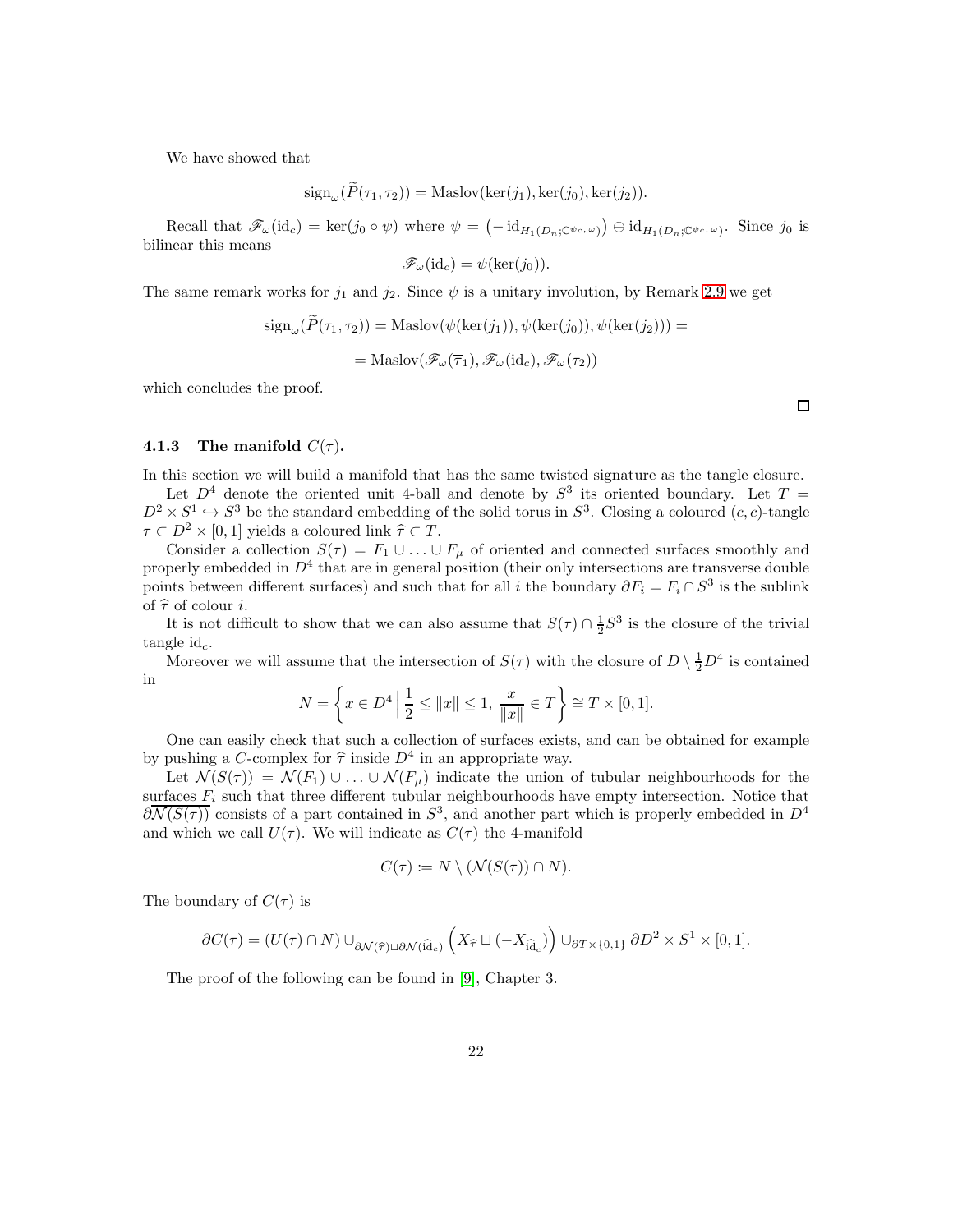<span id="page-22-0"></span>**Lemma 4.10.** Let  $F = F_1 \cup \ldots \cup F_u$  be the union of  $\mu$  properly embedded, compact, connected and oriented surfaces  $F_i \subset D^4$  which only intersect each other transversely in double points. Then  $H_1(D^4 \setminus \mathcal{N}(F))$  is freely generated by the meridians of the components  $F_i$ , where  $\mathcal{N}(F)$  indicates the union of open tubular neighbourhoods for the surfaces  $F_i$ .

Remark 4.11. Notice that the isomorphism in Lemma [4.10](#page-22-0) induces a canonical map

$$
H_1(D^4 \setminus \mathcal{N}(S(\tau))) \to \mathbb{Z}^{\mu}.
$$

Precomposing with the inclusion induced map  $H_1(C(\tau)) \to H_1(D^4 \setminus \mathcal{N}(S(\tau)))$  and fixing  $\omega \in T_*^{\mu}$ we get as usual a  $\mathbb{Z}[\pi_1(C(\tau))]$ -module structure on  $\mathbb{C}$ .

<span id="page-22-1"></span>**Theorem 4.12.** For every  $\omega \in T_*^{\mu}$  and for every  $(c, c)$ -tangle  $\tau$ 

$$
\operatorname{sign}_{\omega}(C(\tau)) = \sigma_{\omega}(\widehat{\tau})
$$

*Proof.* Let  $W_{\hat{\tau}}$  indicate  $D^4 \setminus \mathcal{N}(S(\tau))$ . We know by the four-dimensional interpretation of the multivariate Levine-Tristram signature, studied by Conway, Nagel and Toffoli in [\[8\]](#page-30-5), that

$$
\operatorname{sign}_{\omega}(W_{\widehat{\tau}}) = \sigma_{\omega}(\widehat{\tau}),
$$

where  $W_{\hat{\tau}}$  is the exterior of a coloured bounding surface for  $\hat{\tau}$  in  $D^4$ . We just need to show that

$$
\operatorname{sign}_{\omega}(W_{\widehat{\tau}}) \simeq \operatorname{sign}_{\omega}(C(\tau)).
$$

We can glue to  $N \cong T \times [0,1]$  a copy of  $\partial D^2 \times D^2 \times [0,1]$  along  $\partial D^2 \times S^1 \times [0,1]$  to obtain the closed space  $D^4 \setminus \frac{1}{2}D^4 \simeq S^3 \times [0, 1]$ . Hence gluing  $C(\tau)$  and  $\partial D^2 \times D^2 \times [0, 1]$  along  $X_0 := \partial D^2 \times S^1 \times [0, 1]$ gives us  $M := W_{\hat{\tau}} \setminus (\frac{1}{2}\mathring{D}^4 \cap W_{\hat{\tau}})$ . Note that  $\Sigma := \partial X_0$  consists of two disjoint tori. The boundary of  $C(\tau)$  is equal to  $(\bar{U}(\tau) \cap N) \cup (X_{\hat{\tau}} \sqcup (X_{\hat{\mathbf{i}}}) \cup \Sigma X_0$  while the boundary of  $\partial D^2 \times D^2 \times [0,1]$  is  $X_0 \cup_{\Sigma} \partial D^2 \times D^2 \times \{0,1\}.$ 

Since the Maslov index term is uniformly bounded by the dimension of  $H_1(\Sigma; \mathbb{C}^\omega)$ , Novikov-Wall yields

$$
\operatorname{sign}_{\omega}(M) \simeq \operatorname{sign}_{\omega}(C(\tau)) + \operatorname{sign}_{\omega}(\partial D^2 \times D^2 \times [0,1]) = \operatorname{sign}_{\omega}(C(\tau))
$$

where the second term vanishes due to the fact that  $\partial D^2 \times D^2 \times [0,1]$  deformation retracts onto  $\partial D^2$ .

Next, glue M and  $W_{\widehat{\tau}} \cap \frac{1}{2}D^4 \cong W_{\widehat{id}_c}$  along  $Y_0 := \frac{1}{2}S^3 \setminus \mathcal{N}(\widehat{id}_c)$ . Lemma [4.8](#page-19-0) applied to  $\widehat{id}_c$  implies that in this case Novikov-Wall applies trivially:

$$
\operatorname{sign}_{\omega}(W_{\widehat{\tau}}) = \operatorname{sign}_{\omega}(M) + \operatorname{sign}_{\omega}(W_{\widehat{\text{id}}_c}) = \operatorname{sign}_{\omega}(M) + \sigma_{\omega}(\widehat{\text{id}}_c) = \operatorname{sign}_{\omega}(M).
$$

This concludes the proof.

#### 4.1.4 The manifold  $M(\tau_1, \tau_2)$ .

Our goal now is to glue some copies of  $C(\tau)$  and  $P(\tau_1, \tau_2)$  along their boundary in order to obtain an oriented 4-manifold  $M(\tau_1, \tau_2)$ .

 $\Box$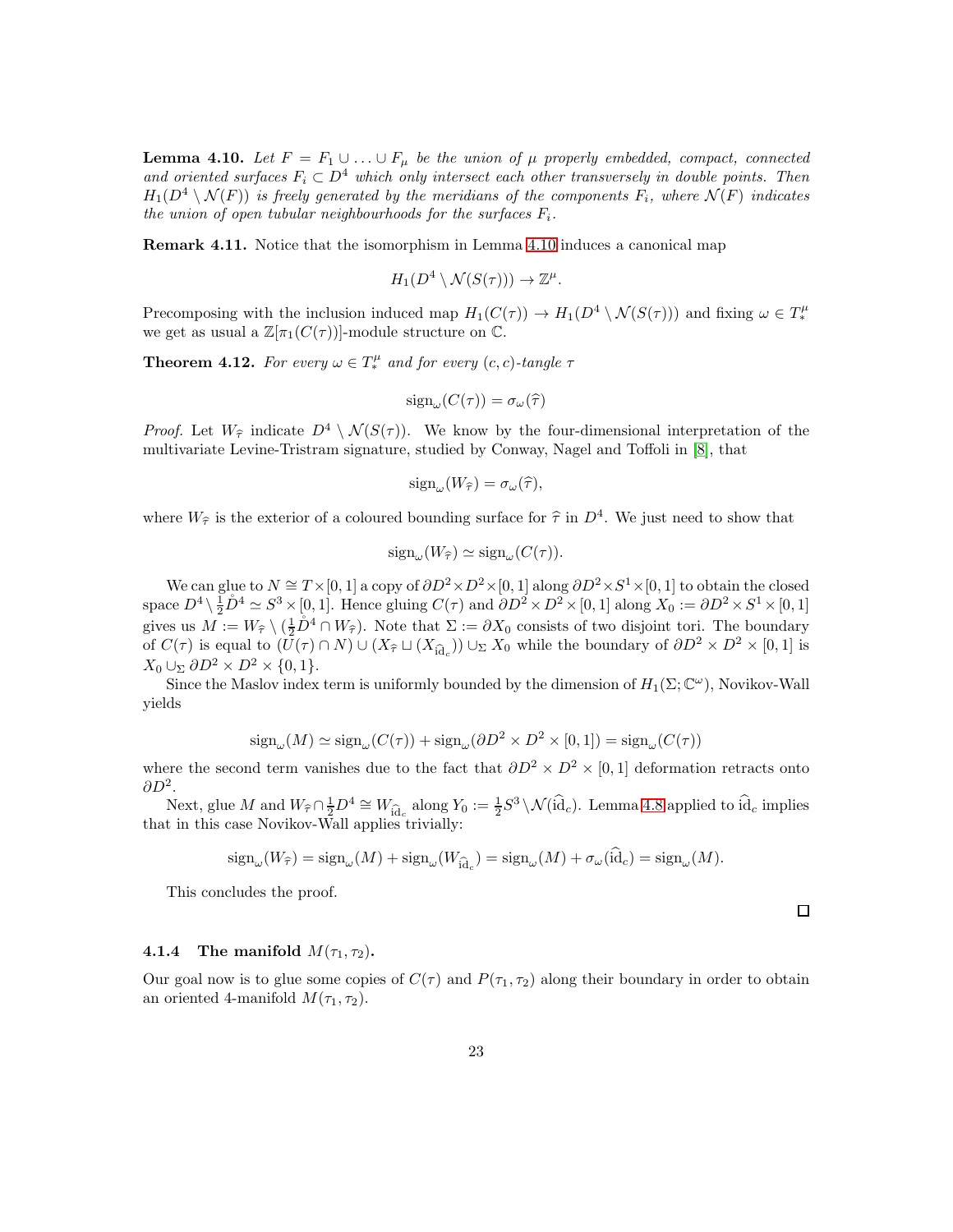Recall that

$$
\partial C(\tau) = (U(\tau) \cap N) \cup_{\partial \mathcal{N}(\widehat{\tau}) \sqcup \partial \mathcal{N}(\widehat{\mathrm{id}}_{c})} \left( X_{\widehat{\tau}} \sqcup (-X_{\widehat{\mathrm{id}}_{c}}) \right) \cup_{\partial T \times \{0,1\}} \partial D^{2} \times S^{1} \times [0,1]
$$

and

$$
\partial P(\tau_1, \tau_2) = U(\tau_1, \tau_2) \cup_V ((-X_{\widehat{\tau}_1}) \sqcup (-X_{\widehat{\tau}_2}) \sqcup X_{\widehat{\tau_1 \tau_2}}) \cup_{\partial D^2 \times \partial P} (\partial D^2 \times P),
$$

where P denotes the pair of pants and  $V = \partial \mathcal{N}(\hat{\tau}_1) \sqcup \partial \mathcal{N}(\hat{\tau}_2) \sqcup \partial \mathcal{N}(\hat{\tau}_1 \hat{\tau}_2)$ .

We can hence think of gluing  $P(\tau_1, \tau_2)$  on "one side" of the disjoint union of  $C(\tau_1)$ ,  $C(\tau_2)$  and  $C(\tau_1\tau_2)$  and  $P(\mathrm{id}_c, \mathrm{id}_c)$  on "the other side". More precisely, set  $M(\tau_1, \tau_2)$  equal to

$$
(-P(\tau_1, \tau_2)) \cup_Z (C(\tau_1) \sqcup C(\tau_2) \sqcup (-C(\tau_1 \tau_2))) \cup_W P(\mathrm{id}_c, \mathrm{id}_c)
$$

with  $Z = X_{\widehat{\tau}_1} \sqcup X_{\widehat{\tau}_2} \sqcup X_{\widehat{\tau}_1 \widehat{\tau}_2}$  and  $W = X_{\widehat{\text{id}}_c} \sqcup X_{\widehat{\text{id}}_c} \sqcup X_{\widehat{\text{id}}_c}$ .



<span id="page-23-0"></span>Figure 8:  $M(\tau_1, \tau_2)$ 

**Proposition 4.13.** The 4-manifold  $M(\tau_1, \tau_2)$  can be endowed with an orientation such that

$$
\mathrm{sign}_{\omega}(M(\tau_1, \tau_2)) \simeq \sigma_{\omega}(\widehat{\tau_1 \tau_2}) - \sigma_{\omega}(\widehat{\tau_1}) - \sigma_{\omega}(\widehat{\tau_2}) - \mathrm{Maslov}(\mathscr{F}_{\omega}(\overline{\tau}_1), \mathscr{F}_{\omega}(\mathrm{id}_c), \mathscr{F}_{\omega}(\tau_2)).
$$

*Proof.* Start gluing  $-P(\tau_1, \tau_2)$  and  $(-C(\tau_1)) \sqcup (-C(\tau_2)) \sqcup C(\tau_1 \tau_2)$  along

$$
X_0 = X_{\widehat{\tau}_1} \sqcup X_{\widehat{\tau}_2} \sqcup X_{\widehat{\tau}_1 \widehat{\tau}_2}
$$

and call M the resulting manifold.

Notice that  $\partial X_0$  is the disjoint union of three tori  $\partial D^2 \times S^1$  and of the boundaries of tubular neighbourhoods of the three tangles' closures:

$$
\partial \mathcal{N}(\widehat{\tau}_1), \, \partial \mathcal{N}(\widehat{\tau}_2), \, \partial \mathcal{N}(\widehat{\tau}_1 \widehat{\tau}_2).
$$

By Lemma [4.8](#page-19-0) the twisted homology modules of the last three spaces vanish, hence the twisted homology of  $\partial X_0$  is the direct sum of the twisted homology of three tori and therefore the Maslov index term is bounded by the dimension of the first twisted homology module of  $\partial X_0$ , which does not depend on the tangles. Hence Proposition [4.9](#page-19-1) and Theorem [4.12](#page-22-1) imply

$$
\mathrm{sign}_{\omega}(M) \simeq \sigma_{\omega}(\widehat{\tau_1 \tau_2}) - \sigma_{\omega}(\widehat{\tau}_1) - \sigma_{\omega}(\widehat{\tau}_2) - \mathrm{Maslov}(\mathscr{F}_{\omega}(\overline{\tau}_1), \mathscr{F}_{\omega}(\mathrm{id}_c), \mathscr{F}_{\omega}(\tau_2)).
$$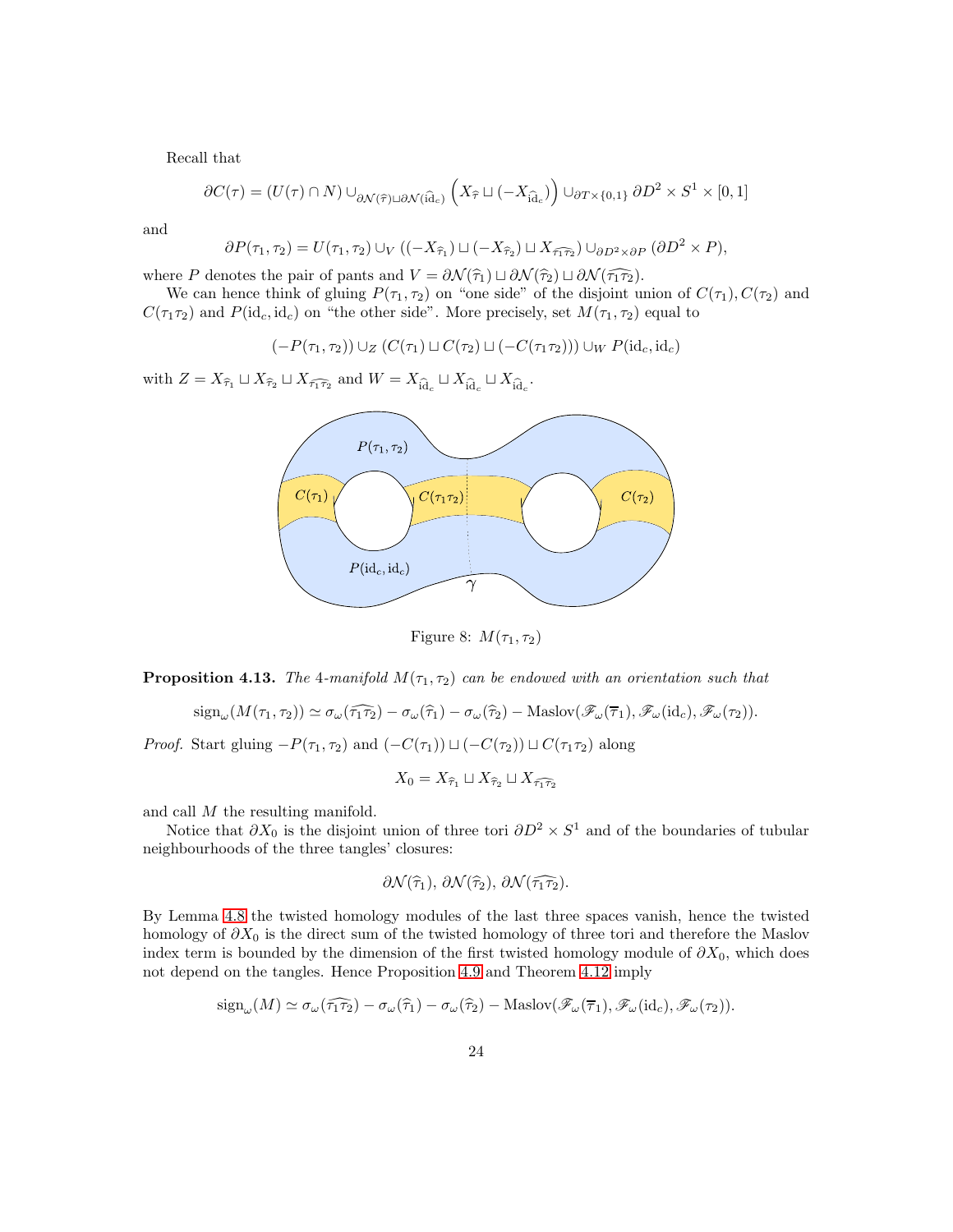We can repeat the same reasoning to the gluing of  $P(\mathrm{id}_c, \mathrm{id}_c)$  and obtain that  $\mathrm{sign}_{\omega}(M(\tau_1, \tau_2))$ equals

$$
\sigma_{\omega}(\widehat{\tau_1 \tau_2}) - \sigma_{\omega}(\widehat{\tau}_1) - \sigma_{\omega}(\widehat{\tau}_2) - \text{Maslov}(\mathscr{F}_{\omega}(\overline{\tau}_1), \mathscr{F}_{\omega}(\mathrm{id}_c), \mathscr{F}_{\omega}(\tau_2)) + \text{Maslov}(\Delta, \Delta, \Delta).
$$

But Maslov $(\Delta, \Delta, \Delta) = 0$ , hence the result.

To prove Theorem [4.1](#page-12-1) it only remains to show that the twisted signature of  $M(\tau_1, \tau_2)$  is uniformly bounded by a constant.

 $\Box$ 

Notice that  $M(\tau_1, \tau_2)$  is contained in the manifold  $D^2 \times S_2$  where  $S_2$  indicates the genus 2 surface obtained by gluing to the pair of pants three cylinders  $S^1 \times [0,1]$  and then gluing another pair of pants.

**Lemma 4.14.** For a good choice of surfaces  $S(\tau_1), S(\tau_2)$  and  $S(\tau_1\tau_2)$  in the construction of  $C(\tau_1)$ ,  $C(\tau_2)$  and  $C(\tau_1\tau_2)$  there exists a curve  $\gamma$  in  $S_2$  such that  $D^2 \times \gamma$  intersects the surface  $T(\tau_1, \tau_2) \cup$  $S(\tau_1) \cup S(\tau_2) \cup S(\tau_1 \tau_2) \cup T(\mathrm{id}_c, \mathrm{id}_c) \subset D^2 \times S_2$  in n disjoint circles  $\{x_1, \ldots, x_n\} \times \gamma$ .

We will use the curve  $\gamma$  to cut the manifold  $M(\tau_1, \tau_2)$  in two pieces and apply Novikov-Wall.

*Proof.* The strategy is to build the curve  $\gamma$  from four intervals  $\gamma_1, \gamma_2, \gamma_3, \gamma_4$  alternatively contained in the pair of pants and in the central cylinder as in Figure [8.](#page-23-0) To do this we have to choose  $S(\tau_1\tau_2)$ carefully.

Let  $F_1$  and  $F_2$  indicate C-complexes for the coloured links  $\hat{\tau}_1$  and  $\hat{\tau}_2$ , and construct a complex for  $\widehat{\tau_1 \tau_2}$  by connecting  $F_1$  and  $F_2$  along disjoint bands far from the tangles.



Figure 9: Construct a C-complex for  $\widehat{\tau_1 \tau_2}$  adding to  $F_1$  and  $F_2$  disjoint bands far from the tangles.

We can move this C-complex by an isotopy so that its boundary lies in  $D^2 \times S^1 \subset S^3 = \partial D^4$ and then push its interior inside  $D^4$  to obtain  $S(\tau_1\tau_2)$  in such a way that there are two points  $s_1, s_2 \in S^1$ , such that the disks  $D^2 \times \{s_i\} \subset D^2 \times S^1$  are far from the tangles and separate  $\tau_1$  from  $\tau_2$ , and such that  $S(\tau_1 \tau_2)$  intersects  $D^2 \times \{s_i\} \times [0,1]$  along  $\{x_1, \ldots, x_n\} \times \{s_i\} \times [0,1]$ .

Define  $\gamma_1$  to be a curve in P as in Figure [7](#page-17-0) with endpoints  $s_1$  and  $s_2$ ,  $\gamma_2$  to be the curve  ${s_1} \times [0,1]$  in the cylinder  $S^1 \times [0,1]$ ,  $\gamma_3$  to be as  $\gamma_1$  but in the other pair of pants and  $\gamma_4$  to be the curve  $\{s_2\} \times [0,1]$  in the same cylinder as  $\gamma_2$ . Gluing these intervals produces the required curve  $\gamma$ .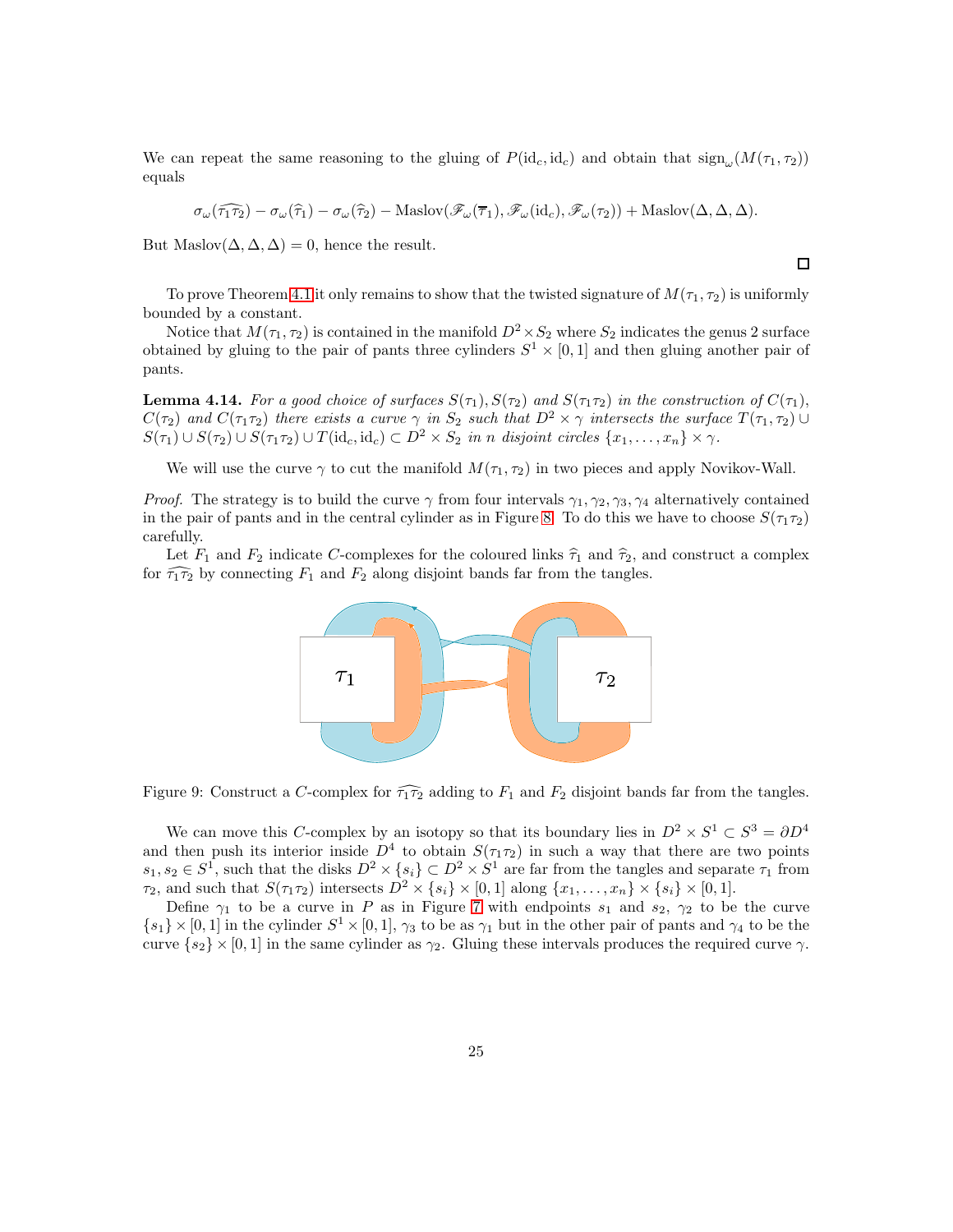

Figure 10: The curve  $\gamma$  is contained in  $\partial(P \times [0,1]) \cong S_2$ .

 $\Box$ 

**Proposition 4.15.** For all  $\omega \in T^{\mu}_*$  we have

 $sign_{\omega}(M(\tau_1, \tau_2)) \simeq 0.$ 

*Proof.* Cut the manifold  $M(\tau_1, \tau_2)$  along  $(D^2 \times \gamma) \cap M(\tau_1, \tau_2) = D_n \times \gamma$ . We obtain two 4-manifolds:  $Q(\tau_1)$  that only depends on  $\tau_1$  and  $Q(\tau_2)$  that only depends on  $\tau_2$ , with

$$
M(\tau_1, \tau_2) = Q(\tau_1) \cup_{D_n \times \gamma} Q(\tau_2).
$$

With a similar argument as in Lemma [4.8,](#page-19-0) since  $\partial(D_n \times \gamma)$  is the union of  $\partial D^2 \times \gamma$  and some tori whose meridian is also the meridian of a component of the "missing surface"  $T(\tau_1, \tau_2)$ , we can prove that  $H_1(\partial(D_n \times \gamma); \mathbb{C}^{\omega}) = H_1(\partial D^2 \times \gamma; \mathbb{C}^{\omega})$ , hence the corrective Maslov index term is bounded by the dimension of  $H_1(\partial D^2 \times \gamma; \mathbb{C}^{\omega})$ , which does not depend on the tangles. Therefore

$$
\operatorname{sign}_{\omega}(M(\tau_1, \tau_2)) \simeq \operatorname{sign}_{\omega}(Q(\tau_1)) + \operatorname{sign}_{\omega}(Q(\tau_2)).
$$

It remains to show that  $sign_{\omega}(Q(\tau)) = 0$ . Thanks to Remark [2.9](#page-6-0) we have

$$
sign_{\omega}(Q(\tau)) + sign_{\omega}(Q(id_c)) \simeq sign_{\omega}(M(\tau, id_c)) \simeq
$$
  

$$
\simeq \sigma_{\omega}(\hat{\tau}) - \sigma_{\omega}(\hat{\tau}) - \sigma_{\omega}(\hat{id}_c) - \text{Maslov}(\mathscr{F}_{\omega}(\overline{\tau}), \Delta, \Delta) = 0
$$
  
which is  $\tau = id$ , we get sign  $(Q(id, \Delta)) \simeq 0$  and hence

independently of  $\tau$ . By taking  $\tau = id_c$  we get  $sign_\omega(Q(id_c)) \simeq 0$  and hence

$$
\operatorname{sign}_{\omega}(Q(\tau)) \simeq 0.
$$

This proves the proposition.

As a consequence

$$
\sigma_{\omega}(\widehat{\tau_1 \tau_2}) - \sigma_{\omega}(\widehat{\tau}_1) - \sigma_{\omega}(\widehat{\tau}_2) - \text{Maslov}(\mathscr{F}_{\omega}(\overline{\tau}_1), \mathscr{F}_{\omega}(\mathrm{id}_c), \mathscr{F}_{\omega}(\tau_2)) \simeq \text{sign}_{\omega}(M(\tau_1, \tau_2)) \simeq 0
$$

for all  $(c, c)$ -tangles  $\tau_1, \tau_2$ .

Whenever  $\omega \in T_*^{\mu}$  is such that  $I_{\omega}(c) = \prod_{j=1}^{\mu} \omega_i^{i_j} \neq 1$ , where

$$
i_j = \sum_{k:\,c(k)=\pm j} \operatorname{sgn} c(k),
$$

we can apply the reduction (Proposition [4.6\)](#page-16-0) and deduce

$$
\sigma_{\omega}(\widehat{\tau_1 \tau_2}) - \sigma_{\omega}(\widehat{\tau}_1) - \sigma_{\omega}(\widehat{\tau}_2) = \text{Maslov}(\mathscr{F}_{\omega}(\overline{\tau}_1), \mathscr{F}_{\omega}(\mathrm{id}_c), \mathscr{F}_{\omega}(\tau_2)).
$$

 $\Box$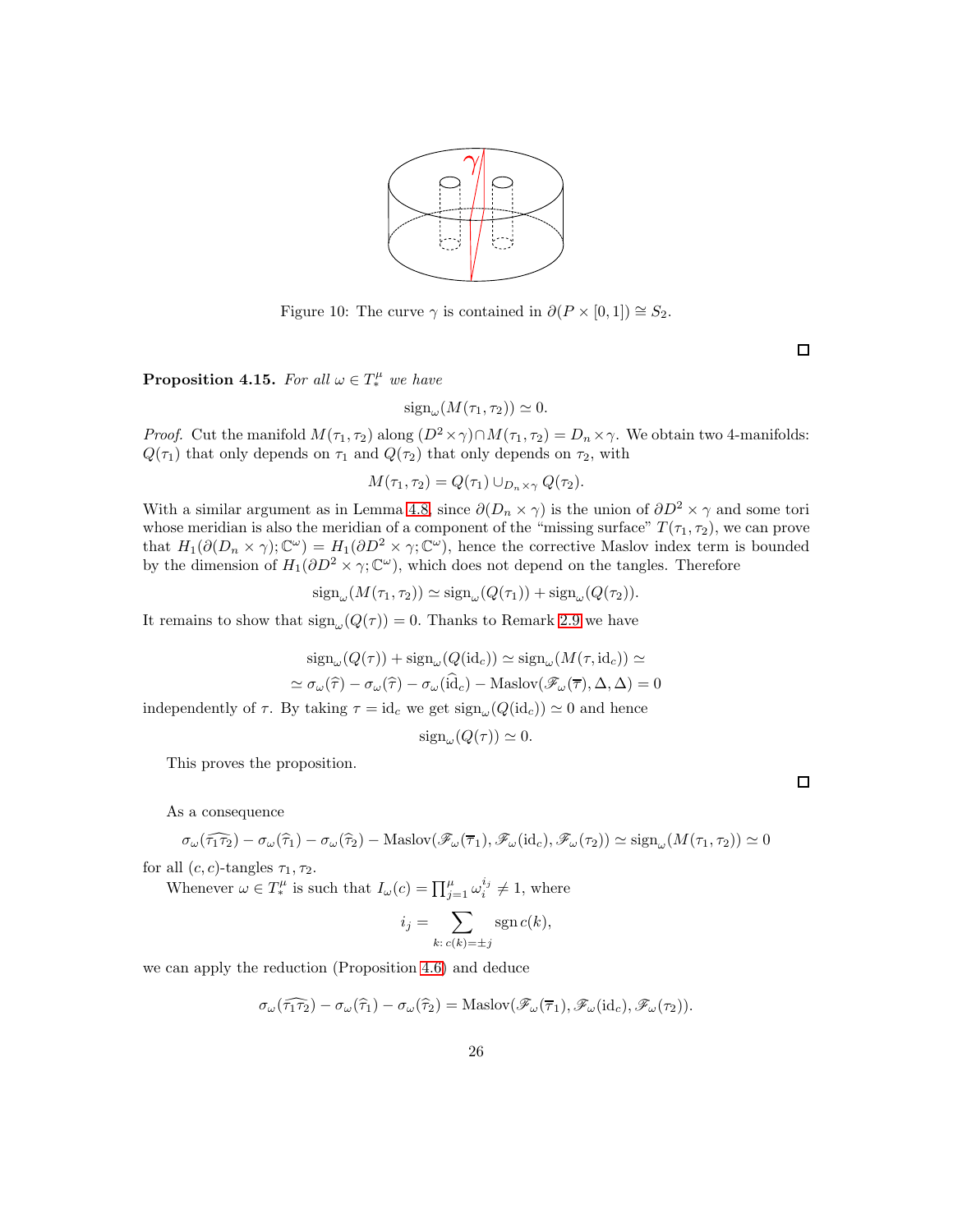#### <span id="page-26-0"></span>4.2 Connections with the formula of Gambaudo and Ghys

In the coloured setting there is a generalization of the reduced Burau representation for groups of coloured braids, called reduced coloured Gassner representation. By means of the coloured representation, we are able to state Theorem [4.1](#page-12-1) for coloured braids in a way that clearly generalizes the formula of Gambaudo and Ghys.

#### 4.2.1 The reduced coloured Gassner representation

Let  $c: \{1, \ldots, n\} \to \{\pm 1, \ldots, \pm \mu\}$  be an element of  $\textbf{Tangles}_{\mu}$ . Let  $B_c$  denote the group of coloured braids that induce the same colouring and orientation on  $D^2 \times \{0\}$  and  $D^2 \times \{1\}$ , i.e. they are automorphisms of c. Let us call  $D_n$  the n-punctured disk of which we labeled the j-th puncture with c(j). The fundamental group  $\pi_1(D_n)$  is generated by  $x_1, \ldots, x_n$ , where  $x_j$  is a loop winding one time around the j-th puncture counterclockwise when  $c(j)$  is positive, and clockwise otherwise. Consider the map

$$
\psi_c : \pi_1(D_n) \to \mathbb{Z}^\mu = \langle t_1, \dots, t_\mu \rangle
$$

$$
x_j \mapsto t_{|c(j)|}
$$

and let  $D_n^{\infty} \to D_n$  be the regular covering space associated to ker( $\psi_c$ ). The homology groups of  $D_n^{\infty}$ are naturally left modules over  $\Lambda_{\mu} := \mathbb{Z}[t_1^{\pm 1}, \ldots, t_{\mu}^{\pm 1}],$  in particular we are interested in  $H_1(D_n^{\infty})$ , which however might not be free. Since  $D_n$  is homotopically equivalent to the wedge sum of n circles, one can easily check that  $H_1(D_n^{\infty})$  is generated by elements of the form  $(1-t_{|c(i)|})\tilde{x}_j - (1-t_{|c(j)|})\tilde{x}_i$ when  $c(i) \neq c(j)$  and  $\widetilde{x}_i - \widetilde{x}_i$  when  $c(i) = c(j)$ .

Fortunately, by means of homology with twisted coefficients, we are able to deal with the existence of torsion. Let  $p: D_n \to D_n$  be the universal cover of  $D_n$ . Then  $C_*(D_n)$  is a chain complex of free left  $\mathbb{Z}[\pi_1(D_n)]$ -modules. The homomorphism  $\psi_c$  endows  $\Lambda_\mu$  with a right  $\mathbb{Z}[\pi_1(D_n)]$ -module structure. Consider the twisted homology module  $H_1(D_n; \Lambda_\mu)$  and recall that it is isomorphic to  $H_1(D_n^{\infty})$ . Let S be the multiplicative subset of  $\Lambda_{\mu}$  generated by  $(1-t_1), \ldots, (1-t_{\mu})$  and call  $\Lambda_{S}$ the localization of  $\Lambda_\mu$  with respect to S. Since localizations are flat,  $H_*(D_n; \Lambda_S)$  is isomorphic to  $\Lambda_S \otimes_{\Lambda_\mu} H_*(D_n; \Lambda_\mu)$  (it is a consequence of the existence of universal coefficients spectral sequences for twisted coefficients, see [\[9\]](#page-30-4) for details).

The proof of the following can be found in [\[9\]](#page-30-4).

**Proposition 4.16.** The  $\Lambda_S$ -module  $H_1(D_n; \Lambda_S)$  is free of rank  $n-1$ .

Let  $h_{\alpha}$  be the homeomorphism  $D_n \to D_n$  that represents the braid  $\alpha$ . Then  $h_{\alpha}$  lifts to an automorphism  $\tilde{h}_{\alpha}: H_1(D_n^{\infty}) \to H_1(D_n^{\infty})$  of  $\Lambda_{\mu}$ -modules.

Definition 4.17. The reduced coloured Gassner representation is the representation

$$
\overline{\mathscr{B}}_{(t_1,\ldots,t_\mu)}:B_c\to \mathrm{Aut}_{\Lambda_\mu}(H_1(D_n^\infty))
$$

which sends  $h_{\alpha}$  to the induced automorphism  $h_{\alpha}: H_1(D_n^{\infty}) \to H_1(D_n^{\infty})$ . The localized reduced coloured Gassner representation is the representation

$$
\overline{\mathcal{B}}_{(t_1,\ldots,t_\mu)}^{\text{loc}}:B_c\to \text{Aut}_{\Lambda_S}(\Lambda_S\otimes_{\Lambda_\mu}H_1(D_n^{\infty}))
$$

which sends  $h_\alpha$  to the induced automorphism

$$
\mathrm{id} \otimes \widetilde{h}_{\alpha}: \Lambda_S \otimes_{\Lambda_{\mu}} H_1(D_n^{\infty}) \to \Lambda_S \otimes_{\Lambda_{\mu}} H_1(D_n^{\infty}).
$$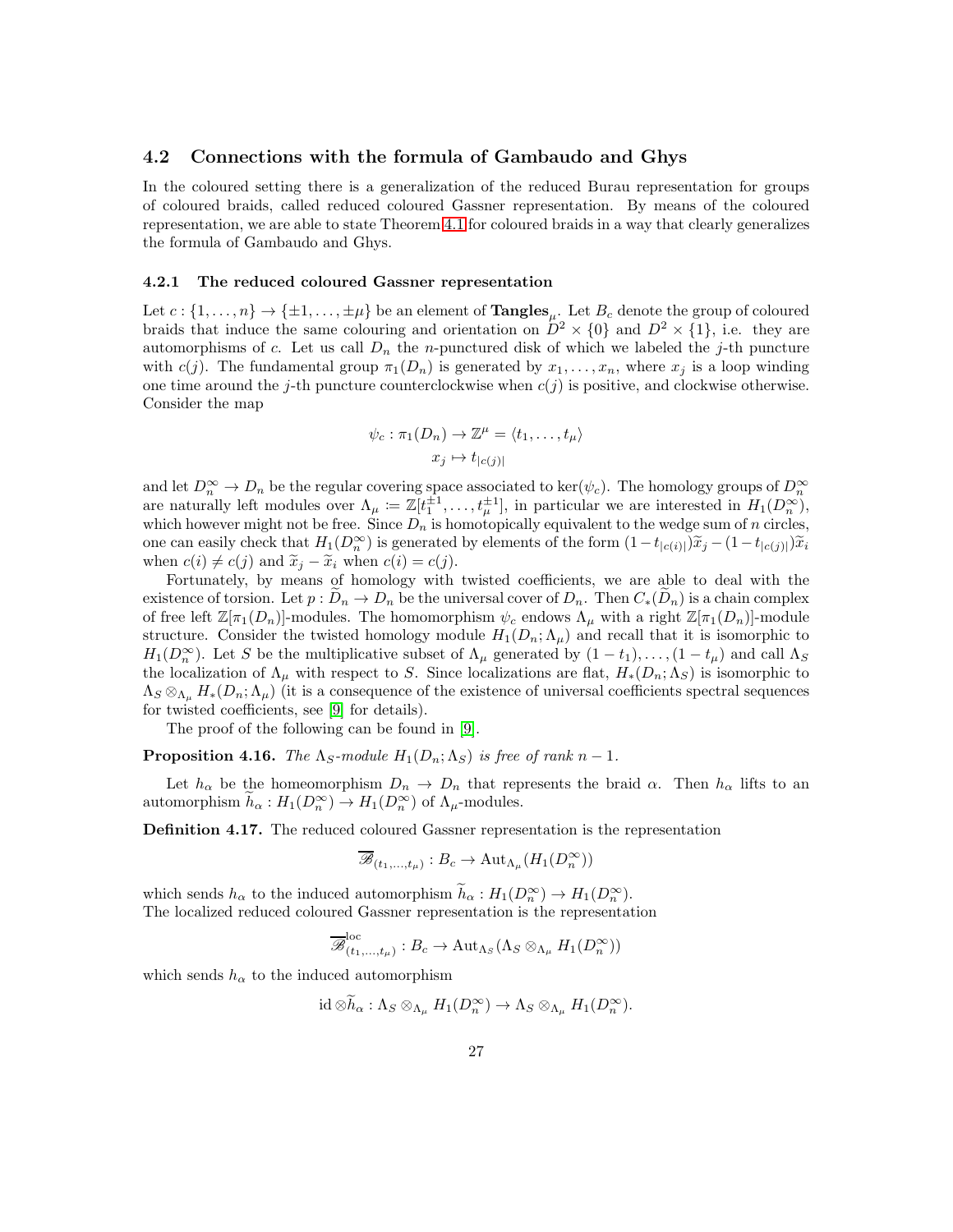**Remark 4.18.** Given a  $(c, c)$ -braid  $\alpha$ , the exterior of the braid deformation retracts on  $D_n$ . In the notation of the previous section, if  $i_0$  is the inclusion of  $D_n \times \{0\}$  in  $X_\alpha$  and  $i_1$  is the inclusion of  $D_n \times \{1\}$ , then the kernel of

$$
k_{\alpha} = (i_1)_* - (i_0)_*: H_1(D_n; \Lambda_\mu) \oplus H_1(D_n; \Lambda_\mu) \to H_*(X_\alpha; \Lambda_\mu)
$$

is exactly the graph of the reduced coloured Gassner representation (note that  $D_n$  is a deformation retract of  $X_{\alpha}$ ). The same result holds for  $\Lambda_S$ -coefficients.

Recall that  $\mathscr{F}_{\omega}(\tau) = \ker(j_{\tau}),$  where

$$
j_{\tau}: H_1(D_n; \mathbb{C}^{\psi_c, \omega}) \oplus H_1(D_{n'}; \mathbb{C}^{\psi_{c'}, \omega}) \to H_1(X_{\tau}; \mathbb{C}^{\omega}),
$$

 $j_{\tau}(x,x') = i_{c'}(x') - i_c(x)$ . As a consequence of the universal coefficient spectral sequence (see [\[9\]](#page-30-4)), for every CW complex X with a homomorphism  $\pi_1(X) \to \mathbb{Z}^{\mu} = \langle t_1, \ldots, t_{\mu} \rangle$  such that at least one of the  $t_i$  is in its range, for every  $\omega \in T_*^{\mu}$ 

$$
H_1(X; \mathbb{C}^{\omega}) \cong \mathbb{C}^{\omega} \otimes_{\Lambda_S} H_1(X; \Lambda_S).
$$

Therefore  $j_{\alpha} = \text{id}_{\mathbb{C}^{\omega}} \otimes_{\Lambda_S} (\text{id}_{\Lambda_S} \otimes_{\Lambda_\mu} k_{\alpha})$  for every coloured braid  $\alpha$ . We would like to show that  $\ker(j_{\alpha}) = \mathbb{C}^{\omega} \otimes_{\Lambda_S} \ker(\mathrm{id}_{\Lambda_S} \otimes_{\Lambda_{\mu}} k_{\alpha})$  for certain  $\omega \in T^{\mu}_{*}$ .

**Lemma 4.19.** For  $\tau$  a  $(c, c')$ -tangle and for  $\omega$  such that  $I_c(\omega)$  and  $I_{c'}(\omega)$  are not equal to 1, the subspace  $\mathscr{F}_{\omega}(\tau)$  is Lagrangian.

Recall that a submodule of a skew-Hermitian  $\Lambda$ -module H is called Lagrangian if it is equal to its annihilator.

*Proof.* As in the proof of Theorem [3.5](#page-10-0) we just need to show that ker( $\phi \circ k$ ) is Lagrangian, where k is the map induced by the inclusion of  $D_n \times \{0\} \sqcup D_n \times \{1\}$  and  $\phi$  is the map induced by the inclusion of the boundary in  $X_{\tau}$ . The subspace ker  $\phi$  is Lagrangian because it is the kernel of the inclusion of the boundary in a 3-manifold (this is a standard consequence of the Poincaré duality). Using the fact that  $\partial X_{\tau} \setminus (D_n \sqcup D'_n)$  is a union of cylinders with vanishing twisted homology modules (similarly to Lemma [4.2\)](#page-13-0), a standard Mayer-Vietoris argument shows that  $k$  is an isomorphism. This concludes the proof.

 $\Box$ 

Since the form on  $(-H_1(D_n;\mathbb{C}^{\psi_c,\omega}))\oplus H_1(D_{n'};\mathbb{C}^{\psi_{c'},\omega})$  is skew-Hermitian and non-degenerate the dimension of  $\mathscr{F}_{\omega}(\tau)$  is half the dimension of

$$
H_1(D_n; \mathbb{C}^{\psi_c, \omega}) \oplus H_1(D_{n'}; \mathbb{C}^{\psi_{c'}, \omega})
$$

which is equal to  $(n-1) + (n'-1)$ .

Similarly, in [\[6\]](#page-30-10) Cimasoni and Turaev show that the kernel of the map  $k_{\alpha}$  is Lagrangian in the  $\Lambda_{\mu}$ -module  $H_1(D_n;\Lambda_{\mu})\oplus H_1(D_n;\Lambda_{\mu})$ , which is endowed with a non degenerate skew-Hermitian form, and it can be seen that its localization is free over  $\Lambda_S$  and therefore the localization has rank  $n-1$ . As a consequence, since obviously

$$
\ker(j_{\alpha}) \supset \mathbb{C}^{\omega} \otimes_{\Lambda_S} \ker(\mathrm{id}_{\Lambda_S} \otimes_{\Lambda_{\mu}} k_{\alpha}),
$$

and the two spaces have the same complex dimension, they are equal.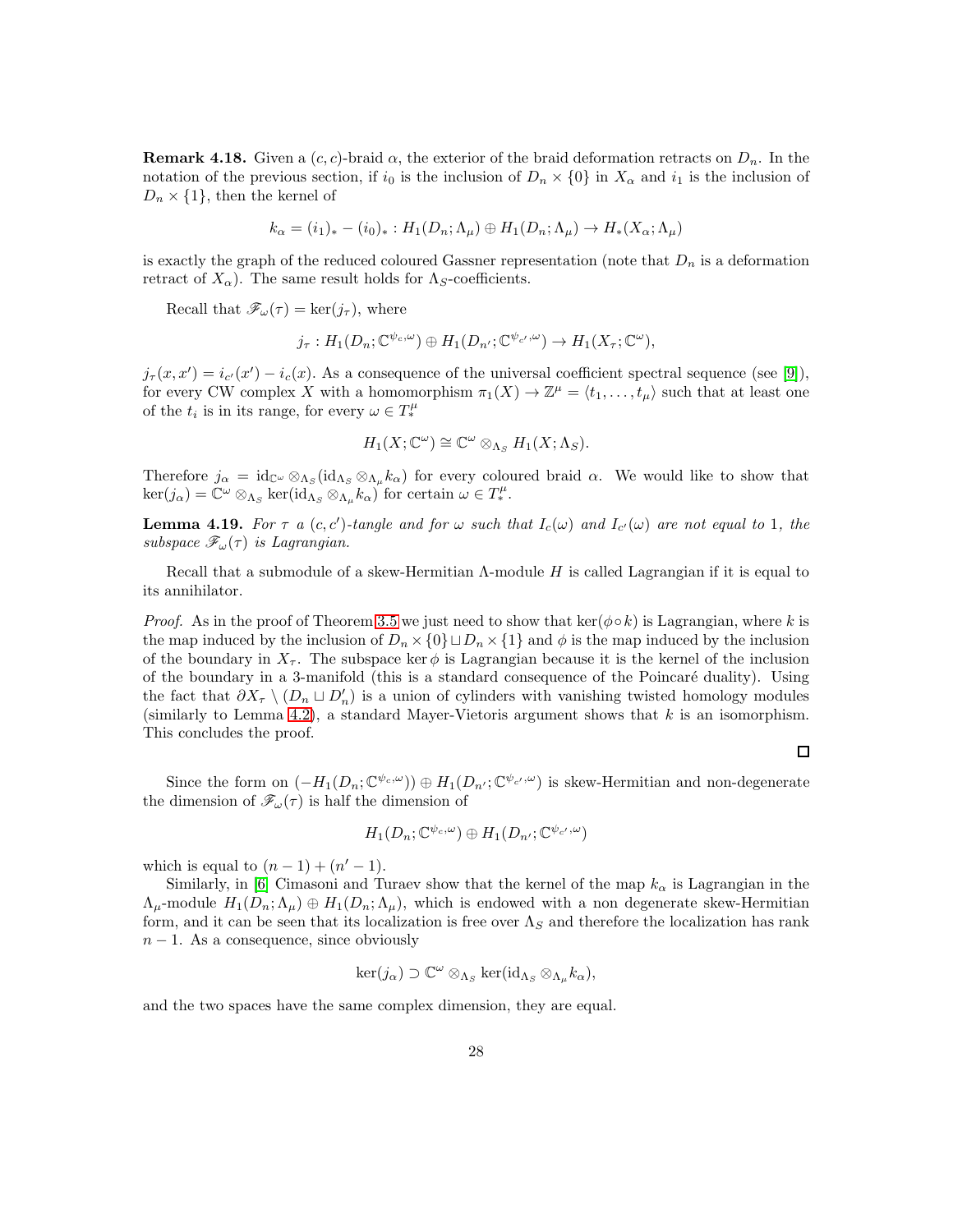As a consequence,  $\mathscr{F}_{\omega}(\alpha)$  is equal to  $\Gamma_{\overline{\mathscr{B}}_{\omega}(\alpha)}$  the graph of the reduced coloured Gassner representation tensorized by  $\mathbb{C}^{\omega}$  and therefore it can be interpreted as the graph of the evaluation in  $t = \omega$  of a matrix representing the localized coloured Gassner representation.

The Meyer cocycle of two unitary automorphisms  $\gamma_1, \gamma_2$  of a skew-Hermitian complex vector space can be defined considering the space

$$
E_{\gamma_1, \gamma_2} = \text{Im}(\gamma_1^{-1} - \text{id}) \cap \text{Im}(\text{id} - \gamma_2)
$$

and defining on it a Hermitian form

$$
b: E_{\gamma_1, \gamma_2} \times E_{\gamma_1, \gamma_2} \to \mathbb{C}
$$

by setting  $b(x, y) = \lambda(x_1 + x_2, y)$  for  $x = \gamma_1^{-1}(x_1) - x_1 = x_2 - \gamma_2(x_2) \in E_{\gamma_1, \gamma_2}$ . Then Meyer $(\gamma_1, \gamma_2)$ is defined as the signature of b.

The following lemma is easy to prove:

#### <span id="page-28-0"></span>Lemma 4.20.

$$
Meyer(\gamma_1, \gamma_2) = - \text{Maslov}(\Gamma_{\gamma_1^{-1}}, \Gamma_{\text{id}}, \Gamma_{\gamma_2})
$$

where  $\Gamma_{\gamma}$  indicates the graph of  $\gamma$ .

Now Lemma [4.20](#page-28-0) allows us to conclude:

**Theorem 4.21.** For every  $\alpha, \beta \in B_c$  coloured braids and for every  $\omega \in T_*^{\mu}$  such that  $I_c(\omega) \neq 1$ 

$$
\sigma_{\omega}(\widehat{\alpha\beta}) - \sigma_{\omega}(\widehat{\alpha}) - \sigma_{\omega}(\widehat{\beta}) = -\operatorname{Meyer}(\overline{\mathscr{B}}_{\omega}(\alpha), \overline{\mathscr{B}}_{\omega}(\beta)).
$$

This result allows us to compute some real examples and show that the hypothesis of Theorem [4.1](#page-12-1) cannot be weakened. The following examples were studied by Cimasoni and Conway [\[4\]](#page-30-3) and showed that their formula could not be extended too much. We will see that in these two cases our formulation of the theorem cannot be extended further.

**Example 4.22.** Consider the case  $\mu = 1$ ,  $n = 2$  and let  $c : \{1,2\} \rightarrow \{\pm 1\}$  be constantly equal to +1. Notice that in this situation  $I_c(\omega) = \omega^2$ . Let  $\alpha$  be the standard positive generator of the braid group  $B_2$ . The link  $\widehat{\alpha} \widehat{\alpha}$  is the positive Hopf link H, while  $\widehat{\alpha}$  is the unknot. Of course  $\sigma_{\omega}(\widehat{\alpha}) = 0$ because the unknot bounds a disk. The positive Hopf link bounds a surface S and  $H_1(S) \cong \mathbb{Z}$  is generated by the blue curve in Figure [11,](#page-29-0) which we call  $\gamma$ . Notice that  $lk(\gamma, i_+(\gamma)) = -1$ , hence a matrix representing the Seifert form for  $H$  is

$$
A = (-1).
$$

As a consequence  $(1 - \omega)A + (1 - \overline{\omega})A^T = (-2 + 2\Re\omega)$  and the signature  $\sigma_\omega(\mathcal{H})$  is equal to -1 for every  $\omega \in S^1 \setminus \{1\}$ . As it is shown by Cimasoni and Conway in [\[4\]](#page-30-3),

$$
\text{Meyer}(\overline{\mathscr{B}}_{\omega}(\alpha), \overline{\mathscr{B}}_{\omega}(\alpha)) = \begin{cases} 1 & \text{if } \omega \neq -1, \, \omega \in S^1 \setminus \{1\}; \\ 0 & \text{if } \omega = -1. \end{cases}
$$

Therefore the equality is satisfied for all  $\omega \in S^1 \setminus \{\pm 1\}$  but not for  $\omega = -1$  and in fact  $I_c(-1) = 1$ . This shows that even in the basic case with  $\mu = 1$  one needs the assumption  $I_c(\omega) \neq 1$  for the equality in Theorem [4.1](#page-12-1) to hold.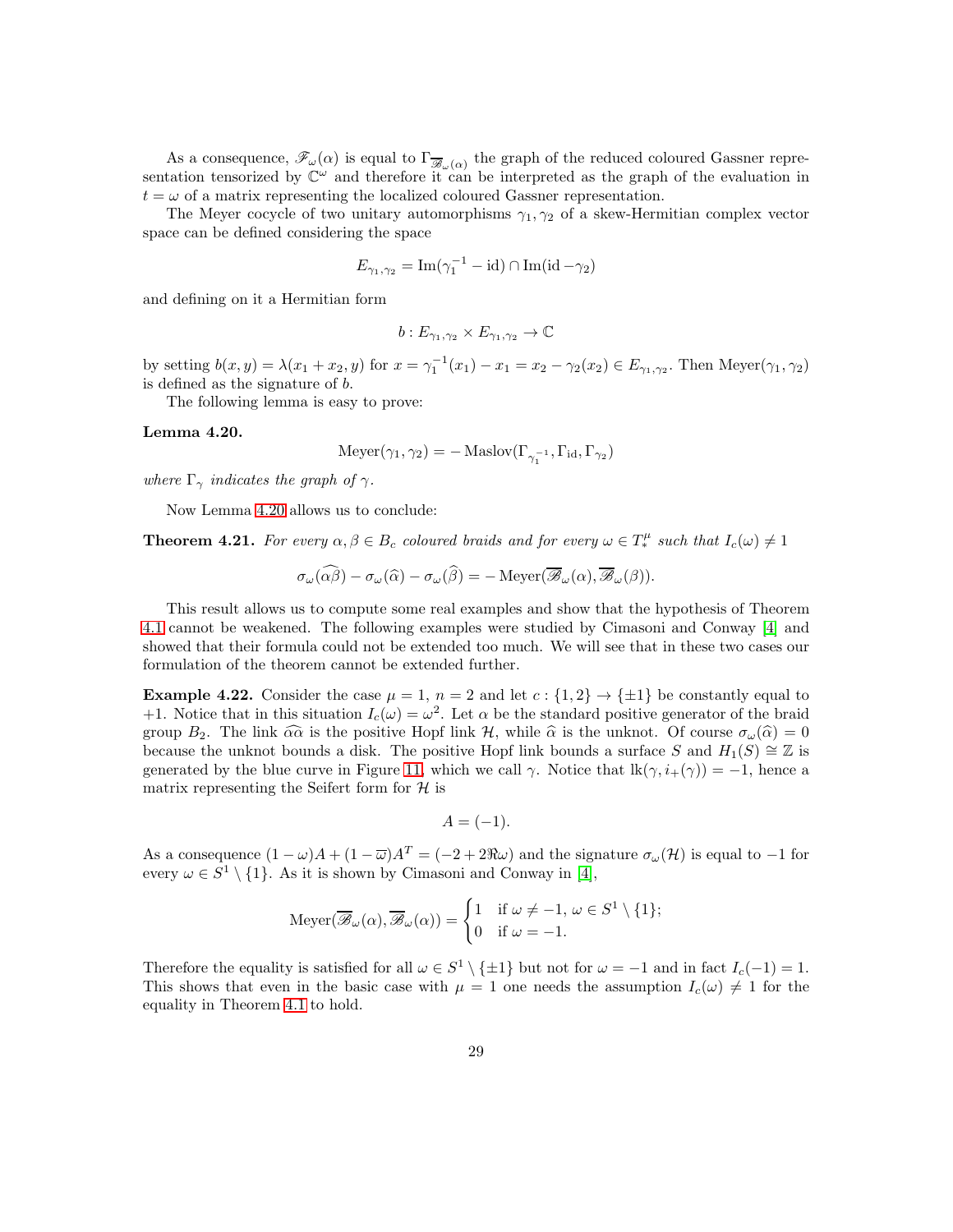

Figure 11: A Seifert surface for the Hopf link.

**Example 4.23.** Consider the case  $\mu = 2$ ,  $n = 2$  and let  $c : \{1,2\} \rightarrow \{\pm 1, \pm 2\}$  be the identity. Notice that for  $\omega = (\omega_1, \omega_2) \in (S^1 \setminus \{1\})^{\mu}$  we have  $I_c(\omega) = \omega_1 \omega_2$ . The 2-coloured link L in Figure [12](#page-29-1) is equal to  $\widehat{\beta\beta}$ , where  $\beta$  is the  $(c, c)$ -braid in Figure [13.](#page-30-11) The link  $\widehat{\beta}$  is the 2-coloured Hopf link. There is a C-complex for the 2-coloured Hopf link which consists of two disks that intersect transversely in one clasp intersection and this C-complex is contractible. Hence the multivariate signature for the 2-coloured Hopf link vanishes for every  $\omega \in (S^1 \setminus \{1\})^2$ . As it is shown by Cimasoni and Conway in [\[4\]](#page-30-3)

<span id="page-29-0"></span>
$$
\sigma_{\omega}(L) = -\operatorname{sgn}(\Re((1-\omega_1)(1-\omega_2))),
$$

while

$$
\operatorname{Meyer}(\overline{\mathscr{B}}_{\omega}(\beta), \overline{\mathscr{B}}_{\omega}(\beta)) = -\operatorname{sgn}(\Re((1 - \omega_1)(1 - \omega_2)(1 - \omega_1\omega_2))).
$$

It is possible to see that these quantities have the same sign if and only if  $\omega_1\omega_2 \neq 1$ , therefore the equality in Theorem [4.1](#page-12-1) holds if and only if  $I_c(\omega) \neq 1$ .



<span id="page-29-1"></span>Figure 12: The 2-coloured link L.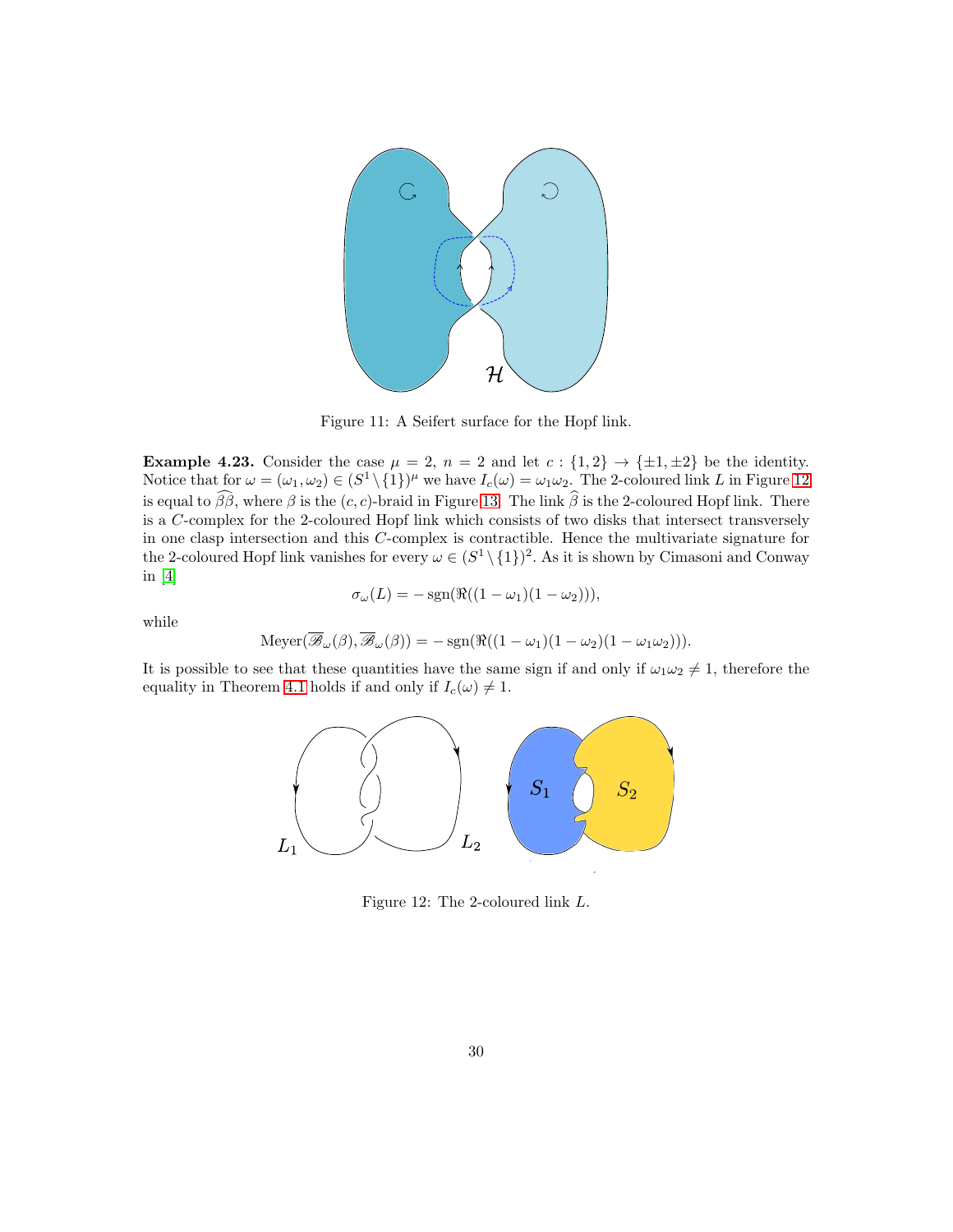

Figure 13: The coloured braid  $\beta$ .

## <span id="page-30-11"></span>References

- <span id="page-30-2"></span><span id="page-30-1"></span>[1] J. S. Birman, J. Cannon, Braids, Links, and Mapping Class Groups (AM-82). Princeton University Press, 1974.
- [2] W. Burau, Über Zopfgruppen und gleichsinnig verdrillte Verkettungen, Abh. Math. Semin. Univ. Hambg. 11, 179–186 (1935).
- <span id="page-30-8"></span>[3] D. Cimasoni, A geometric construction of the Conway potential function, Comment. Math. Helv. 79 (2004), no. 1, 124–146. MR2031702 (2005d:57005)
- <span id="page-30-6"></span><span id="page-30-3"></span>[4] D. Cimasoni, A. Conway, Coloured tangles and signatures, Math. Proc. Cambridge Philos. Soc., 2017
- [5] D. Cimasoni, V. Florens, Generalized Seifert surfaces and signatures of colored links, Trans. Amer. Math. Soc. 360 (2008), 1223-1264.
- <span id="page-30-10"></span><span id="page-30-7"></span>[6] D. Cimasoni, V. Turaev, A Lagrangian representation of tangles, Topology, 44(4):747–767, 2005.
- [7] D. Cooper, The universal abelian cover of a link, Low-dimensional topology, (Bangor, 1979), pp. 51–66, London Math. Soc. Lecture Note Ser., 48, Cambridge Univ. Press, Cambridge-New York, 1982. MR0662427 (83g:57002)
- <span id="page-30-5"></span>[8] A. Conway, M. Nagel, E. Toffoli, *Multivariable signatures, genus bounds and 0.5-solvable cobor*disms, Michigan Math. J., Volume 69, Issue 2 (2020), 381-427.
- <span id="page-30-4"></span>[9] A. Conway, Invariants of colored links and generalizations of the Burau representation, Thèse de doctorat: Univ. Genève, 2017, no. Sc. 5139.
- <span id="page-30-9"></span>[10] J. F. Davis, P. Kirk, Lecture notes in algebraic topology, volume 35 of Graduate Studies in Mathematics. American Mathematical Society, Providence, RI, 2001.
- <span id="page-30-0"></span>[11] J.-M. Gambaudo, E. Ghys, Braids and signatures, Bull. Soc. Math. France, 133(4):541–579, 2005.
- [12] L. H. Kauffman, L. R. Taylor, Signature of links, Trans. Amer. Math. Soc., 216:351–365, 1976.